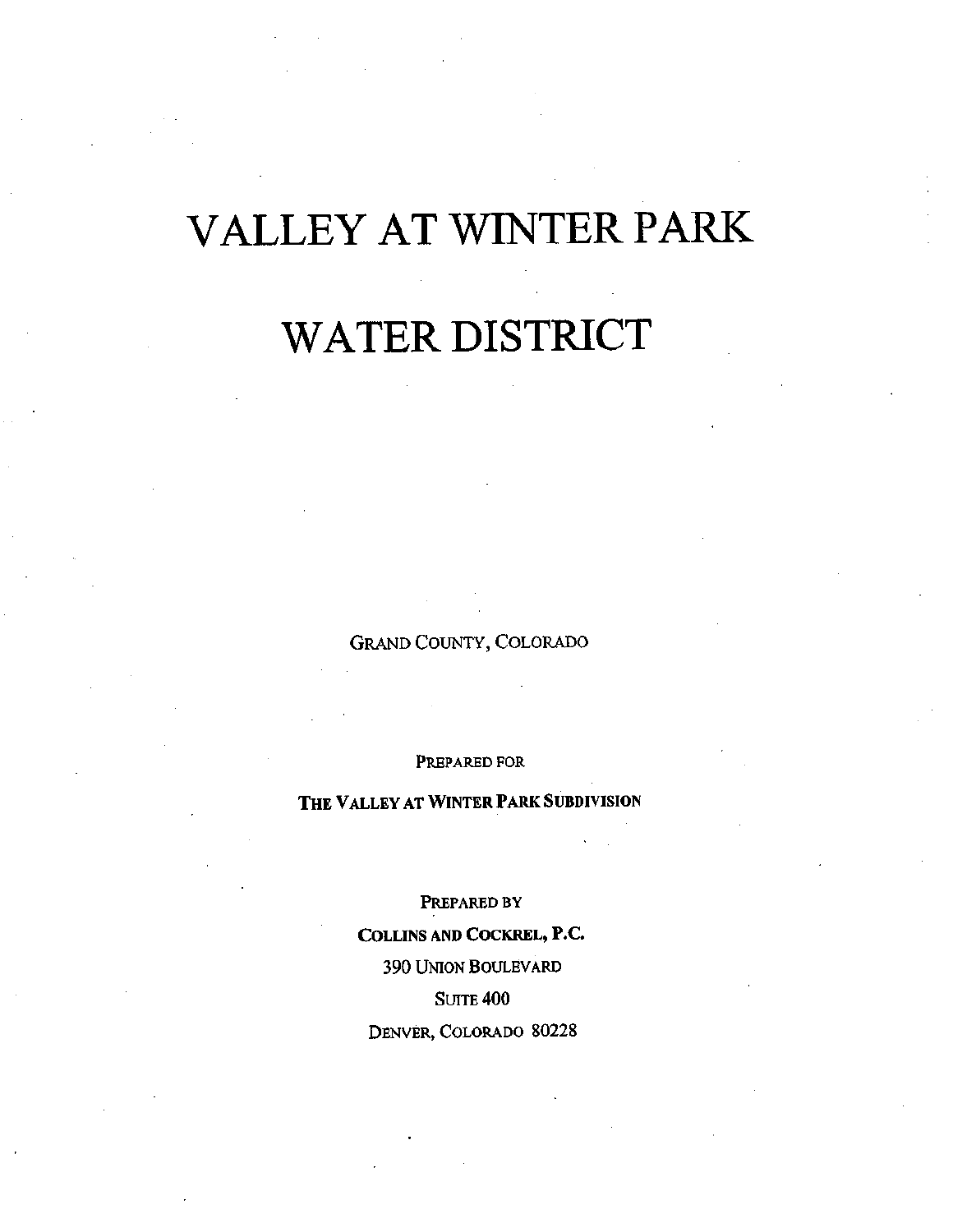### TABLE OF CONTENTS

| А.               |                                               |
|------------------|-----------------------------------------------|
| в.               |                                               |
| $\mathbf{C}$ .   |                                               |
| D.               |                                               |
| Ε.               |                                               |
| F.               |                                               |
|                  |                                               |
| Α.               |                                               |
| в.               | DESCRIPTION OF FACILITIES AND IMPROVEMENTS  9 |
| 1.               |                                               |
| 2.               | Design and Construction Standards  10         |
| 3.               | Preliminary Engineering Survey  10            |
| 4.               | Water Rights and Augmentation Plan  10        |
| 5.               |                                               |
| б.               |                                               |
|                  |                                               |
| А.               |                                               |
| в.               |                                               |
| 1.               |                                               |
| $\overline{2}$ . |                                               |
| 3.               |                                               |
| c.               |                                               |
| D.               |                                               |
| E.               |                                               |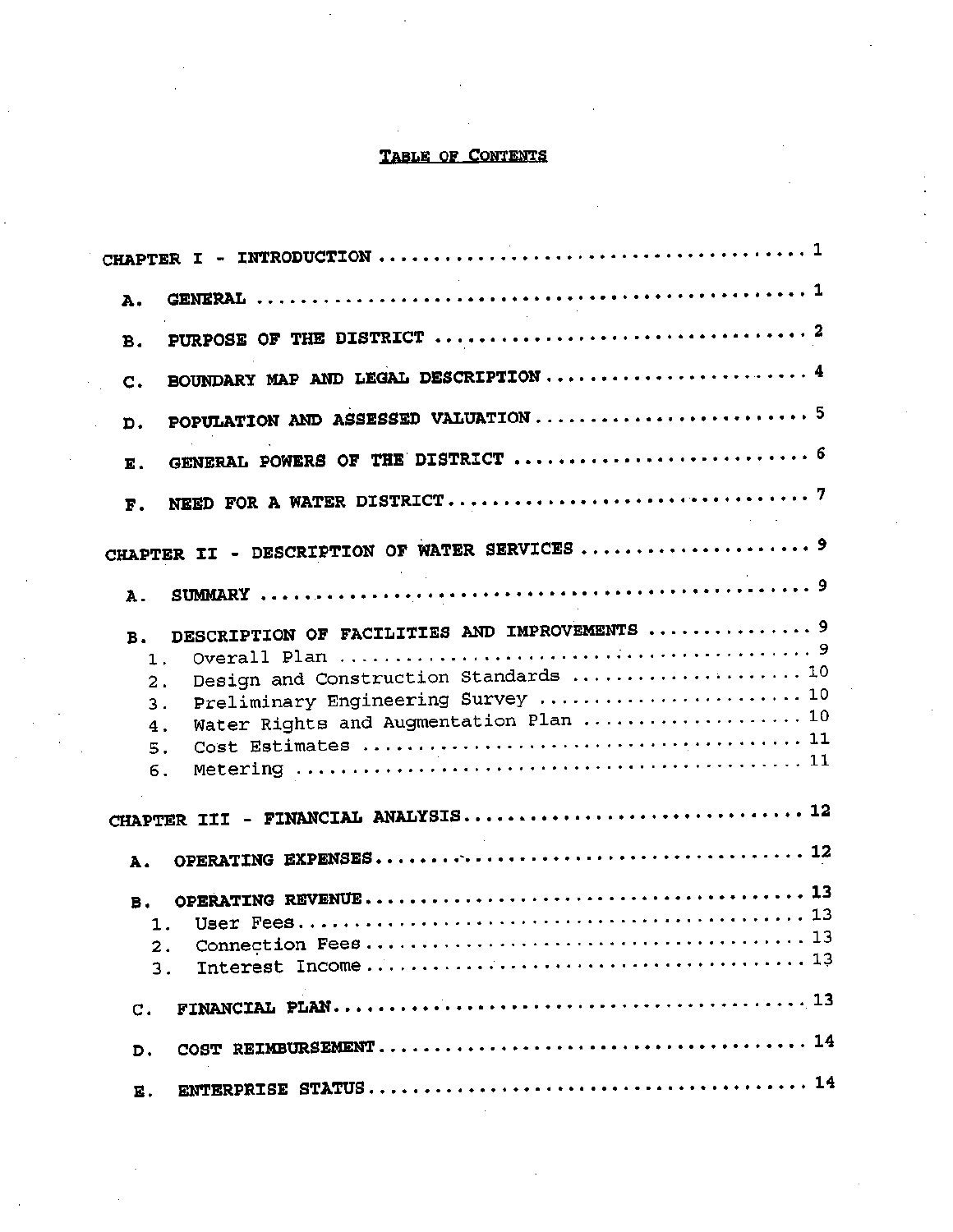| CHAPTER IV - DESCRIPTION OF PROPOSED INTERGOVERNMENTAL AGREEMENTS15                                                         |
|-----------------------------------------------------------------------------------------------------------------------------|
|                                                                                                                             |
| CHAPTER VI - STATUTORY COMPLIANCE 17                                                                                        |
| A.,                                                                                                                         |
| в.                                                                                                                          |
| EXHIBIT A - Vicinity Map of the Valley at Winter<br>Park Water District                                                     |
| EXHIBIT B - Boundary Map of the Valley at Winter<br>Park Water District                                                     |
| EXHIBIT C - Legal Description of the Valley at<br>Winter Park Water District                                                |
| EXHIBIT D - Preliminary Engineering Survey of the<br>Water System Facilities of the Valley at<br>Winter Park Water District |
| EXHIBIT E - Description of Water Rights and Water<br>Augmentation Plan of the Valley at<br>Winter Park Water District       |
| EXHIBIT F - Summary of Installation Cost of Water<br>System of the Valley at Winter Park<br>Water District                  |
| <b>EXHIBIT G - Estimated Revenue and Expenditures of</b><br>the Valley at Winter Park Water District                        |

ii

 $\cdot$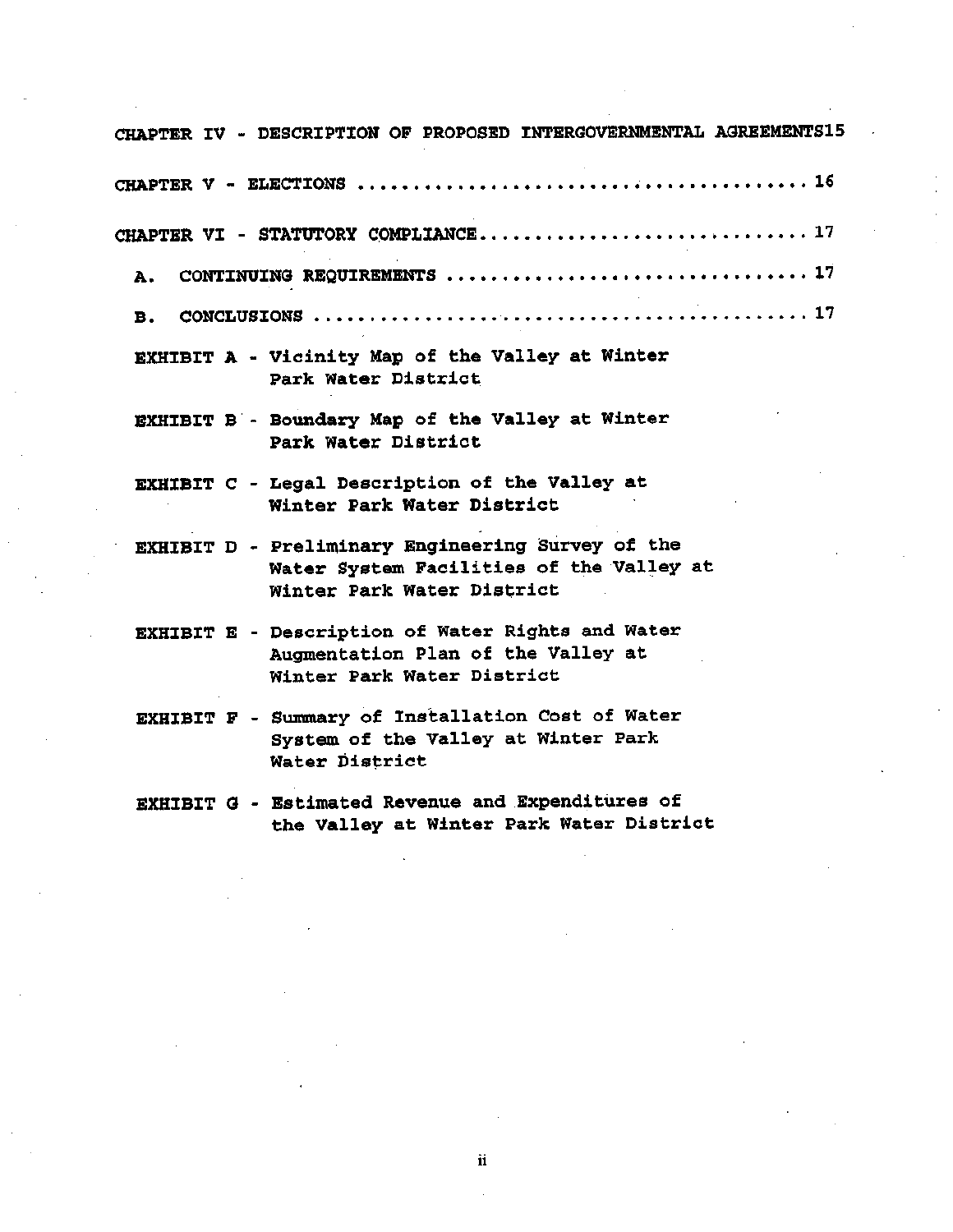### CHAPTER I

### INTRODUCTION

### A. GENERAL

In accordance with the requirements of Section 32-1-101., et seg. , Colorado Revised Statutes ("Act"), more particularly Section 32-1-202, C.R.S., this Service Plan for Valley at Winter Park Water District ("District") consists of <sup>a</sup> financial plan and engineering report showing how the water facilities and service of the District will be provided and financed. The following information is included in the Service Plan:

- 1. A description of the proposed water services;
- A financial plan showing how water services are to be financed; 2 .
- A preliminary engineering survey showing how water services are to be provided; 3 .
- A map and legal description of the District boundaries and an estimate of the population and valuation for assessment of the District; 4 .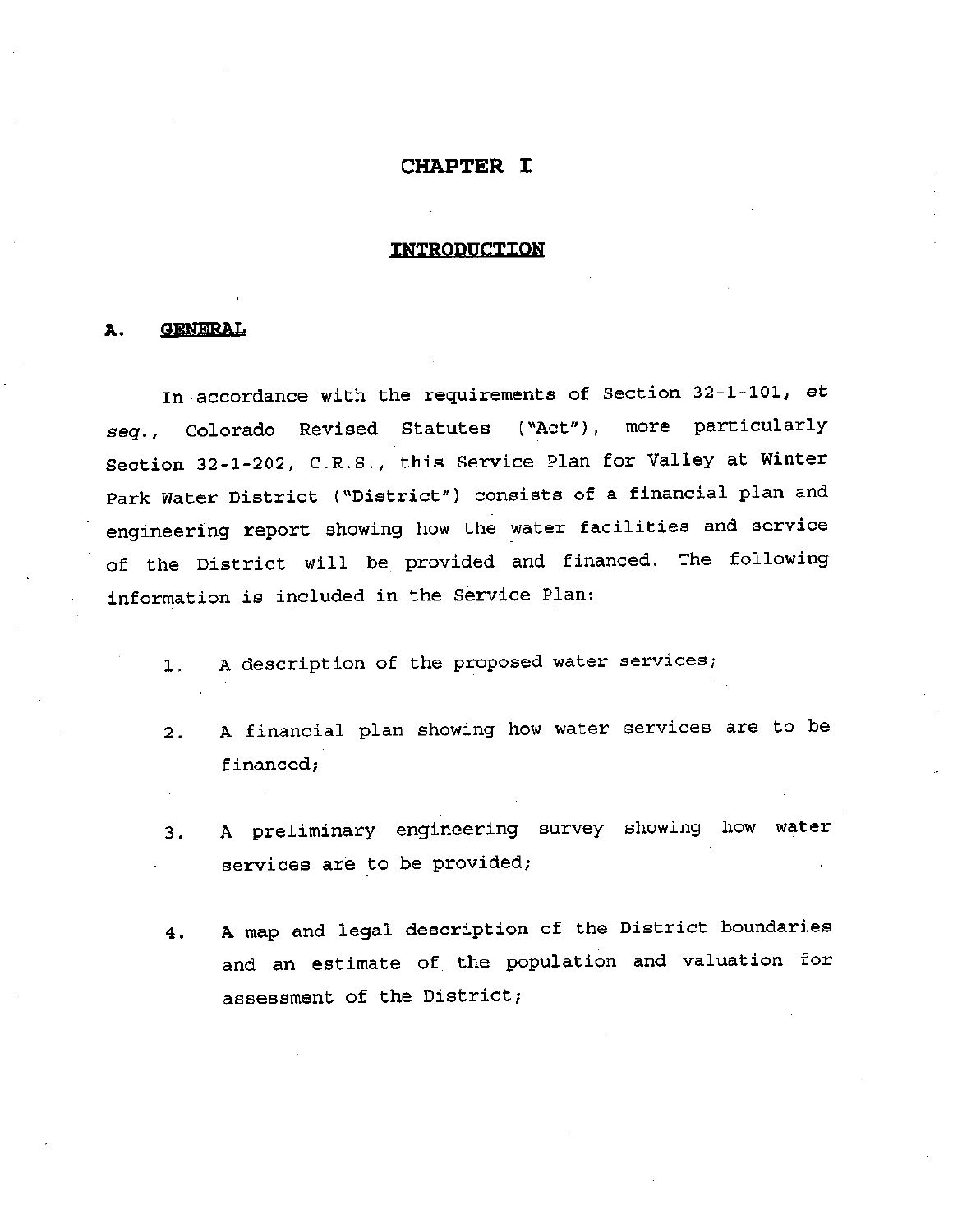- 5. <sup>A</sup> general description of the facilities to be constructed and the standards of such construction;
- A general description of the estimated cost of land, engineering, legal and administrative services, and other major expenses related to the organization and initial operation of the District; and 6.
- A description of the arrangements and agreements with other political subdivisions .for the performance of services between the District and such political subdivisions.  $7.7$

### B. PURPOSE OF THE DISTRICT

The purpose of the District is to own, administer and operate on a permanent basis the water augmentation plan and water distribution system installed for, and provide water services to the residents of the Valley at Winter Park Subdivision, located in Grand County, Colorado ("Development"). The District service area shall consist of all land within the Development and any area subsequently included within or served by the District. The Development contains approximately 205.11 acres with <sup>48</sup> residential development lots averaging 2.56 acres each; approximately 5.10 acres of common area; approximately 53.41 acres of open space tracts, which includes the proposed development of <sup>a</sup> nine-hole golf course; and approximately 23.66 acres of road rights-of-way. A location map of the Development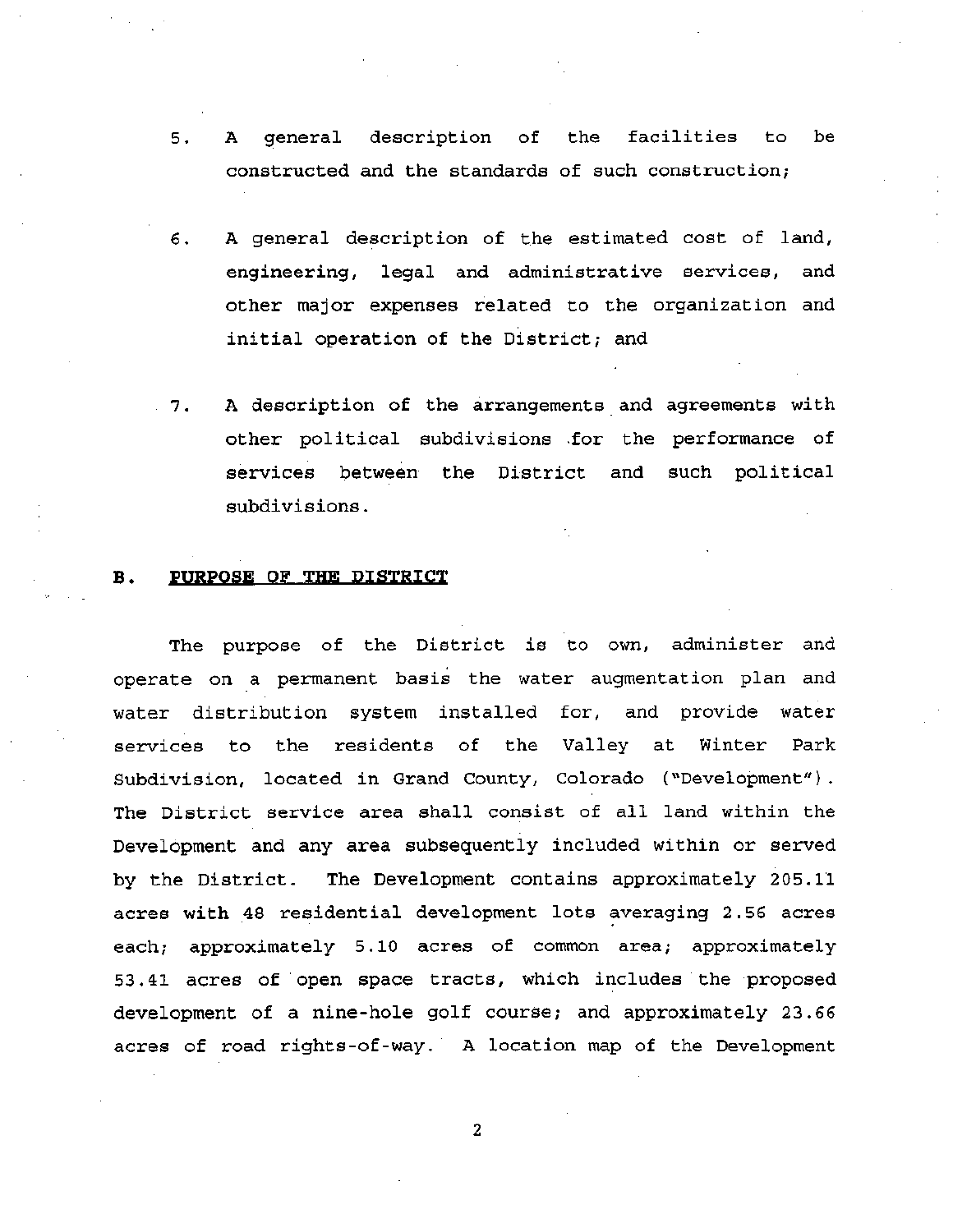is shown in Exhibit <sup>A</sup> attached hereto and incorporated herein by this reference.

The District will install or acquire <sup>a</sup> central water distribution system ("Water System") as described in this Service Plan to provide water services to the residential lots and other property within the District. The District, if requested, will provide water service to the golf course, once it has been constructed. The District will also monitor ground water quality within the District to protect its water supplies and the public health and safety in accordance with the Wastewater/Water Quality Agreement with the County.

The owners of the Development, Pole Creek Associates, <sup>a</sup> Limited Partnership, and The Woods at Pole Creek, L.L.C. ("Developers"), will pay for the costs of the Water System. The Water System will be installed in accordance with standards compatible with applicable State and County regulations. After installation, the Developers will transfer the Water System and water augmentation plan to the District for ownership, operation and maintenance .

The Developers and District will enter into a cost recovery agreement for reimbursement by the District of <sup>a</sup> portion of the Developers' costs associated with the installation of the Water System. Developers of \$6,500 from fees collected by the District from each lot purchaser. The balance of the Water System improvement Cost recovery terms will include payment to the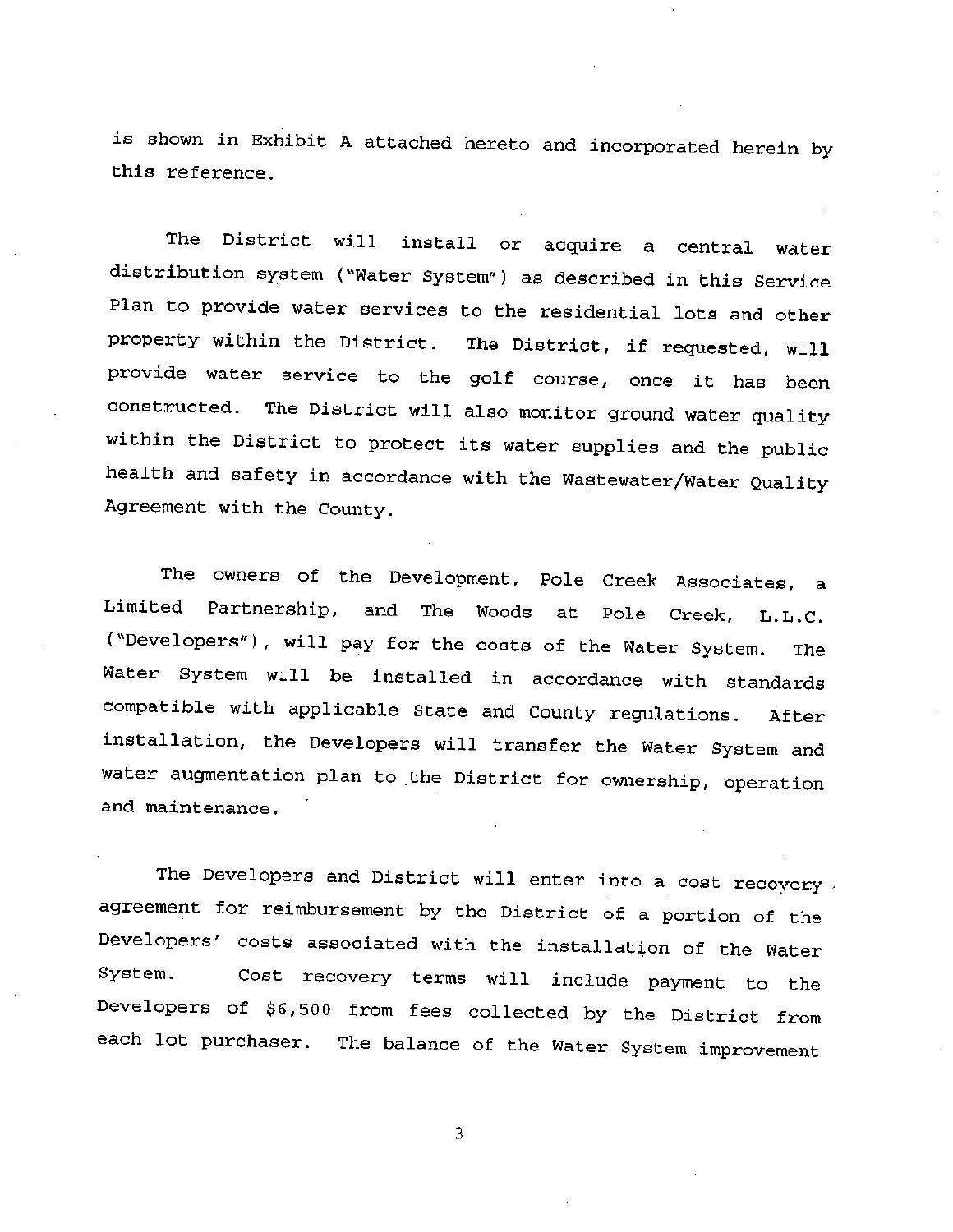costs incurred by the Developers will, in effect, be contributed to the District.

In order to maximize use of existing governmental structures and personnel, the District intends to utilize existing entities as much as possible for operations and maintenance of the Water The District will explore the feasibility of entering into an intergovernmental agreemen<sup>t</sup> with another district to provide operational and managemen<sup>t</sup> services for the District. System.

The District will incur no genera<sup>l</sup> obligation indebtedness and will not levy property taxes for either debt repayment or operations, unless (i) the County approves such indebtedness or tax as <sup>a</sup> material modification of the Service Plan pursuan<sup>t</sup> to the provisions of Section 32-1-207, C.R.S., and (ii) the electors of the District subsequently approve <sup>a</sup> new tax in accordance with Article X, Section <sup>20</sup> of the Colorado Constitution. Operational and administrative expenses of the District will be funded by the assessment of user fees and other charges.

### C. BOUNDARY MAP AND LEGAL DESCRIPTION

A map of the boundaries of the District is attached hereto as Exhibit <sup>B</sup> and incorporated herein by this reference. The legal description of the area to be included in the District is attached hereto as Exhibit <sup>C</sup> and incorporated herein by this reference. The boundaries of the District may be expanded by the inclusion of property in accordance with all provisions under the Act.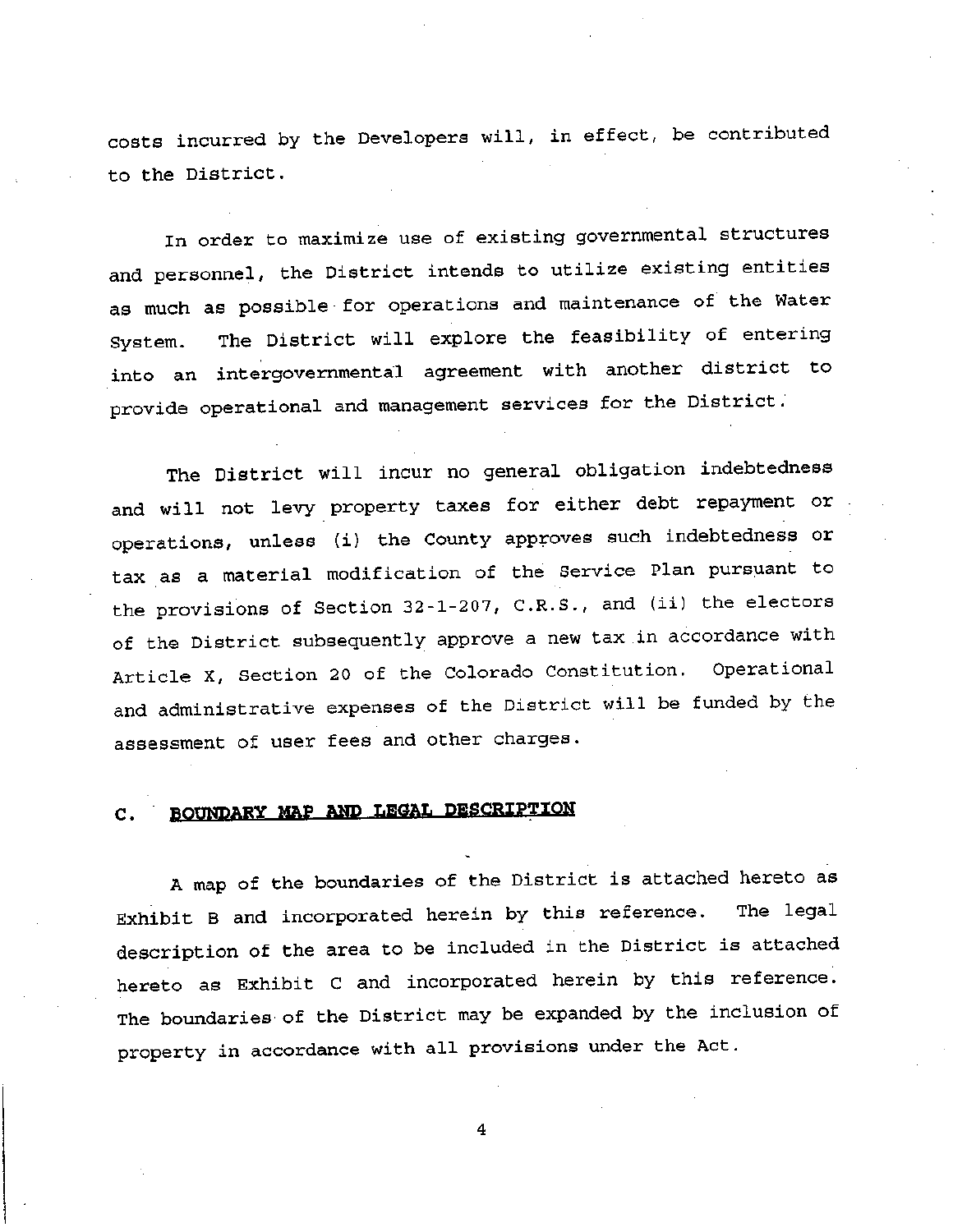### D. POPULATION AND ASSESSED VALUATION

The estimated population of the District at build-out of the Development is expected to be <sup>168</sup> persons, assuming an average of 3.5 persons per residence.

Residential lots are expected to sell for \$90,000 to \$450,000, and the market value of each lot with residential improvements is expected to average \$650,000. Build-out of the Development is expected to occur over <sup>a</sup> ten-year period beginning Build-out projections have been provided by the in 1999. Developers as follows:

| Year       | Units Constructed  | Cumulative Total |
|------------|--------------------|------------------|
| 1999       | 5                  | 5                |
| 2000       | 5<br>÷,            | 10               |
| 2001       | 5                  | 15               |
| 2002       | 5                  | 20               |
| 2003<br>Ŷ. | 5                  | 25               |
| 2004       | 5                  | 30               |
| 2005       | 5                  | 35               |
| 2006       | $\mathcal{C}$<br>5 | 40               |
| 2007       | 5                  | 45               |
| 2008       | 3                  | 48               |

The current assessed valuation of all taxable real property within the District is approximately \$184,171. At build-out, the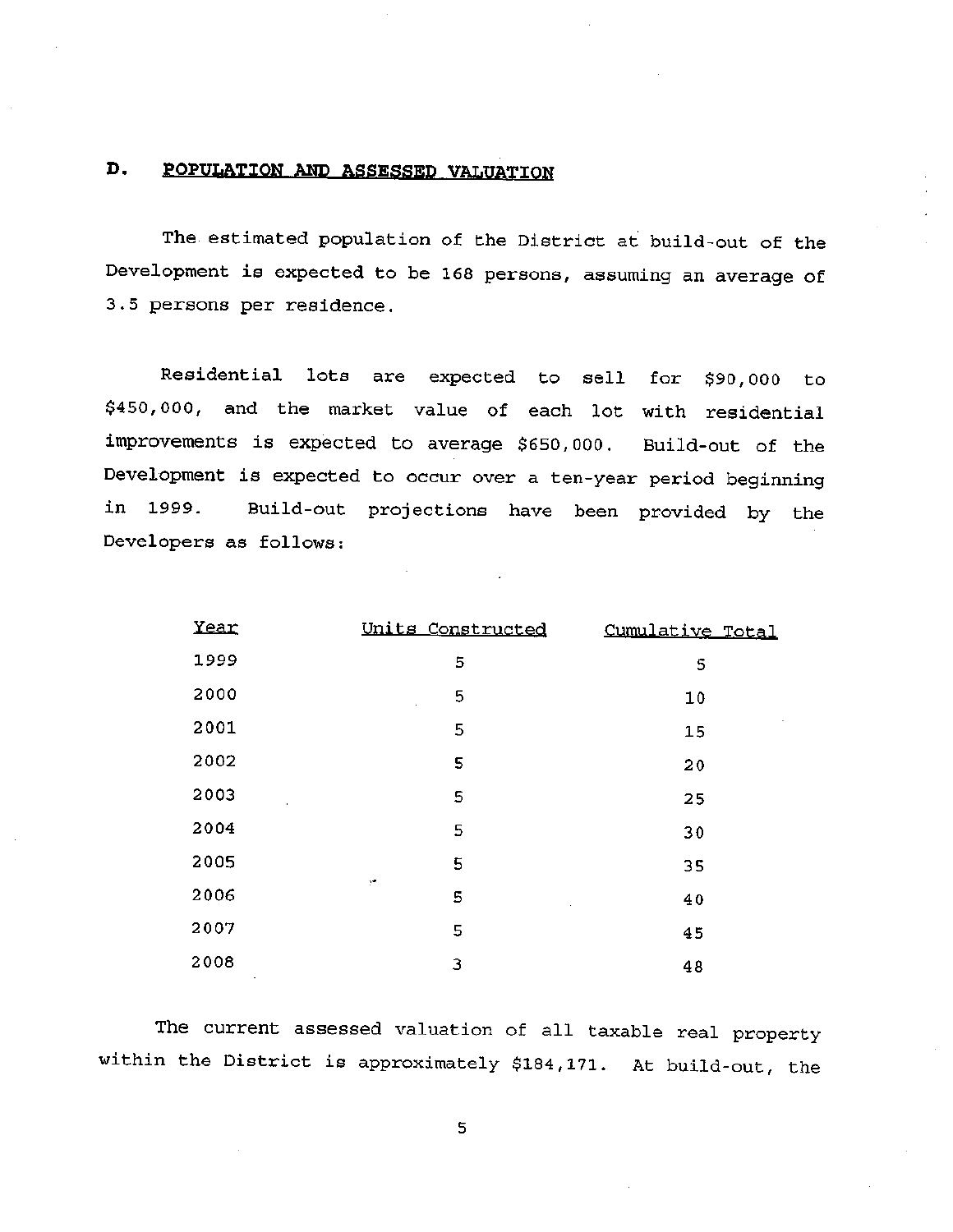assessed valuation of all taxable real property within the District (using present statutory methods of valuation) is estimated to be \$4,150,000.

### E. GENERAL POWERS OF THE DISTRICT

The District will have all powers and authorities described The powers of the District will be exercised by its publicly-elected Board of Directors as necessary to provide the water services contemplated The installation of the Water System and provision of water services, along with all other activities permitted by law, will be undertaken in accordance with, and pursuant to the procedures and conditions set forth in the Act, other applicable statutes, and the Service Plan, as amended from time to time. in the Service Plan or conferred by law. in the Service Plan.

In addition, the Board of Directors of the District shall have the following authority:

- To amend the Service Plan as needed, subject to compliance with appropriate statutory procedures, including but not limited to Section 32-1-207, C.R.S.; 1.
- 2. After the installation of the Water System in accordance with the provisions of the County Subdivision Improvement Agreement, to replan,. reschedule, or restructure the construction and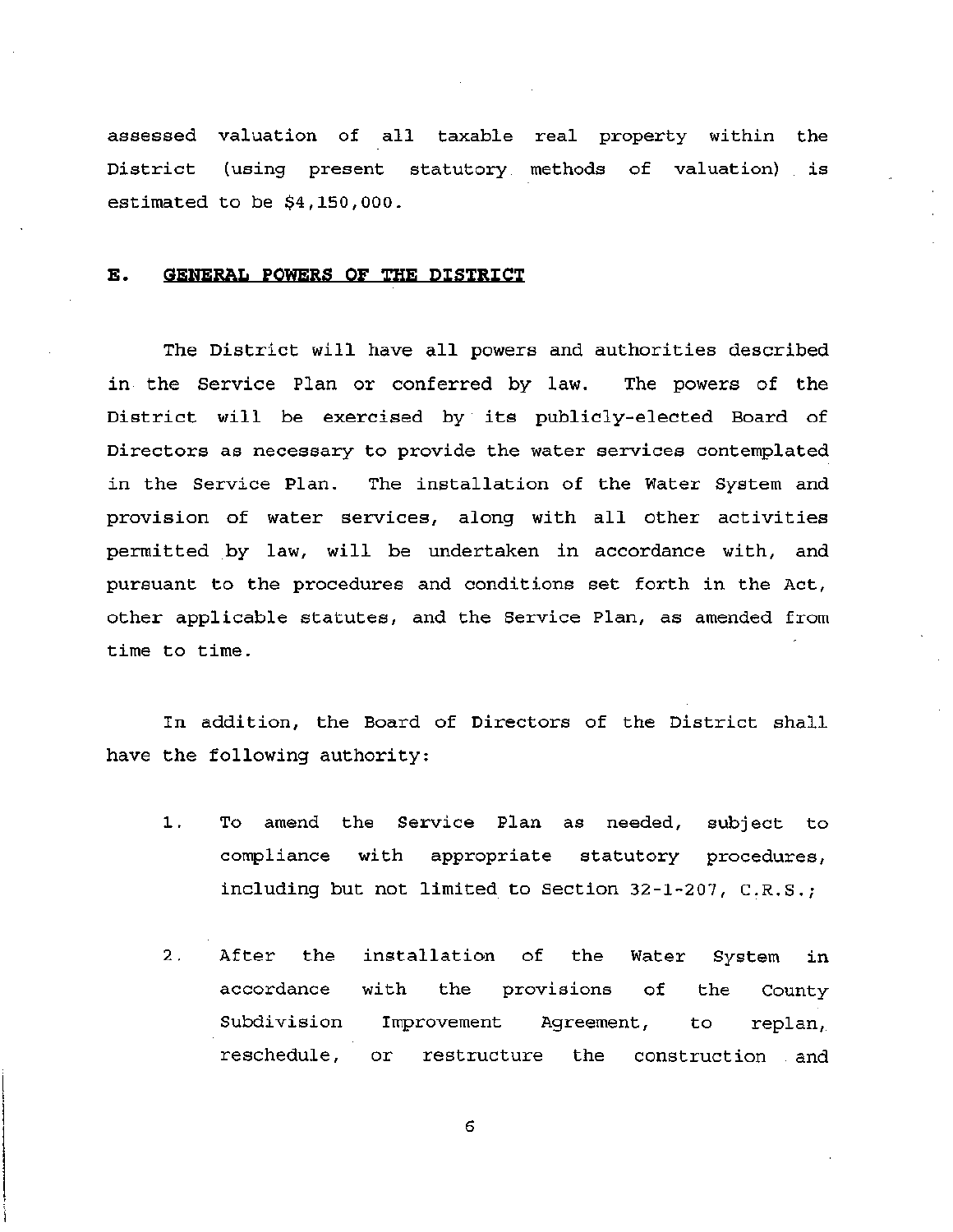financing of water improvements and facilities in order development , availability, or other necessary considerations; to accommodate actual development, resource

- To furnish additional services and exercise such powers as are expressly or impliedly granted by law, which the District is required to provide or exercise or, in its discretion, elects to provide or exercise; 3 .
- To exercise all necessary and implied powers under the Act in the discretion of the Board of Directors of the District; and 4 .
- 5. Any amendment to the Service Plan or other changes with respect to the construction of improvements or the provision of additional services shall be subject to the provisions of the Service Plan, or if not provided in the Service Plan, to approva<sup>l</sup> by the County pursuan<sup>t</sup> to the Act .

### F. NEED FOR A WATER DISTRICT

The Development is not within the boundaries of any special district which provides water services, existing municipal or quasi -municipal corporations, including special districts, which could provide adequate water services to the Development within <sup>a</sup> reasonable time and on <sup>a</sup> comparable There are no other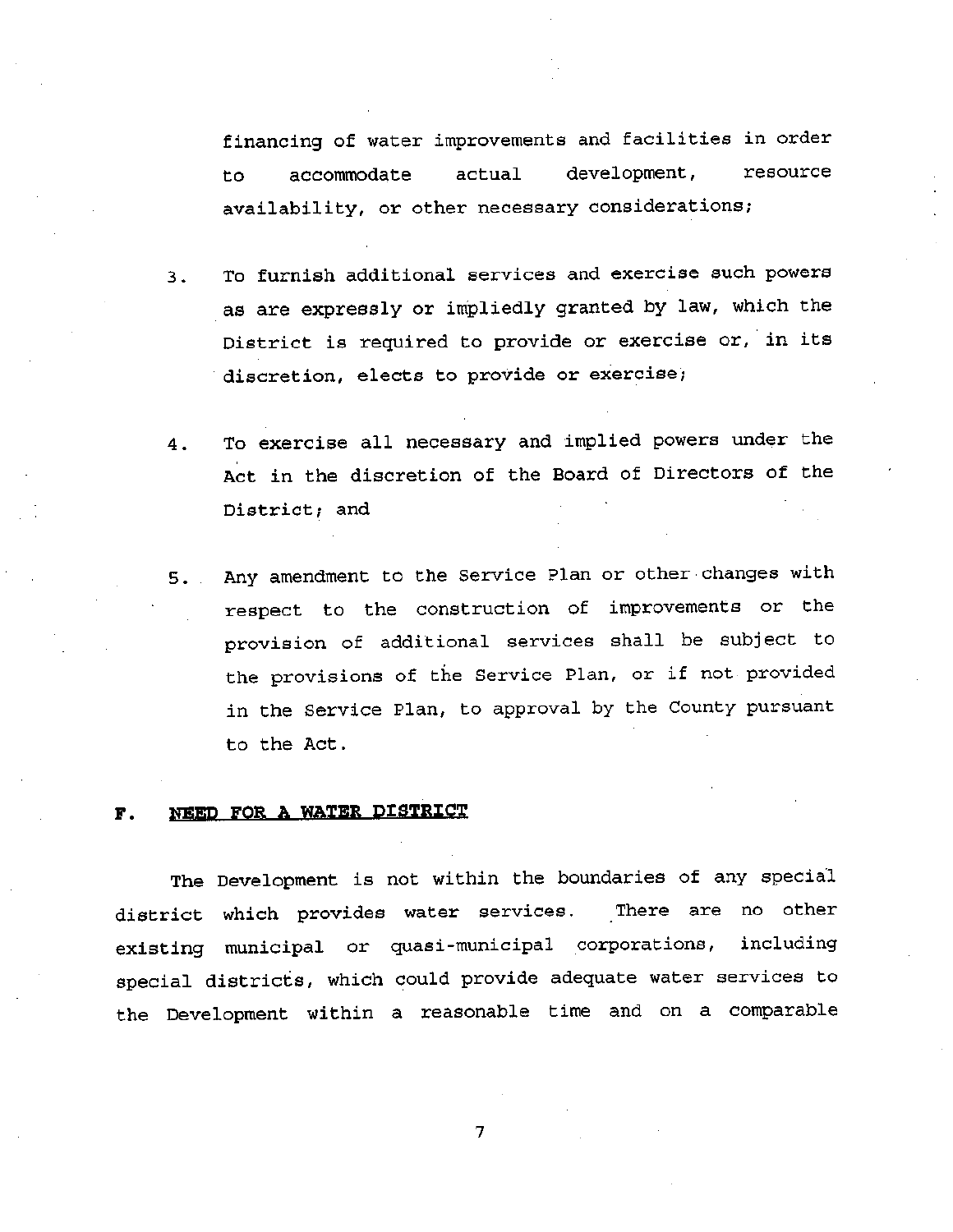basis. Adequate water service is not and will not be available from the County.

The organizers have determined that the organization of the District is the most viable institutional alternative for: (i) administering the water augmentation plan; (ii) the collection of revenue needed to fund operations of the Water System; (iii) contracting and working with other governmental agencies; and (iv) controlling and assuring the long-term operation and maintenance of the Water System. The District will provide <sup>a</sup> reliable, permanent, governmental organization for the provision of necessary water services to the Development. The organization of the District will meet the water needs of the Development with no financial burden being placed on other residents of the County.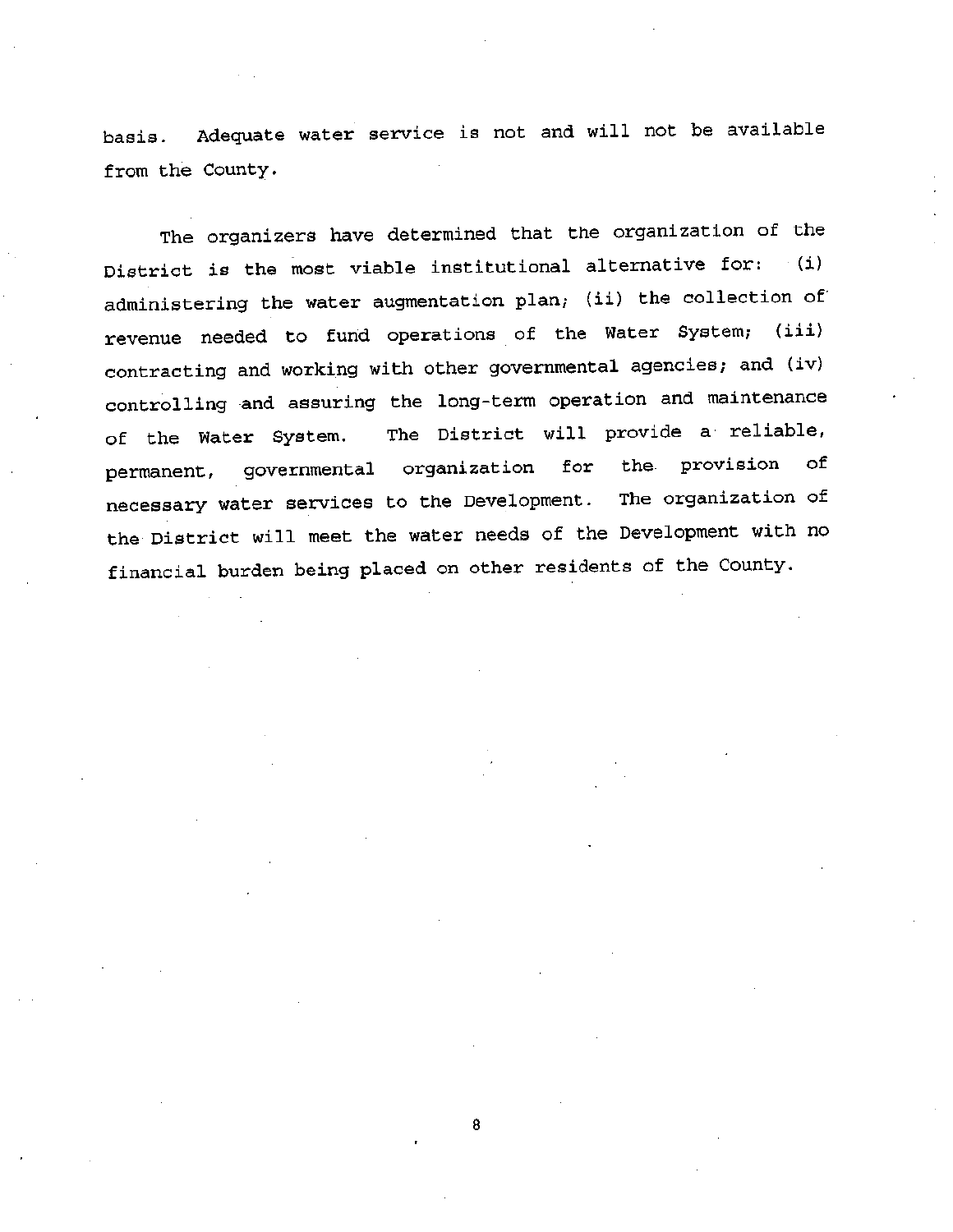### CHAPTER II

### DESCRIPTION OF WATER SERVICES

### A. SUMMARY

Pursuant' to the Act,' the District will have the ability and authority to exercise all powers of <sup>a</sup> water district consistent with the Service Plan. As more specifically described below, the District may acquire, design, construct, install, operate, and maintain <sup>a</sup> complete water supply, treatment, storage, transmission, and distribution system and facilities for domestic, irrigation and other public or private purposes, together with all necessary and proper water rights, wells, reservoirs, treatment works and facilities, equipment and appurtenances incidental thereto, including without limitation transmission lines, distribution lines, storage facilities, fire hydrants, lands and easements, together with extensions of and improvements to such facilities and systems ("Water System") .

### B. DESCRIPTION OP FACILITIES AND IMPROVEMENTS

#### 1. Overall Plan.

The Developers will finance, construct and install the Water System in accordance with the provisions of the County Subdivision Improvement Agreement and then transfer it to the District for ownership, operation and maintenance thereafter,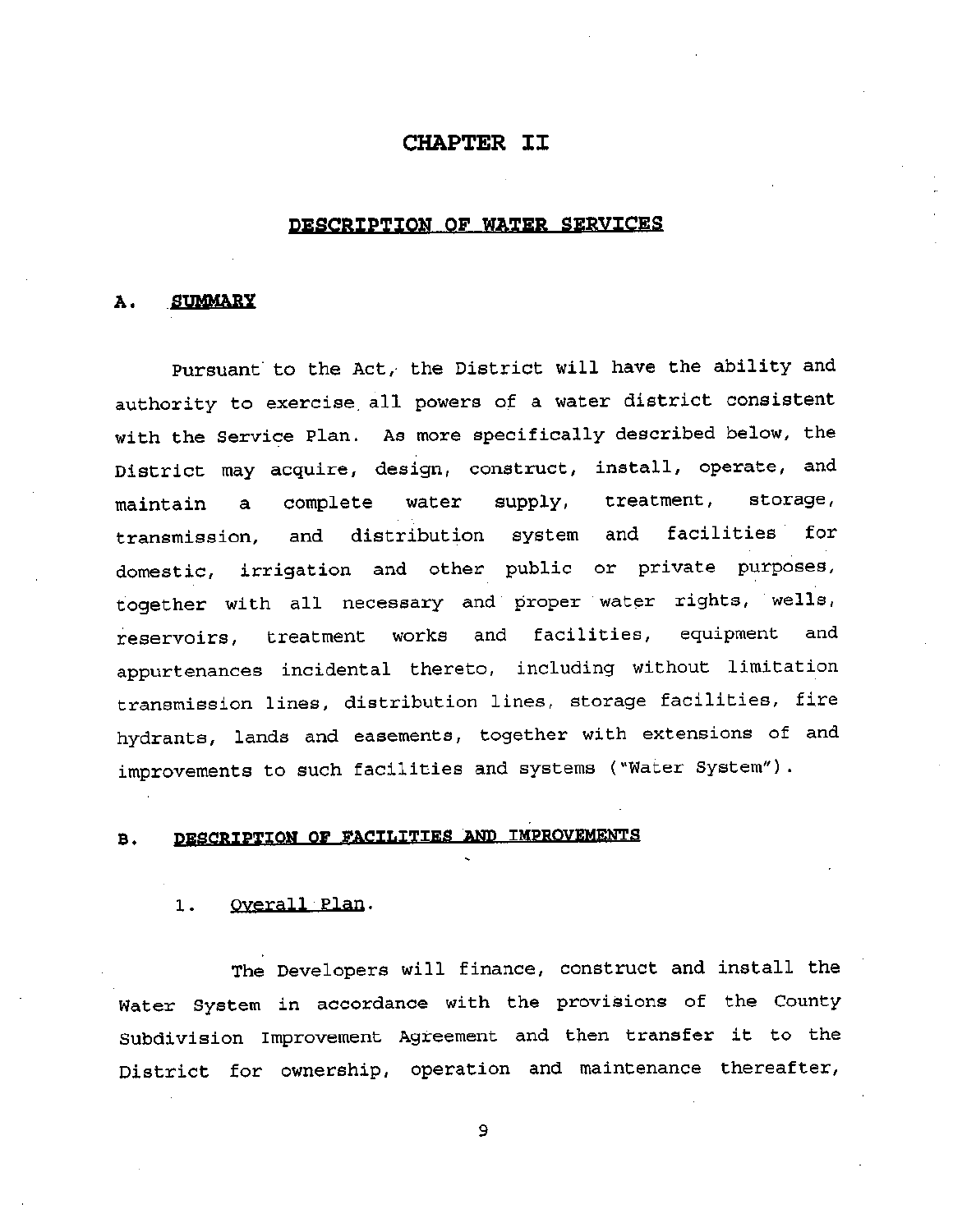pursuant to the terms of <sup>a</sup> cost recovery agreement that will provide for partial reimbursement of the Developers' costs by the District in future years.

### 2. Design and Construction Standards.

In order to ensure that the District's facilities and improvements are compatible with the standards of the County, all applicable design criteria of the County will be adhered to. The District will also comply with and adhere to all applicable design and construction standards promulgated by other governmental agencies, including the State.

### 3. Preliminary Engineering Survey.

<sup>A</sup> preliminary engineering survey of the Water System, prepared by Richard G. Zinn, P.E., is set forth in Exhibit D attached hereto and incorporated herein by this reference.

### 4. Water Rights and Augmentation Plan.

Water supply for the Development, including the proposed golf course, clubhouse, and maintenance building, will be provided by the PCA Well, more specifically described in the water augmentation plan. Sewage treatment will be provided by individual non-evaporative septic/leach field systems.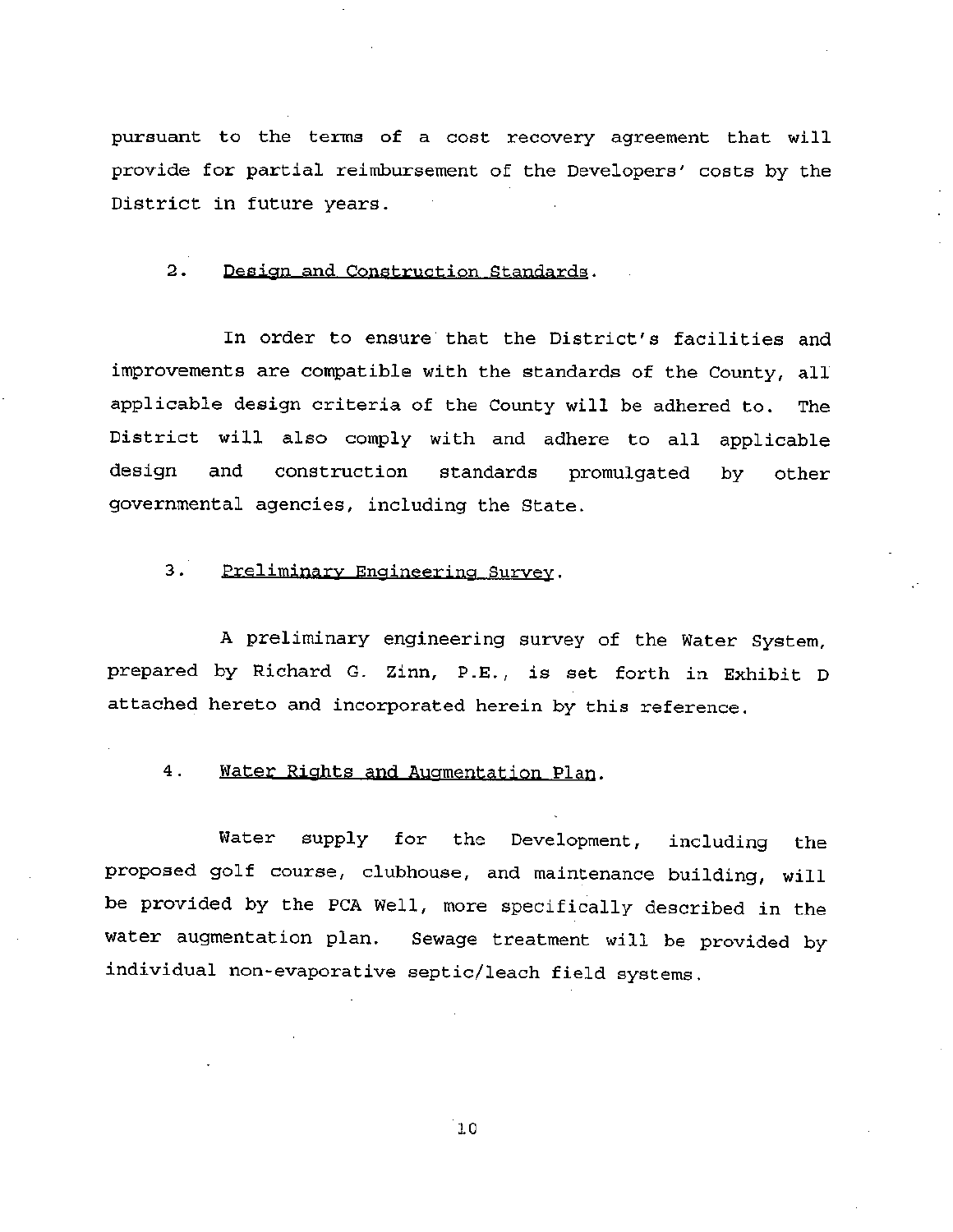After transfer by the Developers, the District will have adequate water rights and interests in water supplies to serve the Development . The value of the water rights is approximately \$250,000. A complete description of the water rights and water augmentation plan is attached hereto as Exhibit E and incorporated herein by this reference, augmentation plan will be transferred to the District at the time that the final plat for the Development is recorded. The water

### 5 . Cost Estimates.

The installation cost of the Water System is estimated to be approximately \$622,000 as set forth in Exhibit <sup>F</sup> attached hereto and incorporated herein by this reference. The Developers will pay such costs and receive partial reimbursement from the District as provided in this Service Plan, The aggregate value of the water rights and Water System to be transferred to the District by the Developers is approximately \$872,000.

### 6. Metering.

All water use within the boundaries of the District will be metered. Rates for water service will be determined by the Board of Directors of the District.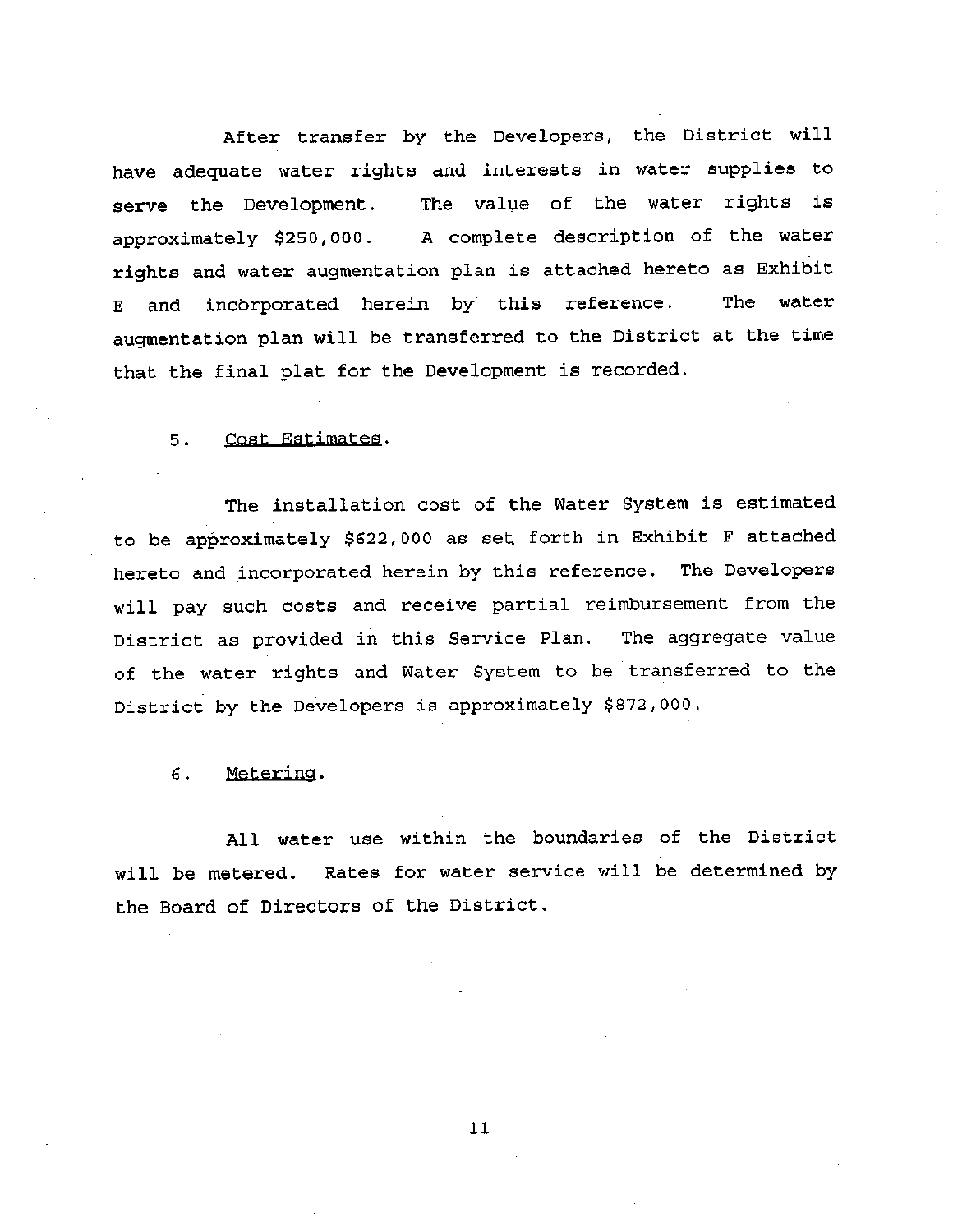### CHAPTER III

### FINANCIAL ANALYSIS

### A. OPERATING EXPENSES

It is anticipated that the Board of Directors of the District will retain an attorney, auditor, and engineer, and contract for operational and managemen<sup>t</sup> services with public or private providers to assist the Board in fulfilling all of its statutory and administrative obligations.

It is expected that the District may, by intergovernmental agreement, contract with another- district for managemen<sup>t</sup> services, which would include performing all operations, the collection of fees and charges, and providing daily management.

The estimated costs associated with the organization and initial operations of the District, including legal, engineering, administrative and financial services, are expected to be  $approximately$  \$30,000. These costs will be paid by the Developers .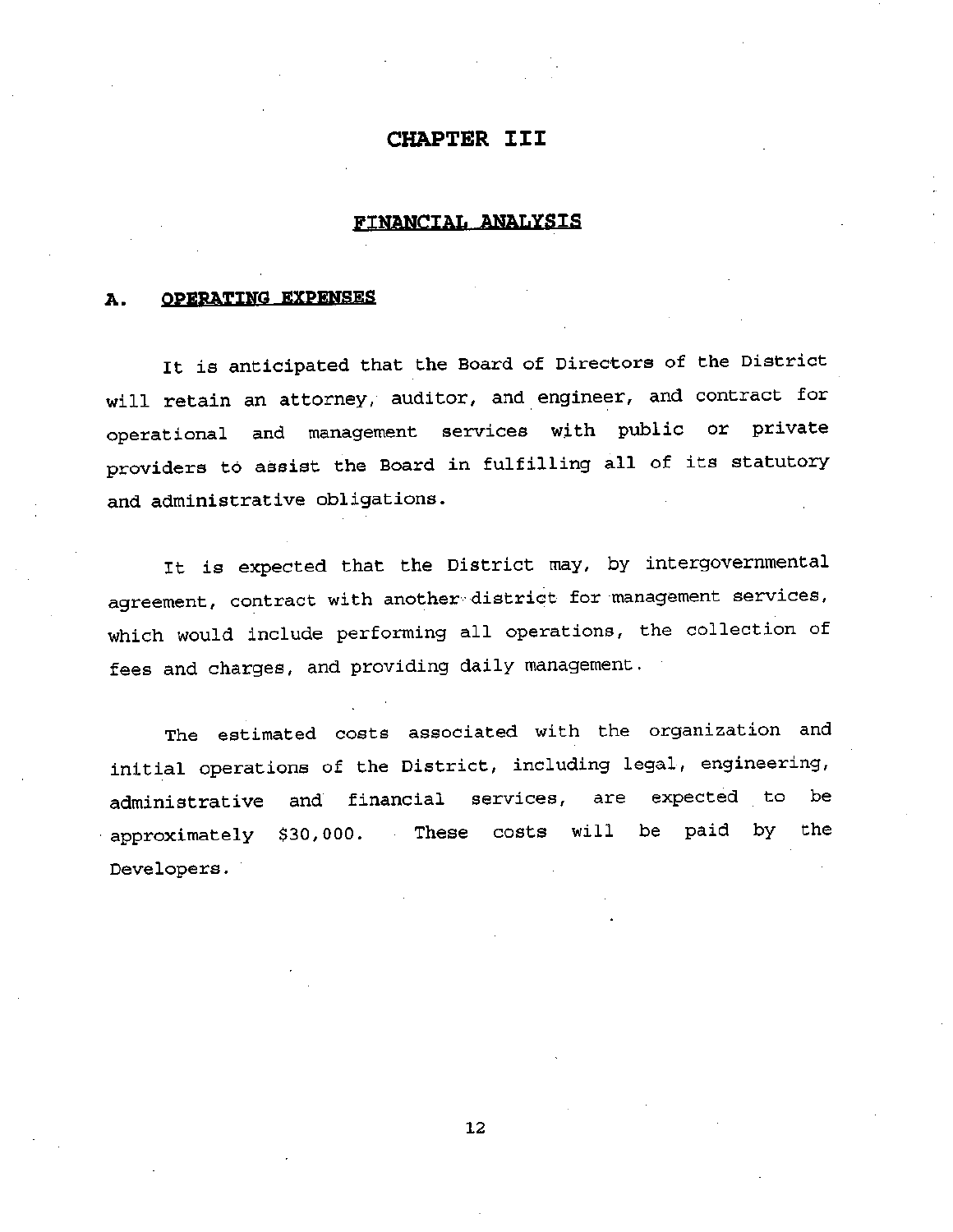### B. OPERATING REVENUE

### 1. User Fees.

The primary source of revenue will be derived from user fees in the approximate amount of \$37.50 per month for each lot, the exact amount of which will be based upon actual water usage and the operational costs of the Water System.

### 2. Connection Fees.

The District will collect <sup>a</sup> connection fee in the amount of \$6,500 per residential lot at the time of the first sale of each lot. The revenue derived from these connection fees will be the source of cost reimbursement to the Developers .

### 3. Interest Income.

Some interest income is expected to be received, but for conservative estimating purposes is not shown.

### C. FINANCIAL PLAN

<sup>A</sup> summary of the estimated operating revenue and costs, including engineering, legal, and administrative services and other major expenses related to the facilities and organization of the District, is attached hereto as Exhibit <sup>G</sup> and incorporated herein by this reference.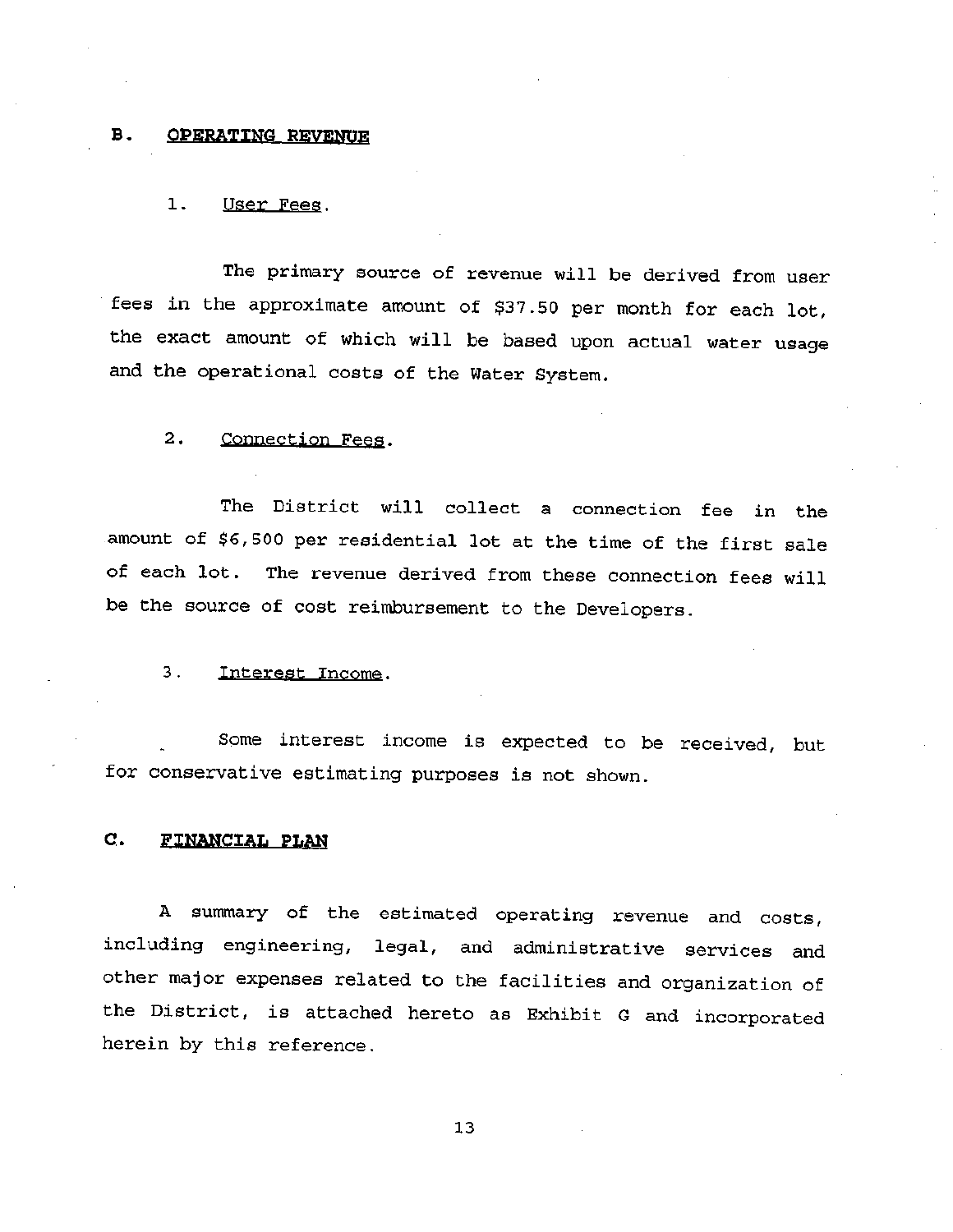### D. COST REIMBURSEMENT

Although the estimated installation cost of the Water System is \$622,359, only <sup>a</sup> portion of these costs will be reimbursed to the Developers. The District will pay the Developers the amount of \$6,500 per residential lot at the time of the first sale of each lot. The terms of cost recovery to the Developers will be set forth in <sup>a</sup> cost recovery agreement .

### E. ENTERPRISE STATUS

It is anticipated that the operations of the District will qualify as an "enterprise" under Article X, Section 20 of the Colorado Constitution ("TABOR").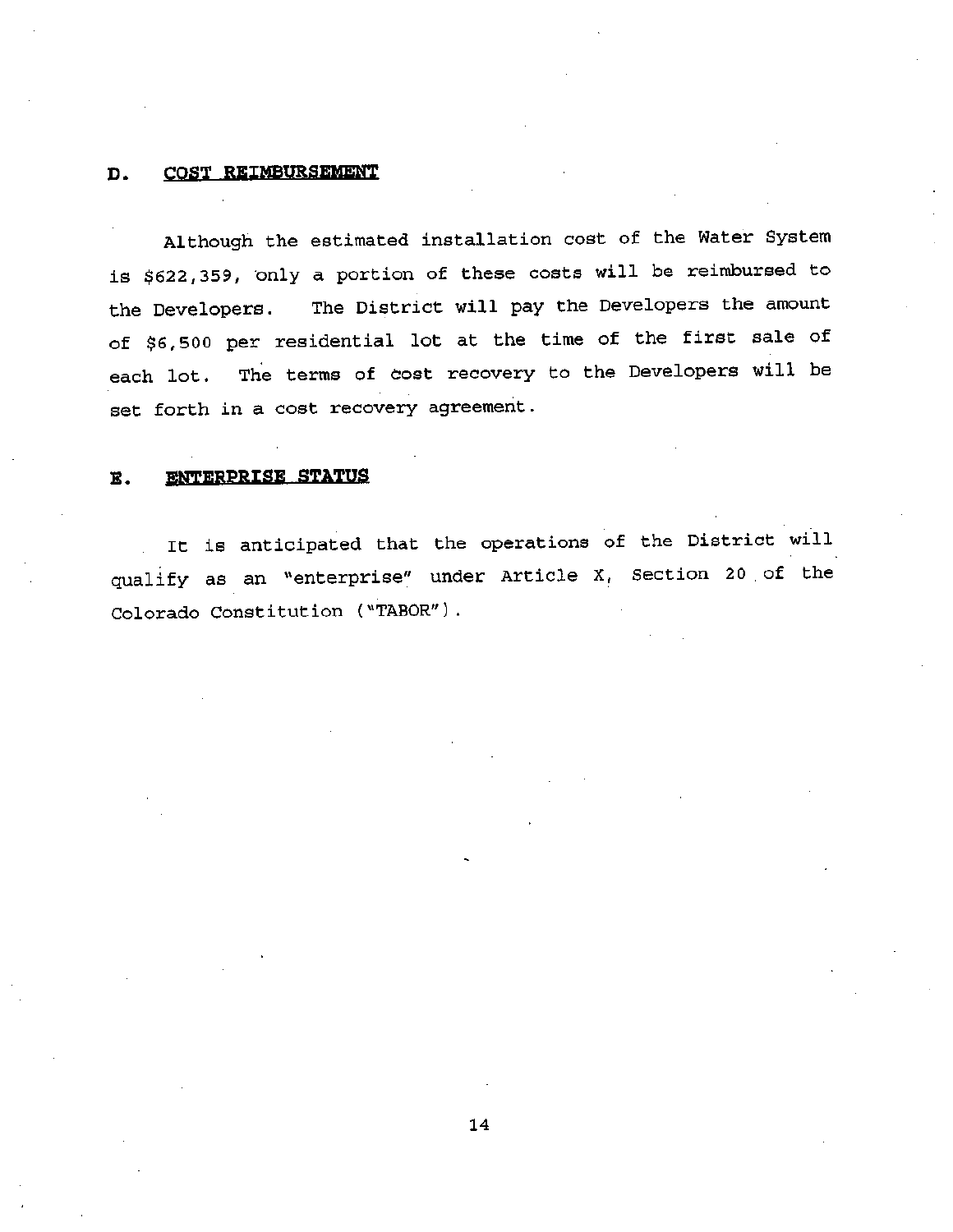### CHAPTER IV

## DESCRIPTION OF PROPOSED INTERGOVERNMENTAL AGREEMENTS

To the extent that it is feasible, the District will enter into intergovernmental agreements with other special districts or governmental agencies to provide necessary services, if it is in the best interests of the District.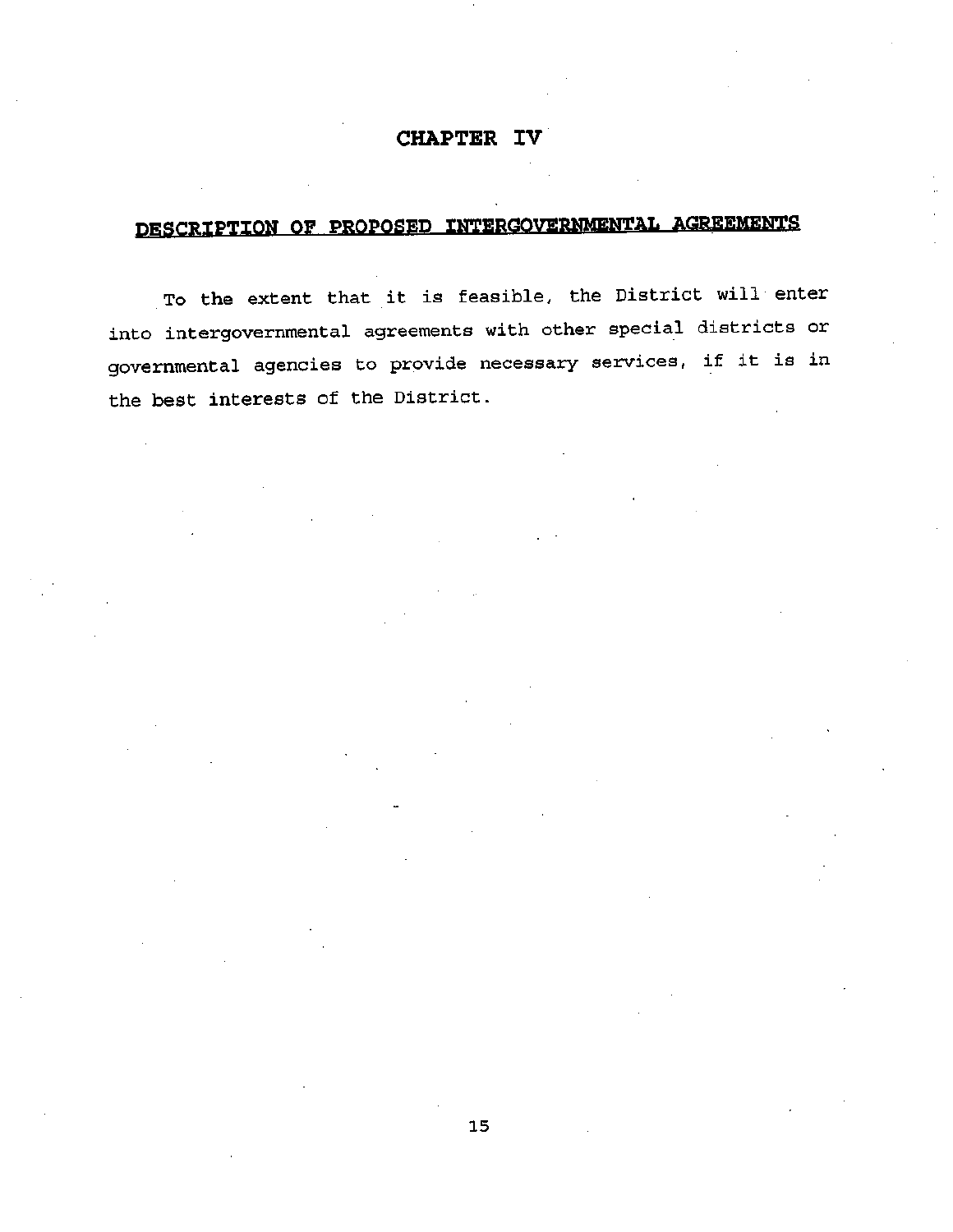### CHAPTER V

### ELECTIONS

Following approva<sup>l</sup> of the Service Plan by the County and after acceptance of the organizational petition and issuance of orders by the District Court, an election will be conducted to organize the District and elect the first Board of Directors. The District does not intend to request electoral approva<sup>l</sup> for any new tax or indebtedness at this time. TABOR exemptions may be requested. All District elections will be conducted in accordance with court orders, the Act, Uniform Election Code, and TABOR, as appropriate. .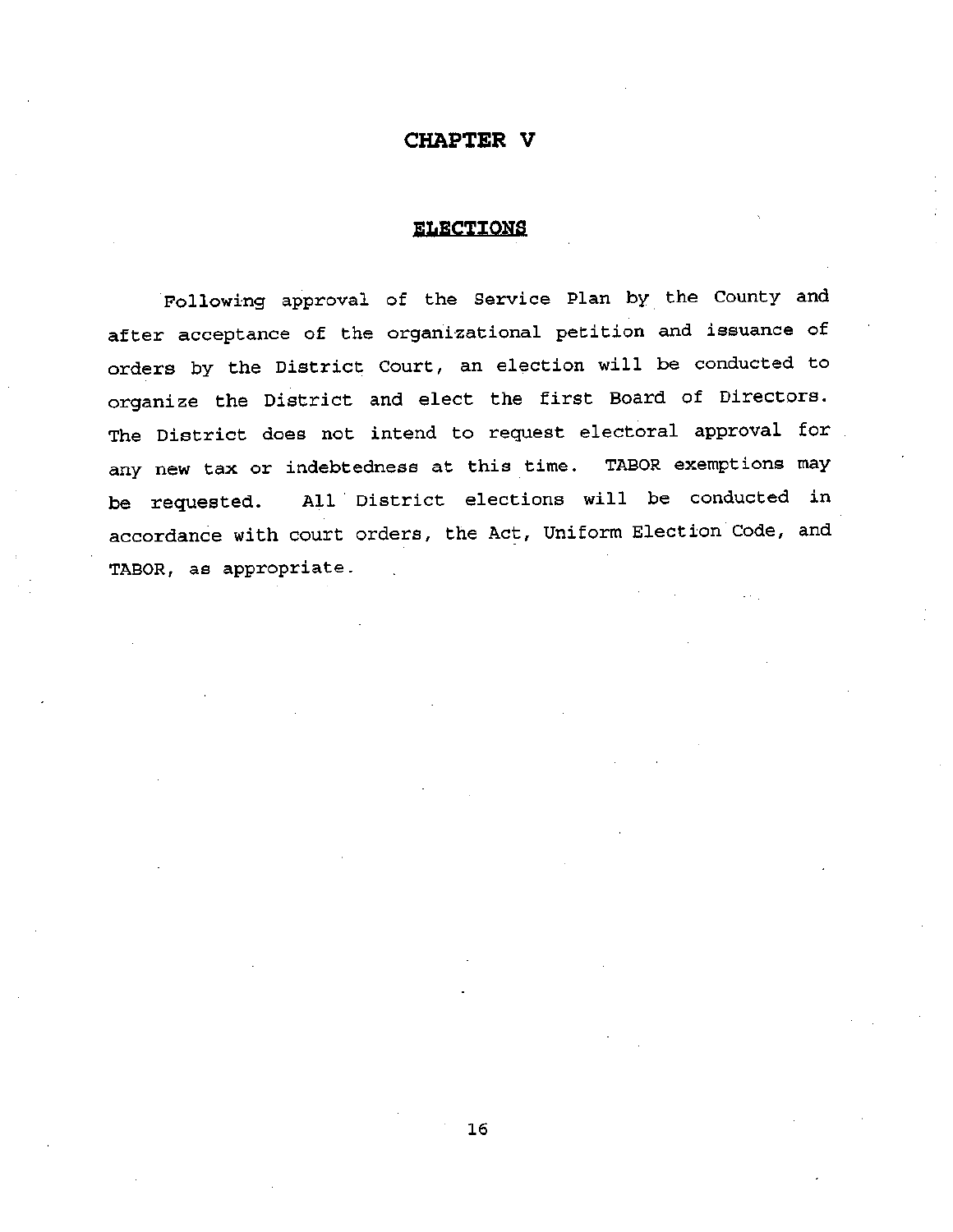### CHAPTER VI

### STATUTORY COMPLIANCE

### A. CONTINUING REQUIREMENTS

The District, once organized, shall be subject to the following additional requirements:

- Submission of annual reports as described in Section  $32-1-207(3)$ , C.R.S., unless waived by the County. 1 .
- Material modifications of the Service Plan., except as contemplated herein, shall be subject to approva<sup>l</sup> by the County in accordance with the provisions of Section 32-1-207, C.R.S. ' 2 .

### B. CONCLUSIONS

It is submitted that the Service Plan for the District contains the following information and demonstrates full compliance with the Act:

- 1. A description of the proposed water services.
- A financial plan showing how the propose<sup>d</sup> water services are to be financed. 2 .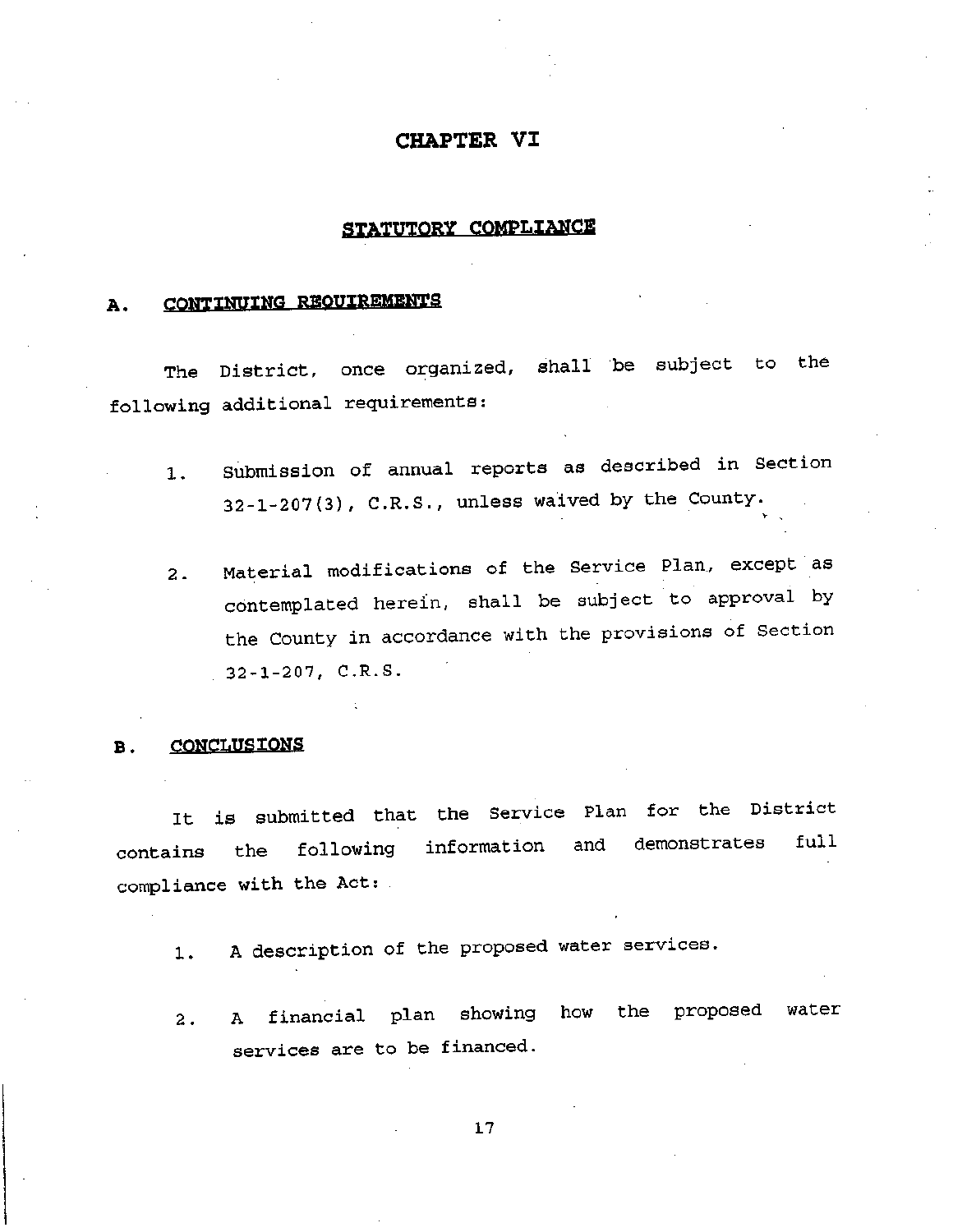- A preliminary engineering survey showing how the proposed water services are to be provided. 3 .
- A map and legal description of the proposed District boundaries, and an estimate of the population and valuation for assessment of the District. 4 .
- A genera<sup>l</sup> description of the facilities to be constructed and the standards by which they' are to be designed and constructed. 5 .
- A genera<sup>l</sup> description of the estimated costs of engineering, legal, and administrative services and 6. other major expenses.
- A description of proposed intergovernmental agreements with other political subdivisions for the performance of services. 7 .
- 8. The information presented within the Service Plan is sufficient to establish that all criteria set forth in Section 32-1-203, C.R.S. have been adequately answered. More specifically:
	- There is sufficient projected need for organized water service in the area to be serviced by the a .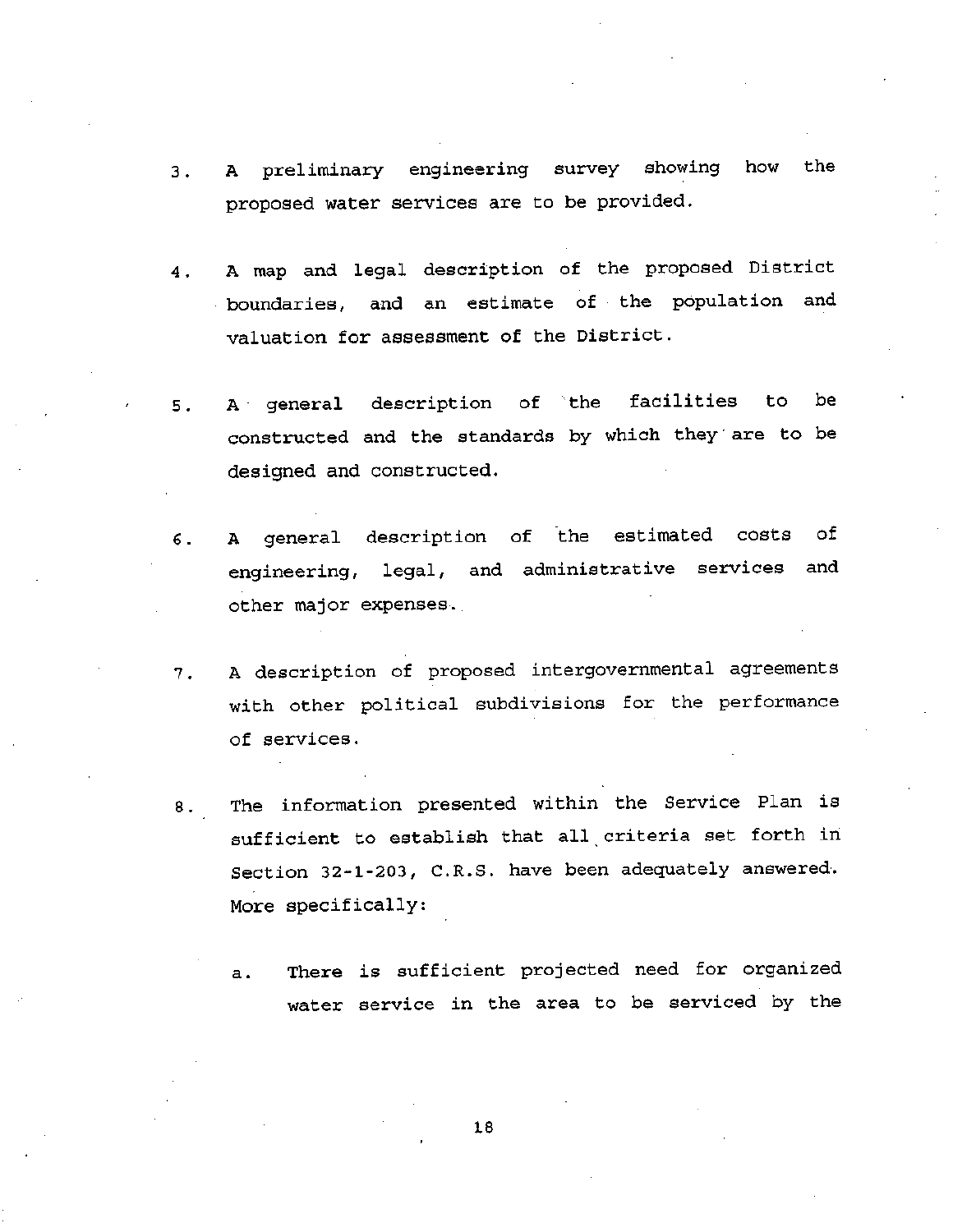District. This need, when satisfied, will benefit the property owners within the District .

- b. The existing water service in the area of the Development is inadequate for projected needs.
- c. The District is capable of providing economical and sufficient water service to the area within the District's boundaries.
- d. The District does not initially intend to issue indebtedness .
- The area within the District will not obtain the water service proposed from any other governmental entity. e .
- The facility and service standards of the District will be compatible with those of the County and State . f .
- The proposal is in compliance with the County Master Plan. 9-
- The proposal is in compliance with the duly adopted county, regional, or state long-range water quality management plan for the area. h.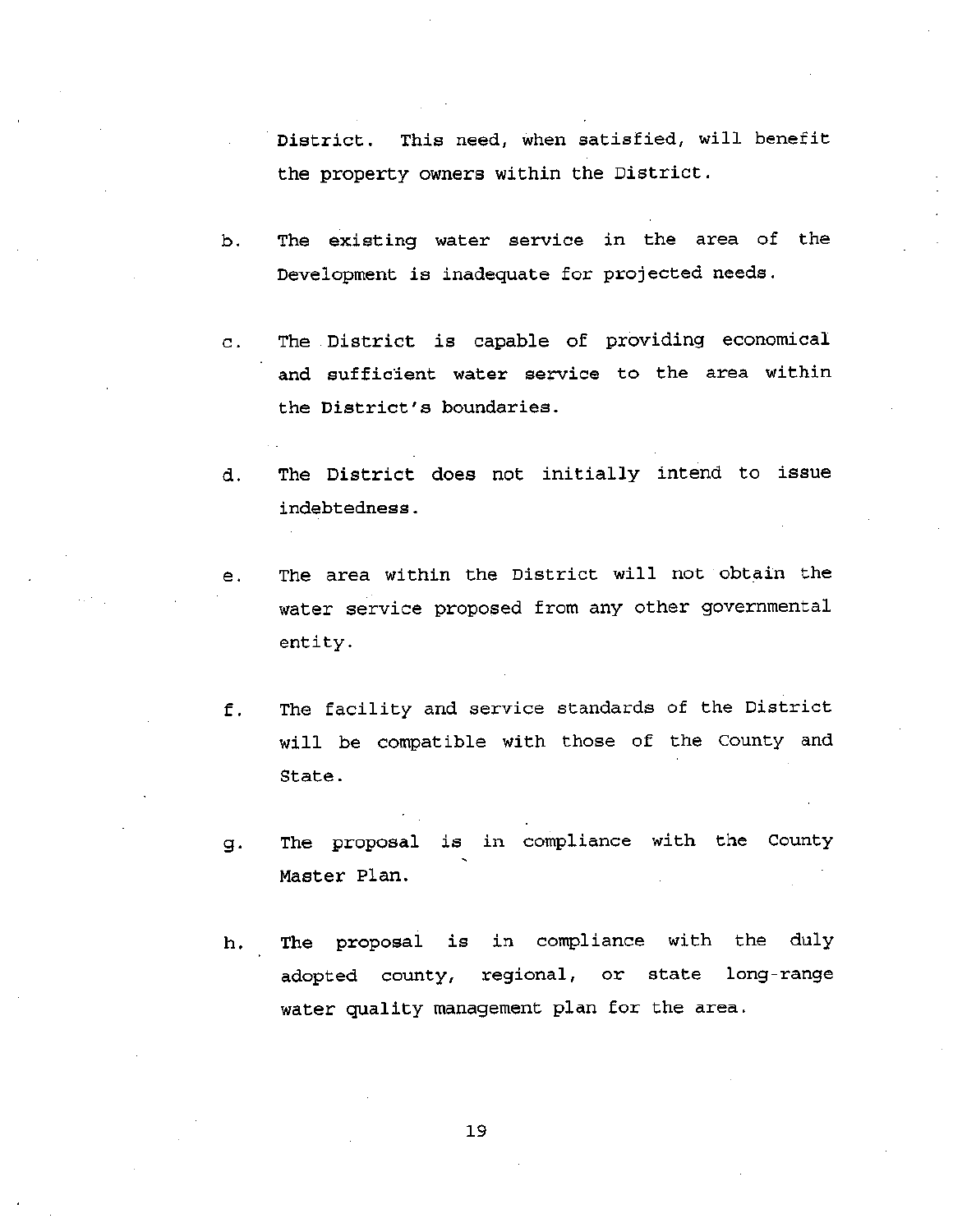i. The organization of the District will be in the best interest of the area proposed to be served.

It is, therefore, requested that the County Commissioners of Grand County, Colorado, who have jurisdiction to approve this Service Plan pursuan<sup>t</sup> to Section 32-1-204, C.R.S., adopt <sup>a</sup> resolution of approva<sup>l</sup> of the Service Plan without conditions.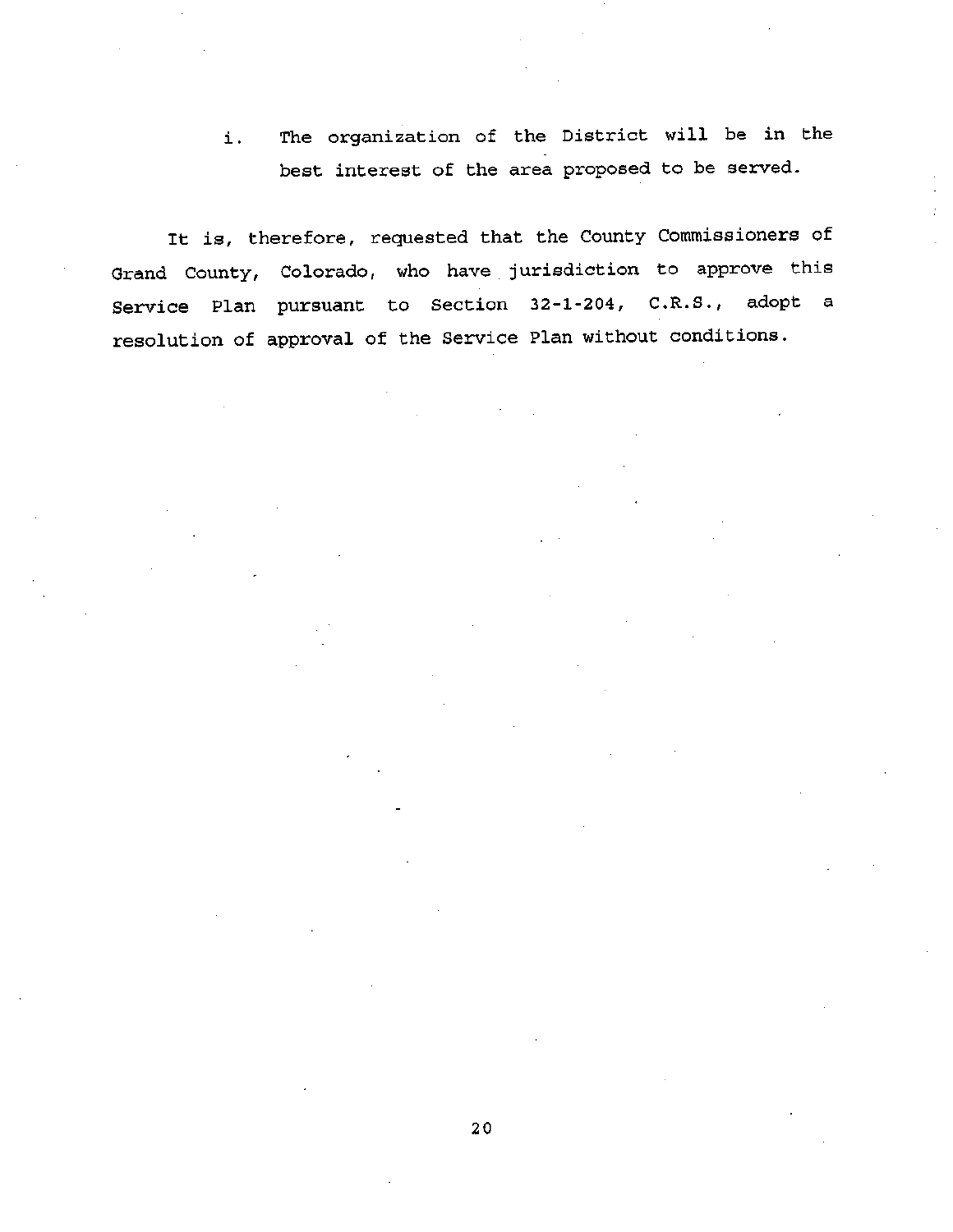## EXHIBIT A

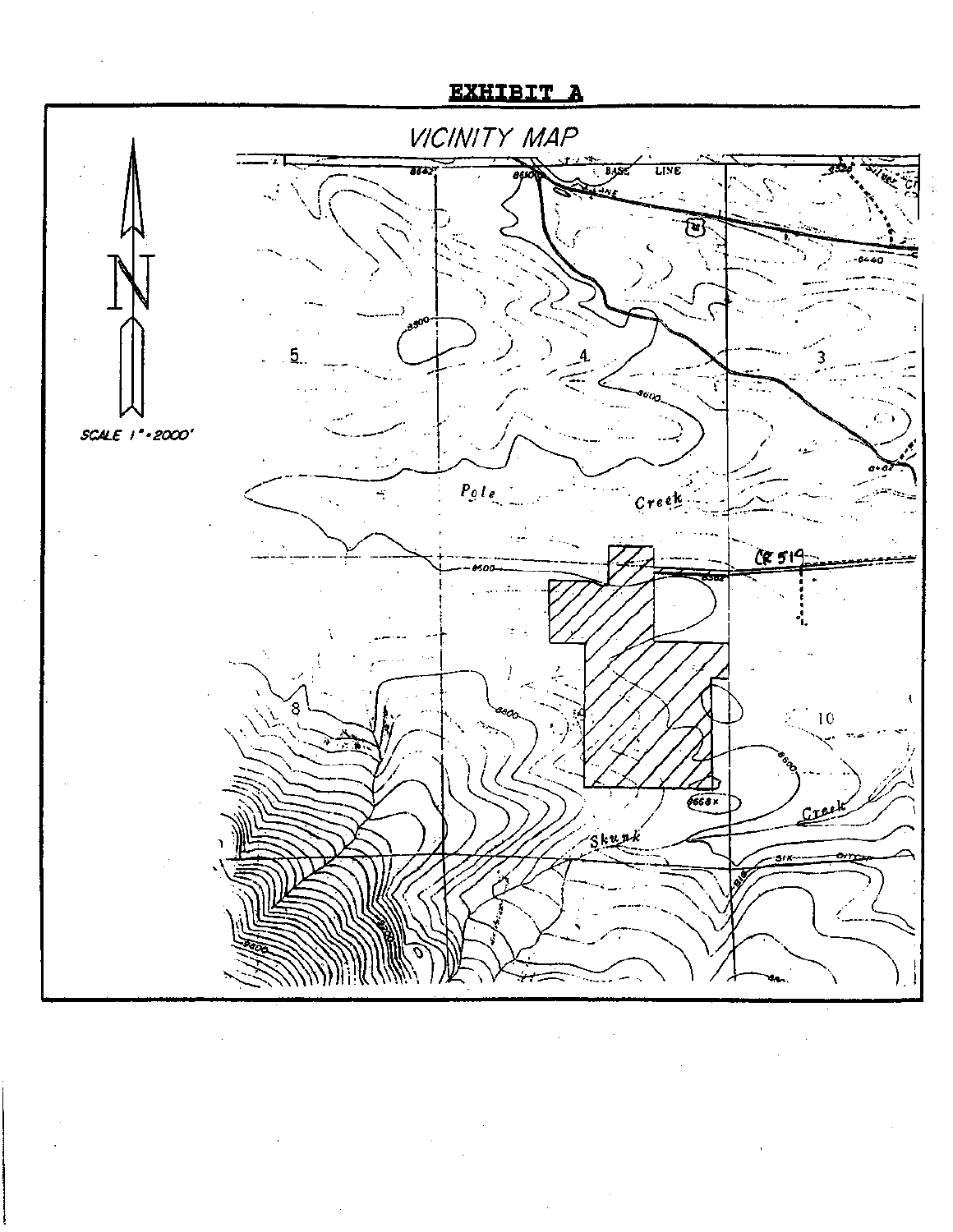EXHIBIT B

![](_page_24_Figure_1.jpeg)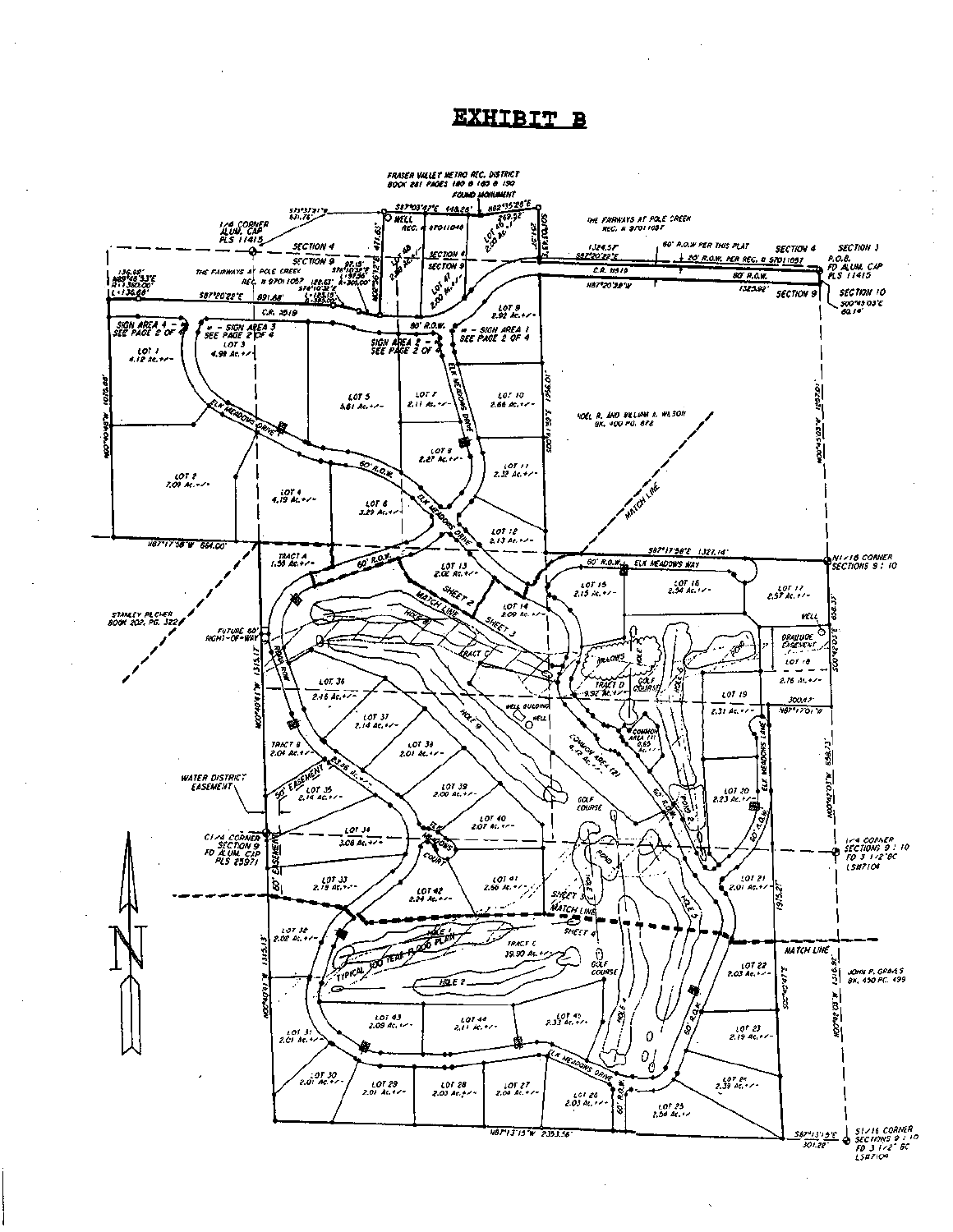### EXHIBIT C

OF A TRACT OF LAND BEING A PORTION OF SECTIONS 4 AND 9 OF TOWNSHIP T SOUTH RANGE 76 WEST OF THE 6TH P.M., GRAND COUNTY. COLORADO. AND MORE PARTICULARLY DESCRIBED AS FOLLOWS:

Beginning at <sup>a</sup> point being the Northeast, corner of said Section 9:

THENCE South 00 degrees 45 minutes 03 seconds East for <sup>a</sup> distance of 60.14 feet to <sup>a</sup> point:

THENCE North 87 degrees 20 minutes 22 seconds West for <sup>a</sup> distance of 1325.92 feet to <sup>a</sup> point:

THENCE South 00 degrees 4t minutes 52 secohds East for <sup>a</sup> distance of 1256.01 feet to <sup>a</sup> point:

THENCE South 87 degrees ! 7 minutes 58 seconds East for <sup>a</sup> distance of 1327.14 feet to the North 1/16th corner of Sections 9 and 10. T/S, R76W of the 6th P.M.. Grand County. Colorado:

THENCE South 00 degrees 42 minutes 03 seconds East for <sup>a</sup> distance of 658.33 feet to <sup>a</sup> point:

THENCE North 27 degrees 17 minutes 01 seconds West for <sup>a</sup> distance of 300.47. Feet to <sup>a</sup> point:

THENCE South 00 degrees 40 minutes 47 seconds East for <sup>a</sup> distance of 1975.25 feet to a point;

THENCE North 87 degrees 13 minutes 15 seconds West for <sup>a</sup> distance of 2353.56 feet to <sup>a</sup> point:

THENCE North 00 degrees 40 minutes 41 seconds West for <sup>a</sup> distance of 2630.30 feet to <sup>a</sup> point:

THENCE North 87 degrees 17 minutes 58 seconds West for <sup>a</sup> distance of 664.00 feet to <sup>a</sup> point:

THENCE North 00 degrees 40 minutes 48 seconds West for <sup>a</sup> distance of 1076.88 feet to <sup>a</sup> point:

THENCE along <sup>a</sup> curve to the right having <sup>a</sup> radius of 1360.00 feet and an arc length of 136.68 feet, being subtended by <sup>a</sup> chord of North 89 degrees 46 minutes 53 seconds East for <sup>a</sup> distance of 136.62 feet to <sup>a</sup> point:

THENCE South 87 degrees 20 minutes 22 seconds East for <sup>a</sup> distance of 891.68 feet to <sup>a</sup> point:

THENCE along <sup>a</sup> curve to the right having <sup>a</sup> radius of 385.00 feet and an arc length of 123. <sup>15</sup> feet, being subtended by <sup>a</sup> chord of South 78 degrees 10 minutes 32 seconds East for <sup>a</sup> distance of 122.63 feet to <sup>a</sup> point:

THENCE along a curve to the left having a radius of 305.00 feet and an arc length of 97.56 feet, being subtended by <sup>a</sup> chord of South 78 degrees 10 minutes 32 seconds East for <sup>a</sup> distance of 97. 15 feet to <sup>a</sup> point:

THENCE North 02 degrees 56 minutes 12 seconds East for <sup>a</sup> distance of 471.63 feet to <sup>a</sup> point:

THENCE South 87 degrees 03 minutes 47 seconds East for <sup>a</sup> distance of 448.26 feet to <sup>a</sup> point:

THENCE North 82 degrees 35 minutes 28 seconds East for <sup>a</sup> distance of 269.52 feet to <sup>a</sup> point:

THENCE South Oi degrees 03 minutes 43 seconds East for <sup>a</sup> distance of 251.57 feet to <sup>a</sup> point:

THENCE South 87 degrees 20 minutes 22 seconds East for <sup>a</sup> distance of 1324,57 feet to the POINT OF BEGINNING.

Together with and subject to covenants, easements, and restrictions of record.

Said property contains 205.1 i ceres, more or less.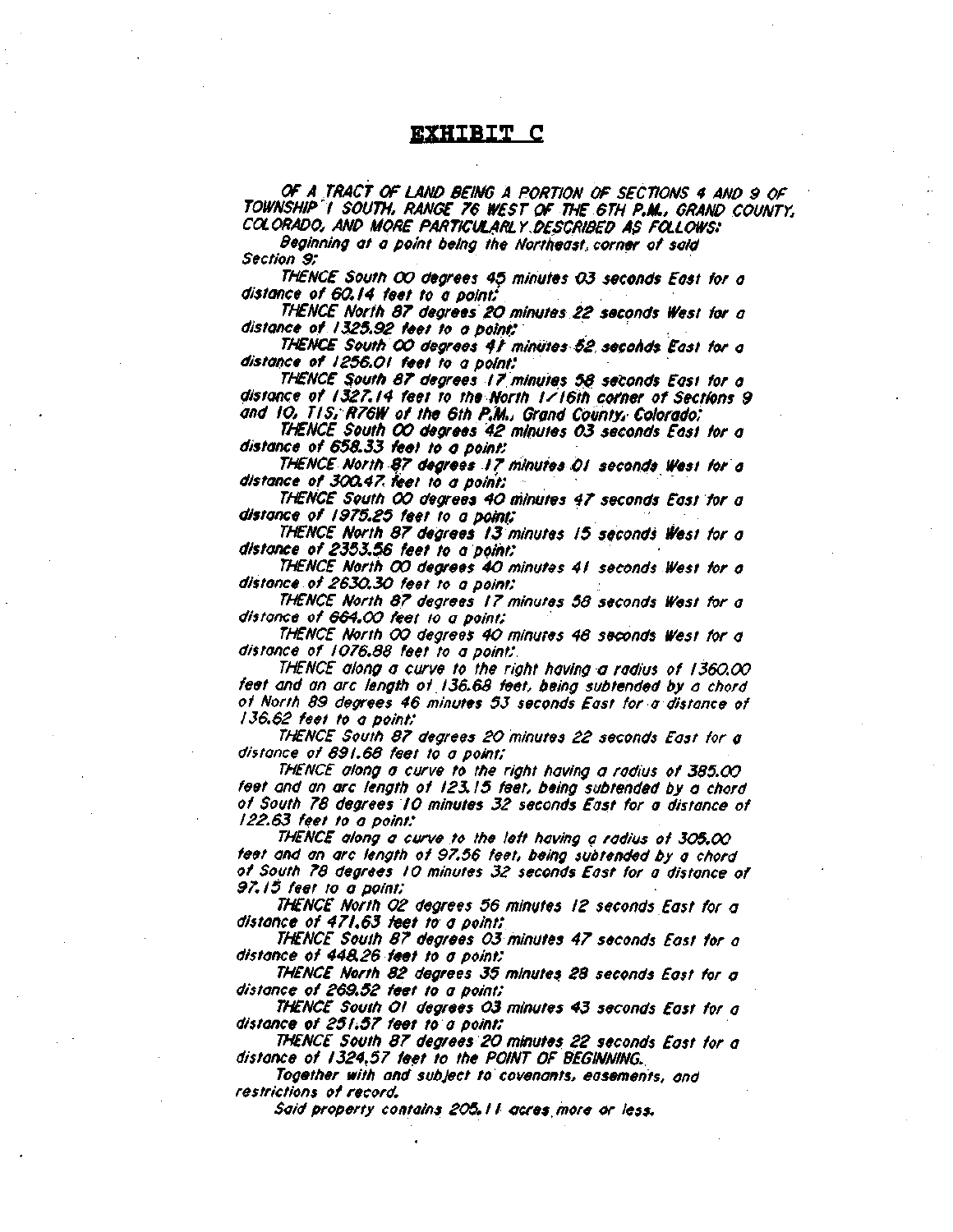## EXHIBIT D

## UTILITY STUDY

## PREPARED FOR

## VALLEY AT WINTER PARK WATER DISTRICT

August, 1098

)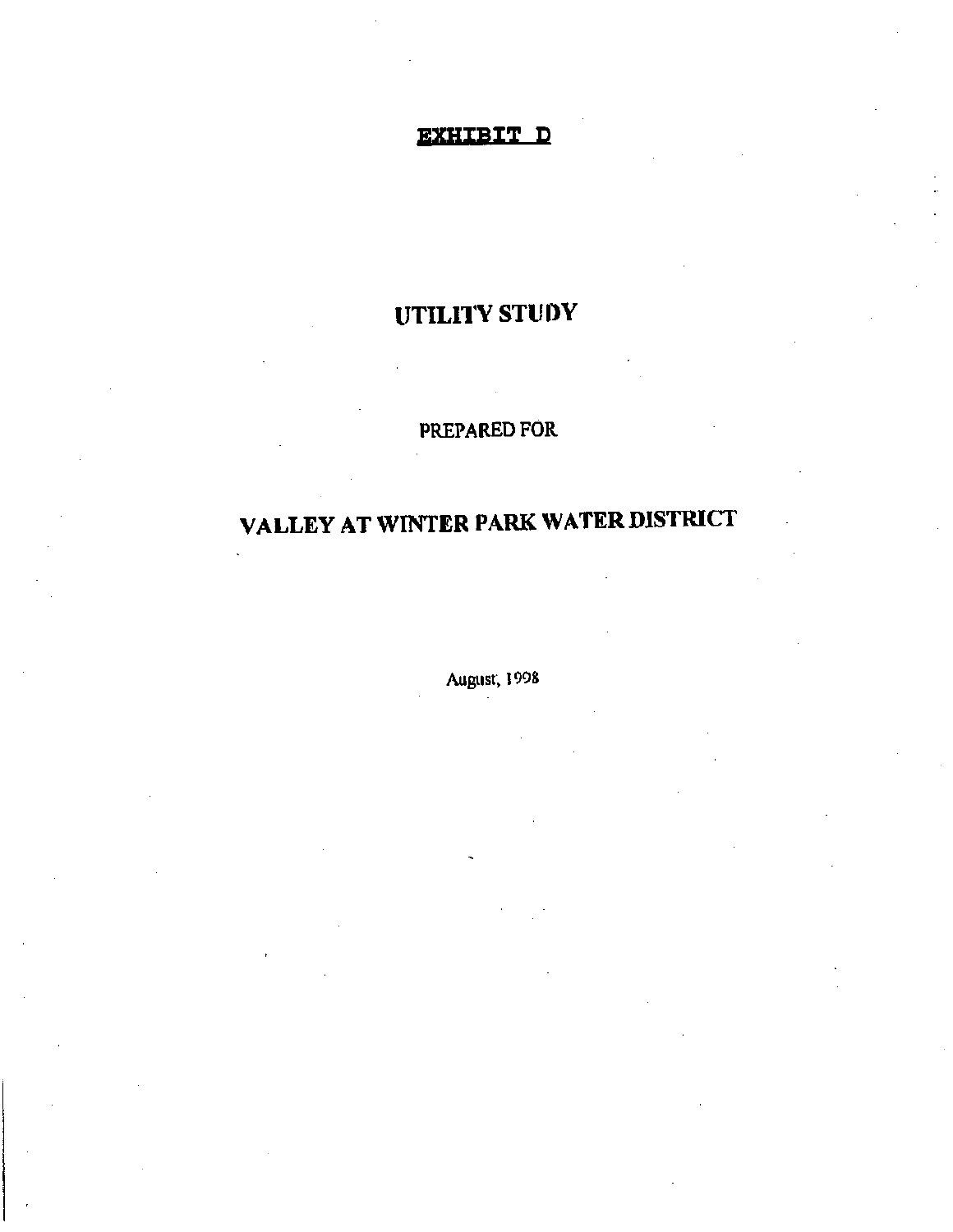### UTILITY STUDY for VALLEY AT WINTER PARK WATER DISTRICT

### 1.0 PURPOSE AND LOCATION

The purpose of this report is to evaluate the construction of a water distribution system to provide service to Valley at Winter Park Water District: The report discusses the design criteria, sizing and special requirements for service to this subdivision.

#### Scope l.l

The scope ofthis report is limited to that area contained within Valley at Winter Park Subdivision. Offsite system analysis are beyond the scope of this study.

### 1.2 Location

The Subdivision is located in Sections <sup>4</sup> and 9, Township <sup>1</sup> South, Range <sup>76</sup> West of the Sixth Principal Meridian, Grand County, Colorado. The site drains generally to the East, with the extreme northern portion of the property draining to the North.

The site is bounded on the North by the Estates at Pole Creek - Ley Subdivision and the West by the Black Forrest Subdivision and on all other sides by unplatted land.

### 2.0 WATER SERVICE

Water service to the subdivision will be provided by drilling <sup>a</sup> deep well within the boundaries ofthe Subdivision. This well will be located at <sup>a</sup> point as described on the well permit and will pump water to <sup>a</sup> 30,000 gallon storage tank situated at <sup>a</sup> high point along the west boundary of the property. The well water will be chlorinated at the well head, with contact time being provided in the storage tank. Distribution to the individual lots will be through <sup>a</sup> 4" diameter distribution system, with an 8" diameter pipe being installed between the fire hydrant and the storage tank at <sup>a</sup> location where fire trucks can access the system and fill from the hydrant.

Individual in-line booster pumps would be required in order to maintain <sup>a</sup> <sup>40</sup> psi pressure for some ofthe higher lots. Maximum static pressure at the lowest point in the system would be approximately <sup>65</sup> psi.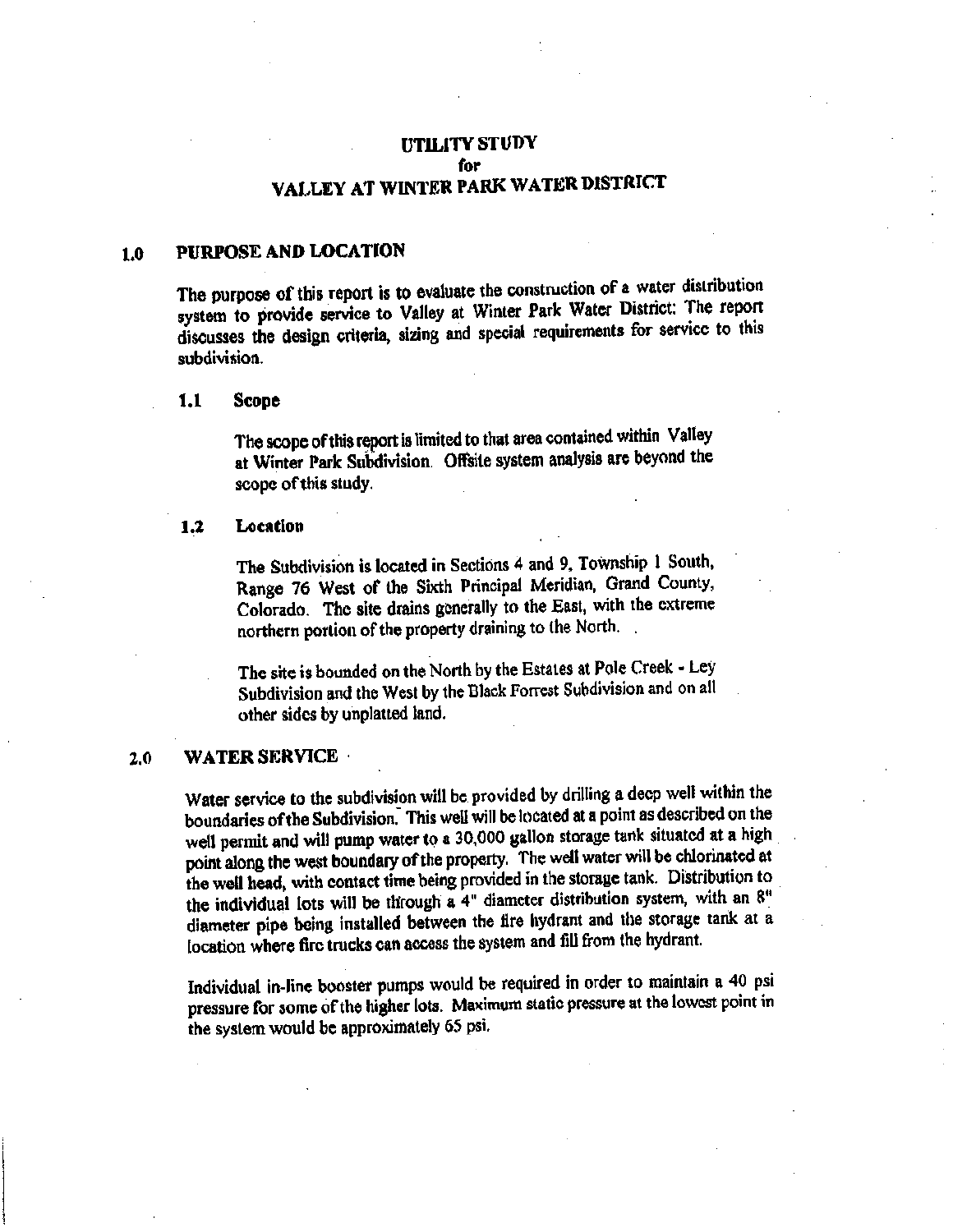### Design Criteria 2.1

The water distribution system for this Subdivision has been designed based on the following design criteria:

| Average Daily Flow<br>People per unit<br>Total number of units<br>Irrigation<br>Fire Flow | 80 gallons per day per capita<br>3.5<br>48<br>1,000 square feet (max)<br>Fill tankers, one hydrant with 1,000<br>gpm flow capacity, min. 5,000 storage<br>capacity |
|-------------------------------------------------------------------------------------------|--------------------------------------------------------------------------------------------------------------------------------------------------------------------|
| <b>Peak Flow Factors</b><br>Max. day/Avg. Day                                             | 3.0                                                                                                                                                                |

1.9

#### Design Flows 2.2

Based on the above noted criteria, design flows for the Subdivision are as follows:

Peak Hour/Max. Day

| Average Daily Flow (including golf club house) | $16,000$ gpd |
|------------------------------------------------|--------------|
| Maximum Daily Flow                             | 48,000 gpd   |
| Peak Hourly Flow                               | $91,200$ gpd |
|                                                | $=66$ gpm    |

### 3.0 SEWER SERVICE

Sewer service will be provided by individual systems to be installed on each individual lot.

### 3.0 CONCLUSIONS

Based on the fact that the peak hour flow for the Subdivision is only <sup>66</sup> gpm, the system has been sized to be 4" diameter, rather than 6" diameter. Since there is no fire flow demand on the distribution system, velocities in <sup>a</sup> 6" diameter main would be very low (approximately 0.7 feet per second). In addition, the 4" diameter system will allow for the system to purge itself more frequently.

The water system proposed For serving Valley at Winter Park Subdivision will consist of the following elements: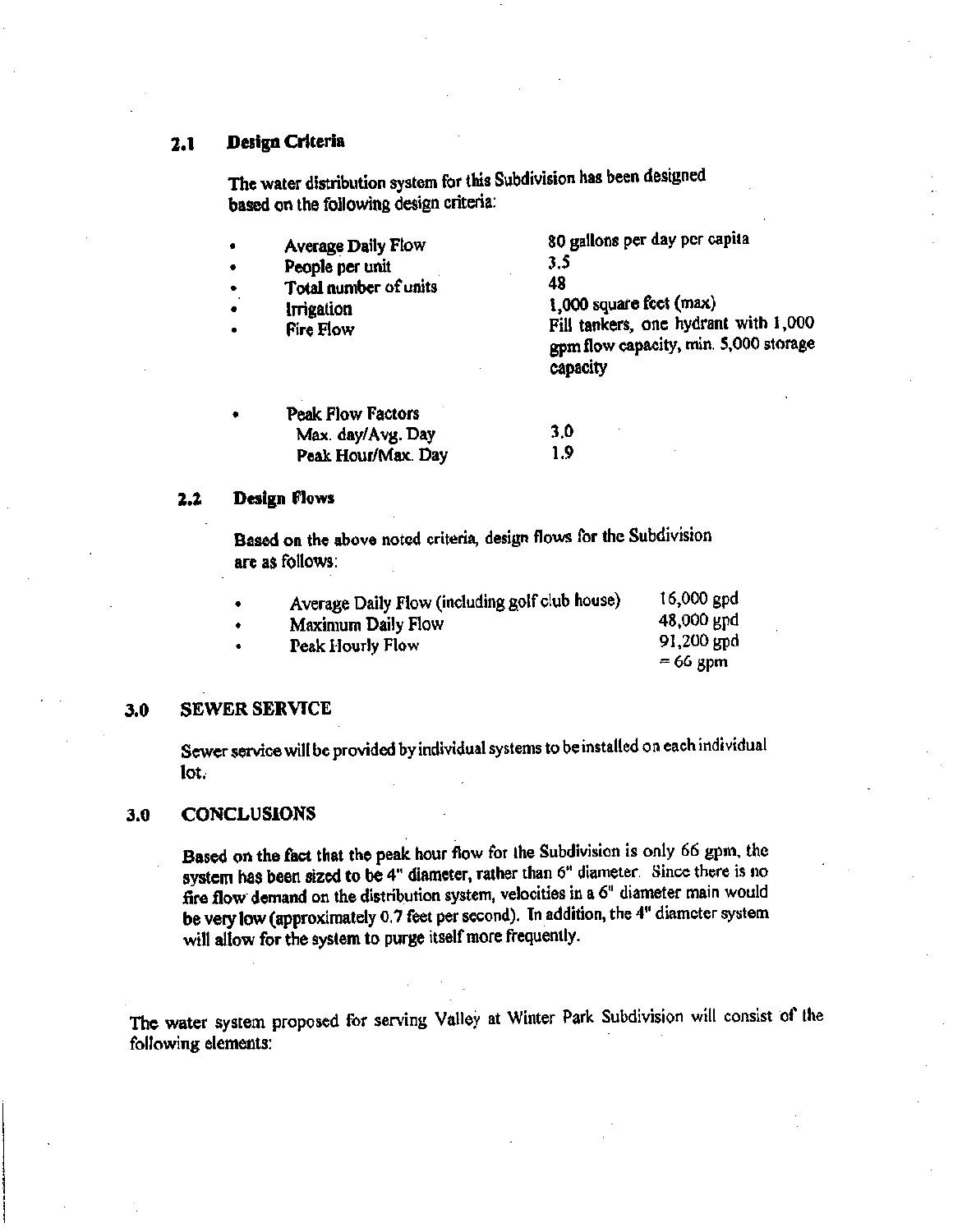- Water Source one deep well to be equipped to provide an approximately flow of 50 gpm. Chlorination will be provided at the well head with detention time available in the storage tank. Additional treatment, if required, will be provided at or near the well head prior to pumping to storage.
- A3" diameter force main will be constructed between the well head and the storage facility. There will be no services off of this line.
- Initially, 30,000 gallons of storage will be included in the system. Additional storage could be added in the fhture.
	- The pipeline from storage to the distribution system will be 8" in diameter and will feed directly to the fire hydrant situated on the main road. The fire department is in agreemen<sup>t</sup> with the single hydrant location. The 8" main will provide adequate fl;ow to the hydrant for this purpose. Additional hydrants at the low end ofthe system are provided to allow for flushing of the system when necessary.
	- The 8" main from the storage tanks will feed into <sup>a</sup> 4" loop that will service the entire subdivision. The smaller pipe is recommended to allow for better circulation in the system both from <sup>a</sup> cleaning standpoint and from <sup>a</sup>fresh water standpoint. Fire flows are not required from the system, and domestic flows for the <sup>48</sup> units are quite low, even during the peak hour.

Land Use Technology Richard G. Zinn, P.E. 7009 S. Locust Place Englewood, CO 80112 (303) 773-2182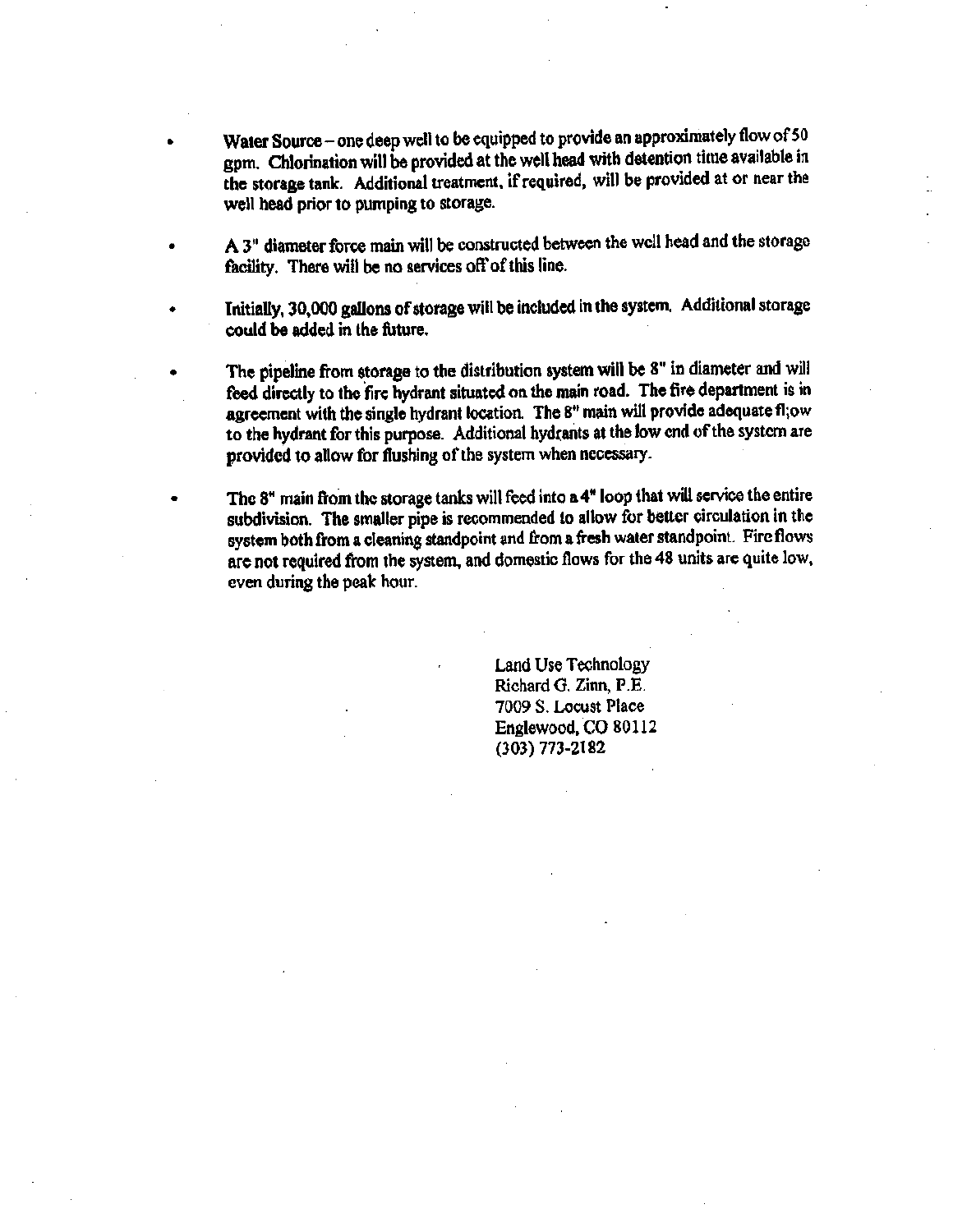### EXHIBIT E

### DISTRICT COURT, WATER DIVISION NO. 5, STATE OF COLORADO

Case No. 80CW67, consolidated with Case Nos. 80CW456 and 84CW175

### FINDINGS OF FACT, CONCLUSIONS OF LAW, JUDGMENT AND DECREE

### REGARDING THE APPLICATION OF POLE CREEK ASSOCIATES AND WINTER PARK ASSOCIATES

### IN GRAND COUNTY, COLORADO

THIS MATTER has come before the Court upon the application of Pole Creek Associates and Winter Park Associates for water rights, change of water rights and for approval of an augmentation plan. The Court, having considered the pleadings, the stipulations of the parties, and the evidence presented, and being fully advised in the premises makes the following findings of fact:

### FINDINGS OF FACT

1. Name and Address of Applicant.

Pole Creek Associates and Winter Park Associates c/o Chuck Anema, 1660 South Corona, Denver, Colorado 80210; telephone (303) 744-0688

History of Case. The Applicants are represented by Holly I. Holder. The applications as originally published in 1980 requested nontributary water from the wells. Rulings of the referee were entered finding that both wells are nontributary in 1985, which rulings were protested by the State Engineer. In 1985, the Applicants obtained an order awarding attorneys fees against the State Engineer in the amount of \$1,338.75. The cases were consolidated in 1986. On March 31, 1987, die Applicants signed <sup>a</sup> stipulation with the State Engineer that, among other things, waived the award for attorney fees, conceded that the subject ground water is tributary, and required the Applicants to seek <sup>a</sup> plan for augmentation. Due to die change in the law defining nontributary water in Senate Bill 5, and pursuant to the stipulation with the State Engineer, the application was amended on December 8, 1992 to provide that the water from the Troublesome formation to be withdrawn from the subject wells is tributary to the Fraser River or its tributaries and to request approval of an augmentation plan to provide for replacement of depletions from pumping of the wells with water from other sources. 2 .

Statements of opposition were filed by the State Engineer of Colorado and the Division Engineer of Water Division <sup>5</sup> (the "State"), the City and County of Denver, acting by and through its Board of Water Commissioners, Winter Park Recreational Association and Fraser Valley Metropolitan Recreation District. No other statements of opposition have been filed and the time for filing such statements has expired. All of the parties have stipulated to the entry of this decree.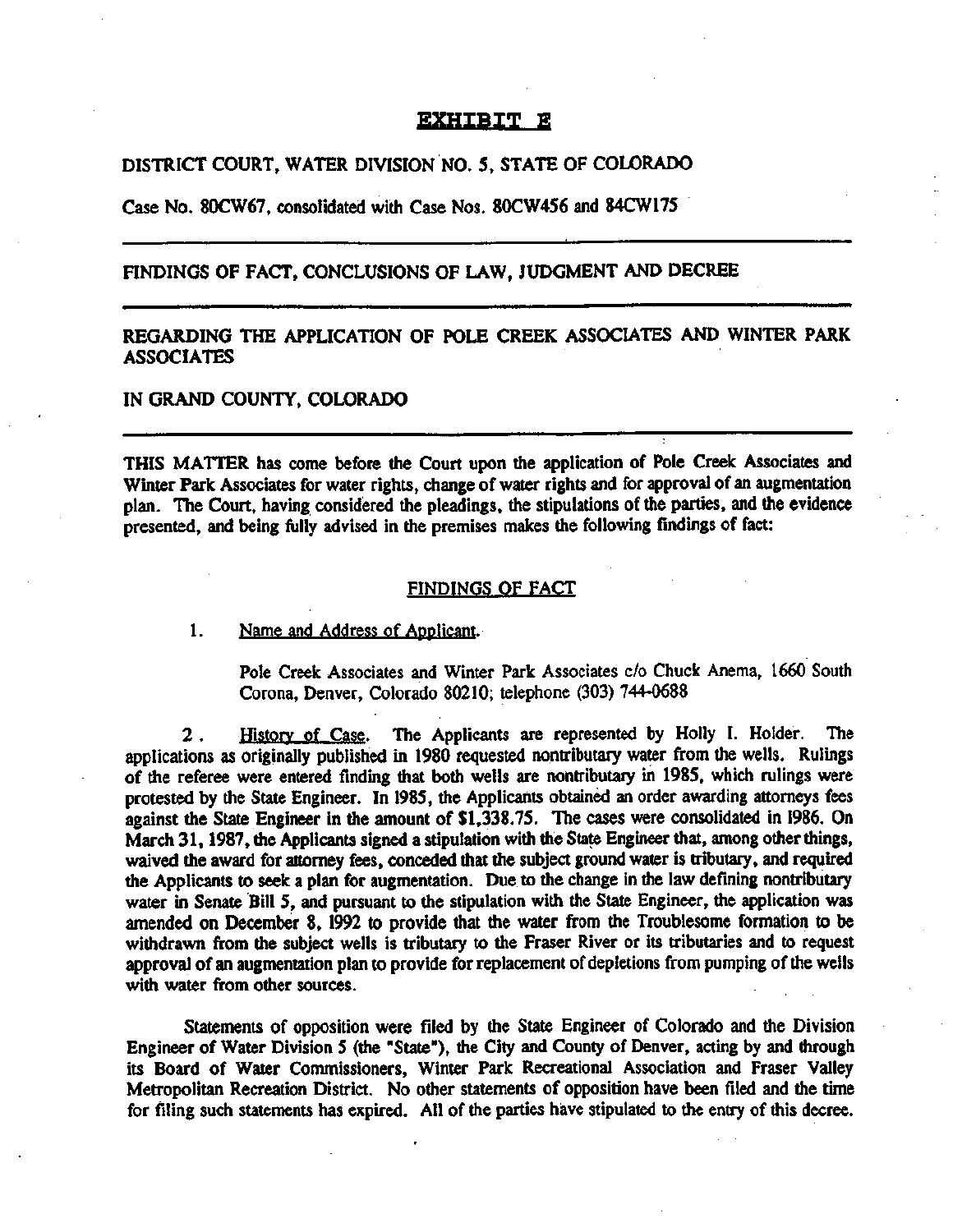- 3. Water rights and structures to be augmented.
- A. Skigate Well.
	- Location: In the NW1/4 of the SW1/4 of Section 1, T. 1 S., R. 76 W. of the 6th P.M. at <sup>a</sup> point <sup>2300</sup> feet north of the south section line and <sup>200</sup> east of the west section line of said Section 1. (1)
	- (2) Depth: 600 feet.
	- (3) Pumping Rate: <sup>200</sup> gpm (0.44 cfs).
	- (4) Amount; Not to exceed 136.5 acre-feet per year.
	- (5) Date of Appropriation: July 17, 1972.
- B. PCA Well.
	- Location: In the NW1/4 SE1/4 of Section 9, T. 1 S., R. 76 W. of the 6th P.M., at <sup>a</sup> point <sup>2090</sup> feet north of the south section line and <sup>1470</sup> feet west of the east section line of said Section 9. (1)
	- (2) Depth: <sup>800</sup> feet.
	- Pumping Rate: <sup>300</sup> gpm. (3)
	- Amount: Not to exceed <sup>99</sup> acre-feet per year. (4)
	- (5) Date of Appropriation: October 12, 1983.

4. Description of property to be served. The Applicants intend to develop 173.3 acres described as shown on attached Exhibit <sup>A</sup> located in Section 9, Township <sup>1</sup> South, Range <sup>76</sup> West (the "Subject Property") into residential units and <sup>a</sup> golf course. Sewage treatment will be provided by <sup>a</sup> central Wastewater treatment the discharges of which will be located on Pole Creek at <sup>a</sup> point approximately <sup>1400</sup> feet from the East Section line and <sup>850</sup> feet from the South Section line of Section 4, Township 1 South, Range 76 West.

- 5. Water rights to be used for augmentation.
- A. Return flows after use, or reuse, or by direct discharge from the subject wells.
- B. Releases from Pole Creek Meadows Reservoir No. 1.
	- (1) Location: the right abutment is located in the NE1/4 of the SE1/4 of Section 2, T. 1 S., R. 76 W. of the 6th P.M. at a point whence the Southeast corner of said Section 2 bears S24°00'E 1,740 feet.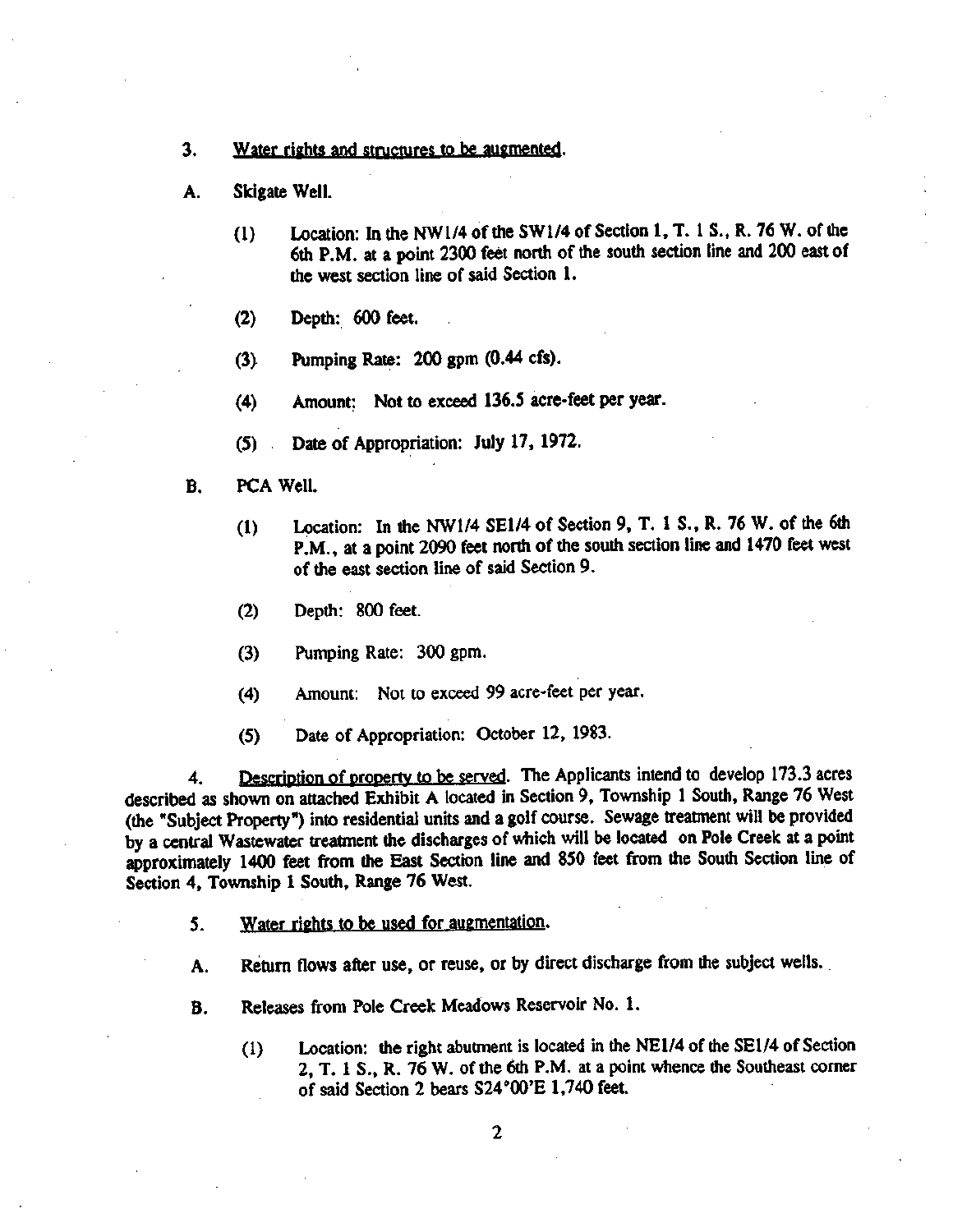- (2) Use: Recreational, piscatorial, fire protection, augmentation.
- (3) Date of appropriation: August, 1972.
- (4) Capacity: 52.2 acre feet, storage of which PCA has rights to 37.52 acre feet per year.
- (5) Decree: Case No. 85CW148, October 30, 1985.
- C. Pearl Ditch and Rich Ditch.
	- (1) Pearl Ditch
		- Decreed location: Headgate located on the North bank of Pole Creek at a point whence the Southeast corner of Section 10, T. 1 S., R. 76 W. of the 6th P.M., bears N35° 15'W, 1311 feet. (a)
		- (b) Use: Irrigation.
		- (c) Date of appropriation: May 18, 1891.
		- (d) Flow Rate: PCA owns 1.445 cfs of the 2.0 cfs. 1.445 cfs is the subject of this case.
		- Decree: Civil Action No. 112 in District Court of Grand County entered August 11, 1906. (e)
	- (2) Rich Ditch
		- Decreed location: Headgate located on the West bank of Crooked Creek at a point whence the Northeast corner of Section 4, T. 1 S., R. 76 W. of the 6th P.M., bears N15°E, 2600 feet. (a)
		- (b) Use: Irrigation.
		- (c) Date of appropriation: May 5, 1892.
		- (d) Flow Rate: PCA owns 0.891 cfs of the 3.75 cfs. 0.891 cfs is the subject of this case.
		- (e) Decree: Civil Action No. <sup>183</sup> in District Court of Grand County, entered August 3, 1911.

In addition, by stipulation and agreemen<sup>t</sup> with the State, the Applicants have agreed to store and release into Pole Creek one acre foot of water upstream from the proposed development, from <sup>a</sup> location acceptable to the State. At the present time, the Applicants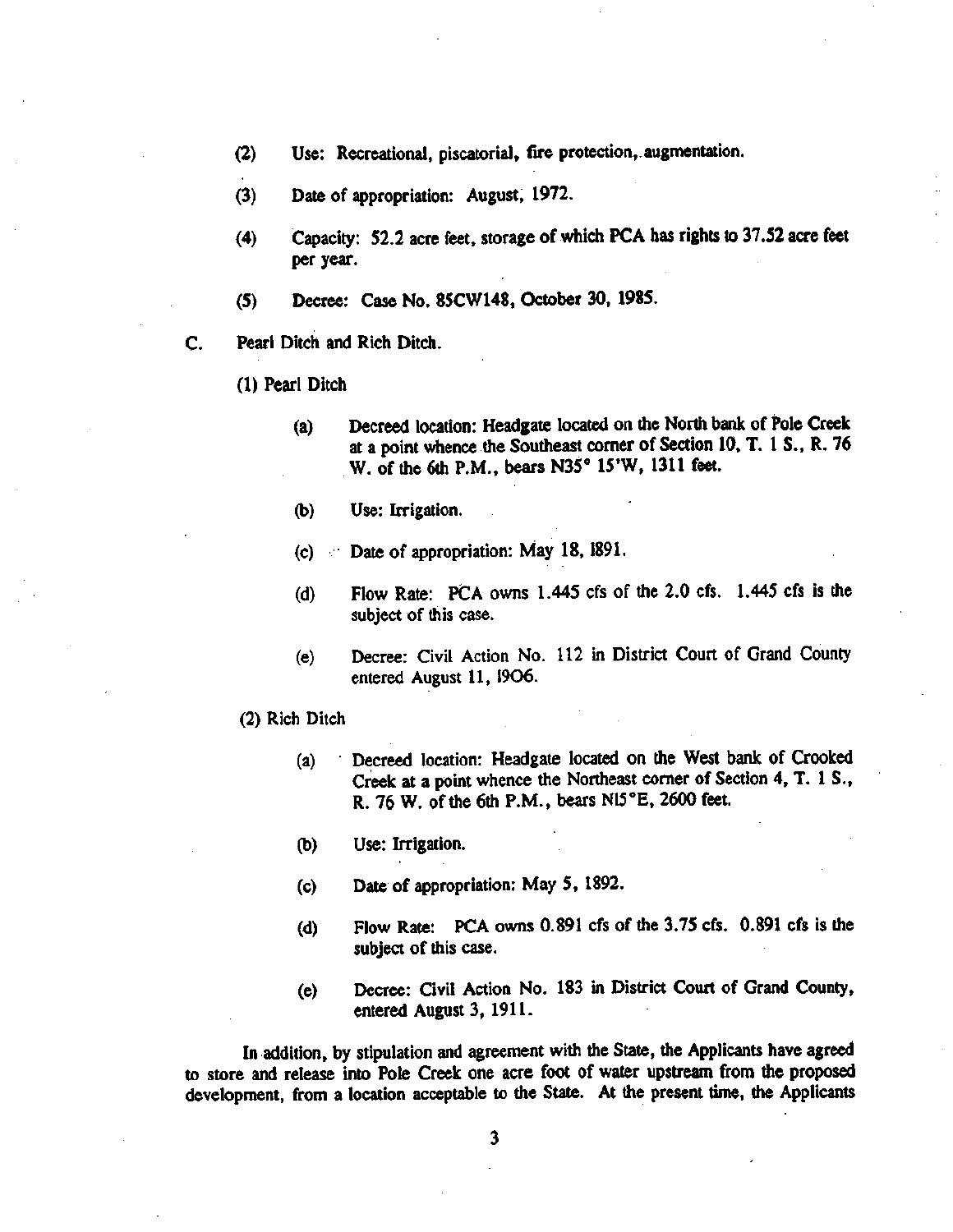For each acre of land permanently removed from irrigation, the Applicants shall be credited with 0.90 and 0.7S acre-feet per acre for the Rich and Pearl Ditches, respectively, subject to the following limitations.

1. The maximum consumptive use diversion rate shall not exceed 40% of the applicant's ownership of the subject water rights, provided the water is physically and legally available.

2. The Applicants shall maintain headgates, measuring devices, and by-pass structures to verify physical availability for the Rich and Pearl Ditches to the satisfaction of the Division Engineer.

For each acre removed from irrigation, the Applicants ownership of allowable ditch diversions shall be reduced by dividing the number of acres removed by die Applicants' total irrigated acres, which are 33.98 acres and 26.73 acres for the Rich and Pearl Ditches, respectively, and multiplied by the Applicants' ownership flow rate of the ditches. The Applicant shall be allowed to convey the consumptive use flow rates of the ditches to the Pole Creek Meadow Reservoir No, 1.

Return flows from the subject wells as metered by direct discharge from the wastewater treatment plant into Pole Creek may be utilized to replace depletions or for reuse purposes, along with any other return flows approved by the State Engineer pursuant to Para 8(E), herein.

Water stored in Pole Creek Meadows Reservoir No. 1 and Snow Mountain Reservoir under the Applicants ownership shall be charged, if applicable, with evaporation losses when outof-priority at the rate schedule below:

| <b>Month</b><br>٠ | <b>Evaporation Rate</b><br>(feet) |
|-------------------|-----------------------------------|
| July              | 0.40                              |
| <b>August</b>     | 0.38                              |
| September         | 0.31                              |
| October           | 0.21                              |
| <b>Total</b>      | 1.30                              |

### CONCLUSIONS OF LAW

8. The Water Court has jurisdiction over this proceeding pursuant to §§ 37-92-302, 37-92-304(6) and 37-92-305, C.R.S. This Court concludes as <sup>a</sup> matter of law that the application herein is one contemplated by law.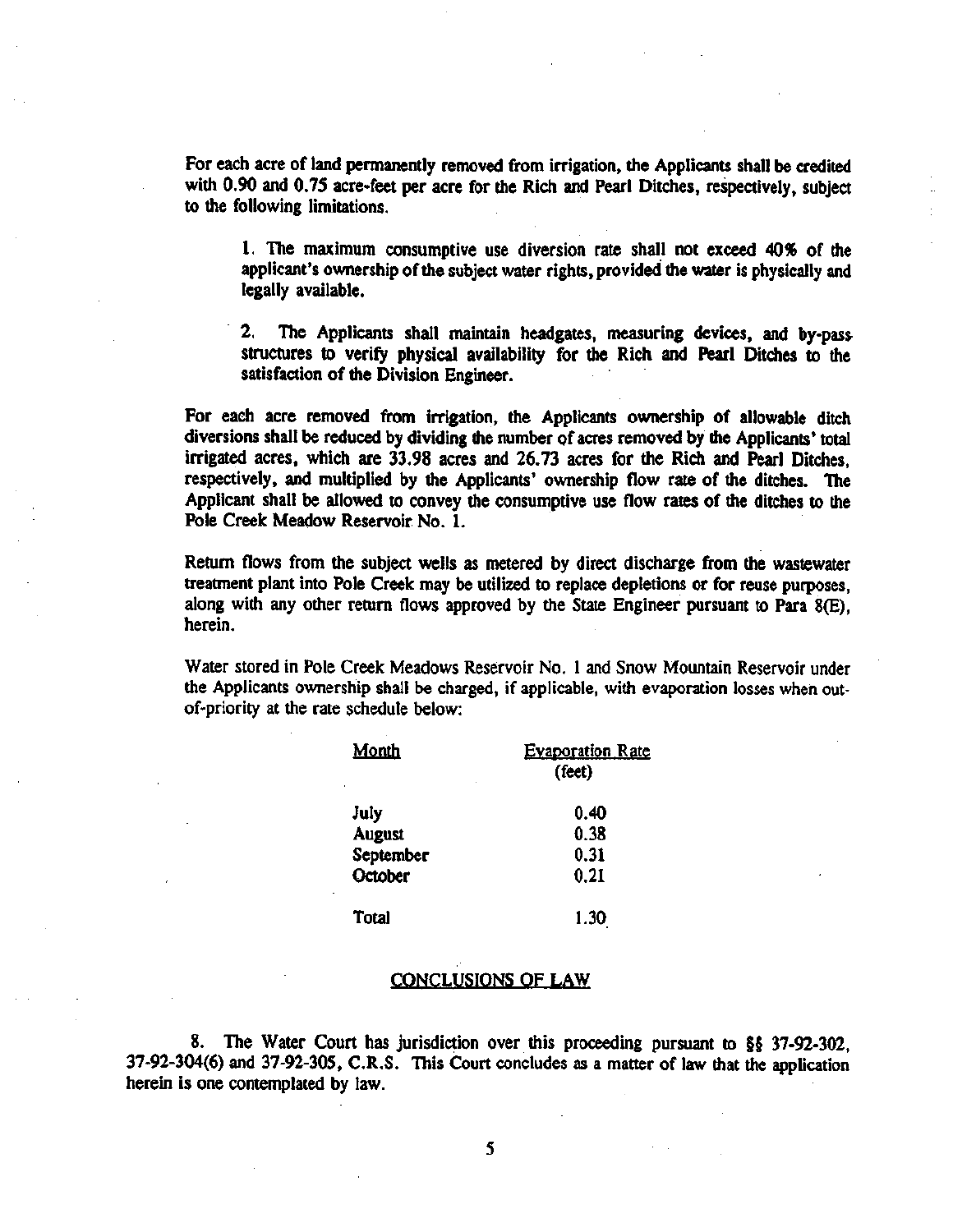9. No owners of, or persons entitled to use water under a vested water right or decreed conditional water right will be injuriously affected by the operation of the plan for augmentation decreed herein.

### JUDGMENT AND DECREE

The Findings of Fact and Conclusions of Law set forth above are hereby incorporated into the terms of this Decree as if the same were fully set forth herein.

10. Full and adequate notice of the application was given and the Court has jurisdiction over the subject matter, and over the parties whether they have appeared or not.

11. The withdrawal of ground water through the Skigate Well and the PCA Well will continue to deplete stream flows long after pumping from those wells has ceased. Consequently, Applicants hereby dedicate and the Court hereby decrees Applicants ownership portion of the water rights associated with the Pearl and Rich Ditches described in Paragraph 5 above to this Plan for Augmentation. Applicants shall retain ownership, control, and the right to use their portion of the Pearl and Rich Ditch water rights together with the herein decreed Plan for Augmentation, which means that they shall not sell, convey, encumber, or take any other action that would result in the separation of the Pearl and Rich Ditch water rights from this Plan for Augmentation. Furthermore, in order to provide notice to all potential purchasers of the terms and conditions of this decree, within ten (10) days of the date when this Findings of Fact, Conclusions of Law, Judgment and Decree is signed by the Court, Applicants shall record it with the Clerk and Recorder for Grand County, Colorado. This provision shall be binding on all successors-in-interest to the Applicants, including any homeowner association or similar common interest ownership entity that may be a beneficiary of this Plan for Augmentation.

12. Administration of Plan for Augmentation.

A. Reporting Frequency. Applicants shall report on accounting forms suitable to the Division Engineer for Water Division 5 ail accounting necessary for the administration of this plan.

Meters. The Applicants shall install all meters and other measuring devices as required by the Division Engineer for the administration of this decree. B.

Curtailment. Pursuant to 37-92-305(8), C.R.S., the State Engineer shall curtail all out-of-priority diversions, the depletions from which are not so replaced as to prevent injury to vested water rights. C.

D. Delayed Implementation. Applicants shall not withdraw any water from the Skigate Well or the PCA Well until they have (i) secured the annual legal right to store no less than one (1) acre foot of water for release year round into Pole Creek as provided in Paragraph 5(C) above, and (ii) submitted adequate documentation of such legal right to the State Engineer. In the event that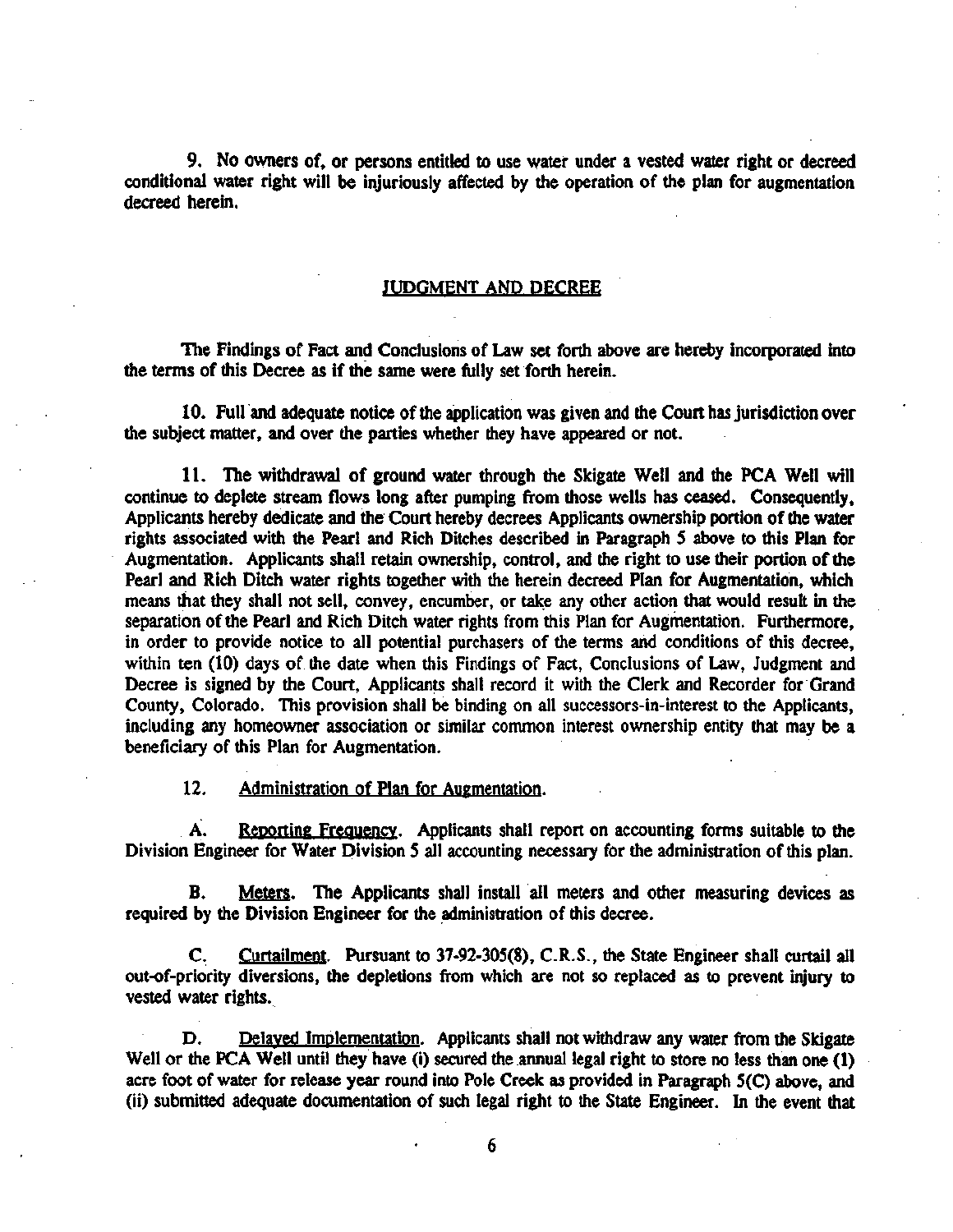such storage right is ever denied, lost, abandoned, or otherwise unavailable, Applicants shall immediately cease using ail water withdrawn from the Skigate Well and the PCA Well for any uses other than in-house domestic until such right is restored.

E. Except for sewered return flows that can be quantified by <sup>a</sup> measuring device, Applicants shall not use or reuse any portion of its return flows until the State Engineer has issued <sup>a</sup> written statement finding that the Applicants have demonstrated to the satisfaction of the State Engineer the exercise of dominion and control over such return flows. If the State Engineer declines to issue such <sup>a</sup> written statement when requested by the Applicants, then the Applicants may petition the Court for such <sup>a</sup> finding. Applicants shall provide written notice of the petition to the parties herein, and shall also pay for the water clerk to provide notice of the petition to the general public similar to that given <sup>a</sup> regular water court application pursuant to \$37-92-302(3), C.R.S. Any person may participate in the proceedings concerning Applicants' petition, and die Applicants shall bear die burden of proof.

F. Due to the filing of the subject amended application involving <sup>a</sup> new source of water in <sup>1992</sup> and the republication of the same, Applicants' two wells are to be administered with <sup>a</sup> <sup>1992</sup> filing or adjudication date. Applicants agree to the administration of their water rights decreed herein as junior in priority to, and agree not to exercise or precipitate <sup>a</sup> call to the extent it would curtail Winter Park Recreational Association's water rights decreed, or to be decreed in Case Nos. 91CW240, 92CW319, 92CW332 and 92CW333.

13. The Applicants may withdraw the groundwater herein through the wells listed above at the locations listed above and in the average annual amounts and at the estimated average rates of flow specified therefor, subject to the limitations herein and the retained jurisdiction by this Court. Under no circumstances shall Applicants withdraw more than 136.5 acre feet annually from the Skigate well and <sup>99</sup> acre feet annually from the PCA well, for the purposes described in this plan for augmentation.

14. Applicants have complied with all requirements and met all standards and burdens of proof, including but not limited to §§ 37-90-137, 37-92-302, 37-92-304(6), and 37-92-305, C.R.S., »to adjudicate their plan for augmentation, and are therefore entitled to <sup>a</sup> decree confirming and approving their plan for augmentation as described in the findings of fact.

15. The proposed plan for augmentation as described in the findings of fact, is hereby approved, confirmed and adjudicated, including and subject to the terms and conditions specified in the foregoing findings of fact.

Ib. No owners of, or person entitled to use water under a vested water right or decreed conditional water right will be injured or injuriously affected by the operation of the plan for augmentation as decreed herein.

17. Continuing Jurisdiction.

A. Pursuant to § 37-92-304(6), C.R.S., the Court shall retain jurisdiction over the Plan for Augmentation decreed herein for reconsideration of the question whether the provisions of this decree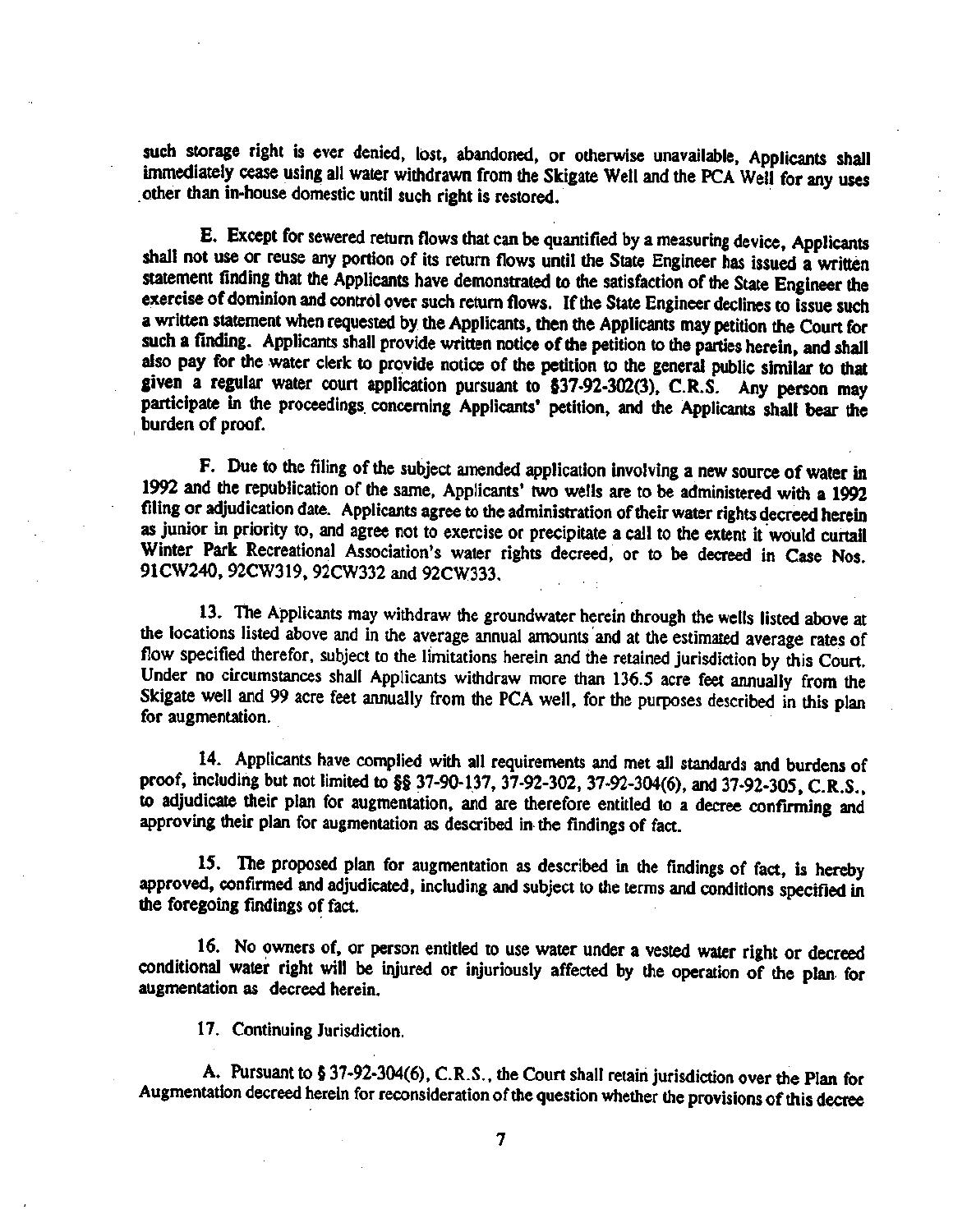are sufficient to prevent injury to vested water rights of others. The Court shall also have jurisdiction for the purpose of determining compliance with the terms of the augmentation plan.

B. The amount of replacement water available under this Plan for Augmentation is expected to be adequate to satisfy foe stream depletions that are anticipated to result from the pumping of Skigate Well and PCA Well only if those wells are pumped for <sup>a</sup> period of one hundred (100) years or less. Iffoe wells are pumped longer than one hundred (100) years, then additional augmentation water will probably be necessary. Therefore, if any amount of water is still being pumped from either of the wells listed herein after one hundred (100) years from the date of this decree, a rebuttable presumption shall exist that the now-decreed amount of replacement water available under this Plan for Augmentation is inadequate, and that vested water rights owned by others are being and will continue to be injured unless additional replacement water is made available.

C. Any person may invoke the Court's retained jurisdiction by filing a verified petition with the Court. That petition shall set forth with particularity the factual basis upon which the requested reconsideration is premised, together with proposed decretal language to effect the petition. The person lodging the petition shall have the burden of going forward to establish prima facie facts alleged in the petition, except as otherwise provided for herein. If the Court finds those facts to be established, Applicants (or their successors-in-interest) shall thereupon have the burden of proof to show that no owners of or persons entitled to use water under a vested water right will be injuriously affected by the operation of the Plan for Augmentation decreed herein.

ENTERED this  $ZH$  day of funce, 1994

BY THE COURT:

os (J. Classta

Thomas W. Ossola Water Judge Water Division 5 Colorado

-V ° foregoing mailed to an saunsaf pi record Water 3tate<sup>r</sup>Efigineer-O **Water Dates of**  $\boldsymbol{\mu}$ ihir $\boldsymbol{\mu}$ 4\*\* \* 8

V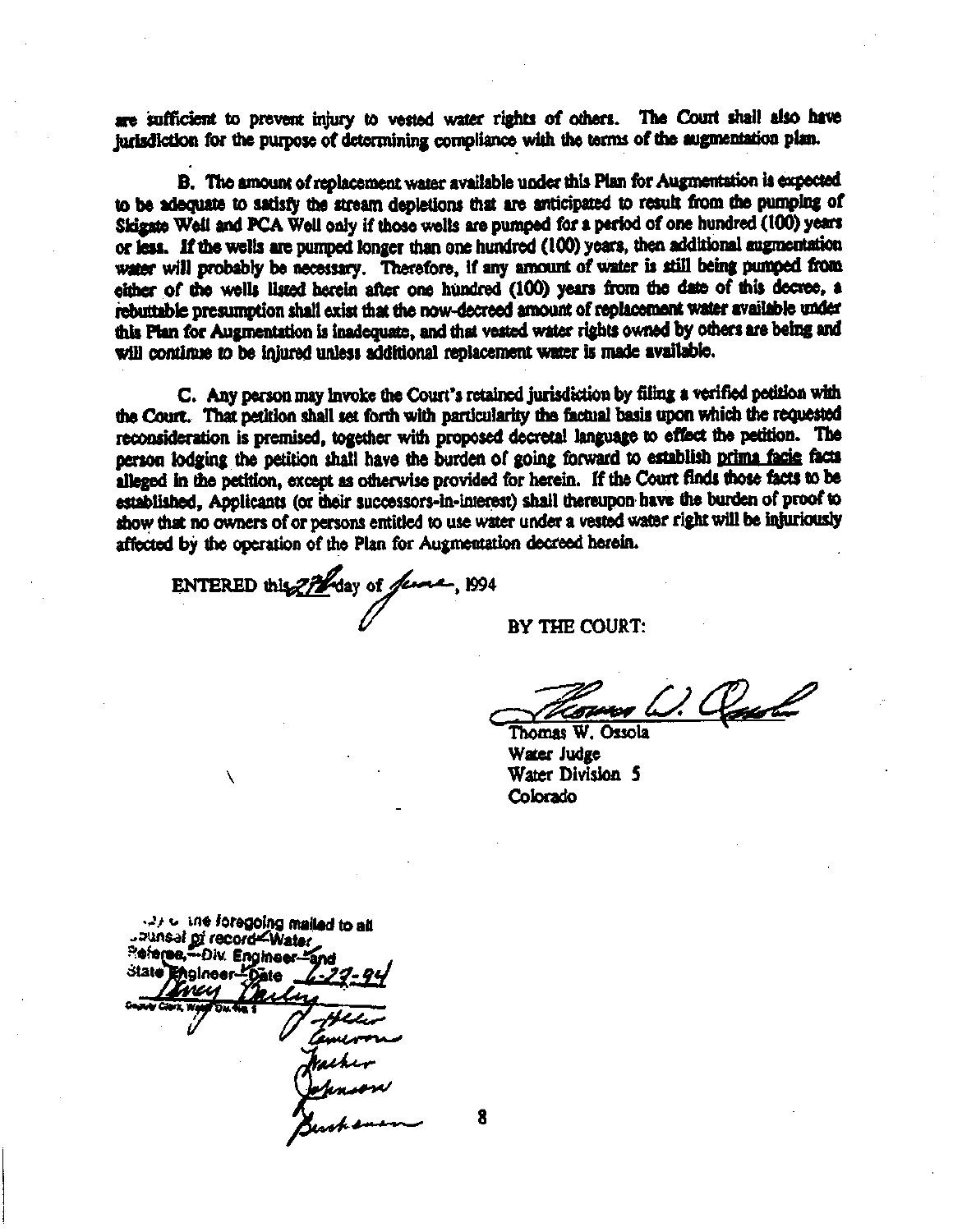THE FOREGOING IS HEREBY APPROVED AS TO CONTENT AND FORM AND APPROVED FOR ENTRY BY THE WATER JUDGE.

FOR THE STATE AND DIVISION ENGINEERS FOR THE APPLICANT

 $\frac{1}{2}$  By

Bradley W. Cameron, #11183 Assistant Attorney General Natural Resources Section 1525 Sherman SC, 5th Floor Denver, CO 80203 (303)866-5006 Attorney for Applicant

Attorney for the State and Division Engineer

HOLLY I. HOLDER, P.C.

Holly I. Holder, **(10206** 518 - 17th Street, Suite 1500 Denver, CO 80202 (303) 534-3636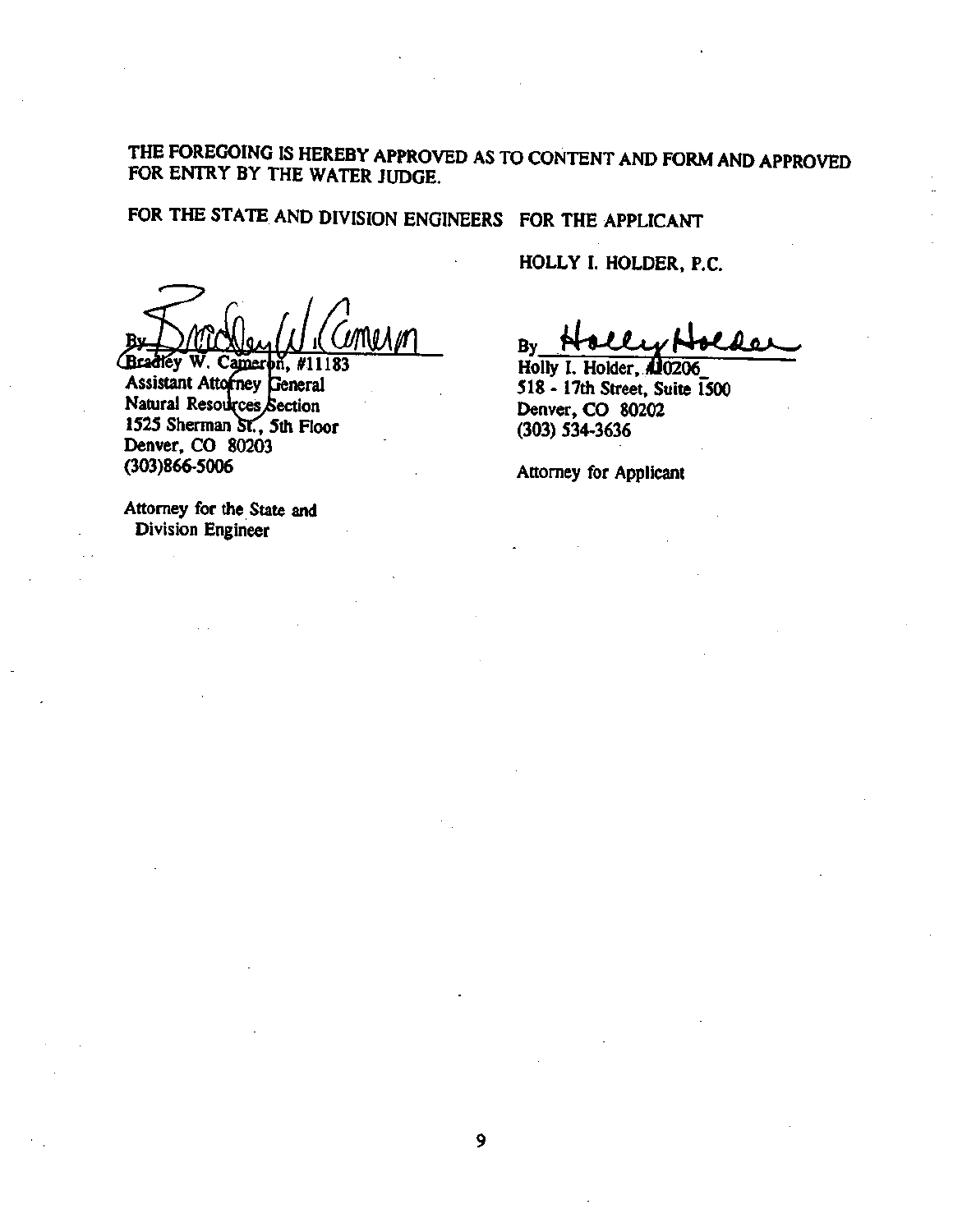SECTION 9, TOWNSHIP 1 SOUTH, RANGE 76 W, 6th P.M.

![](_page_38_Figure_1.jpeg)

Jehn Water Consultants Inc. 1565 Gilpin Street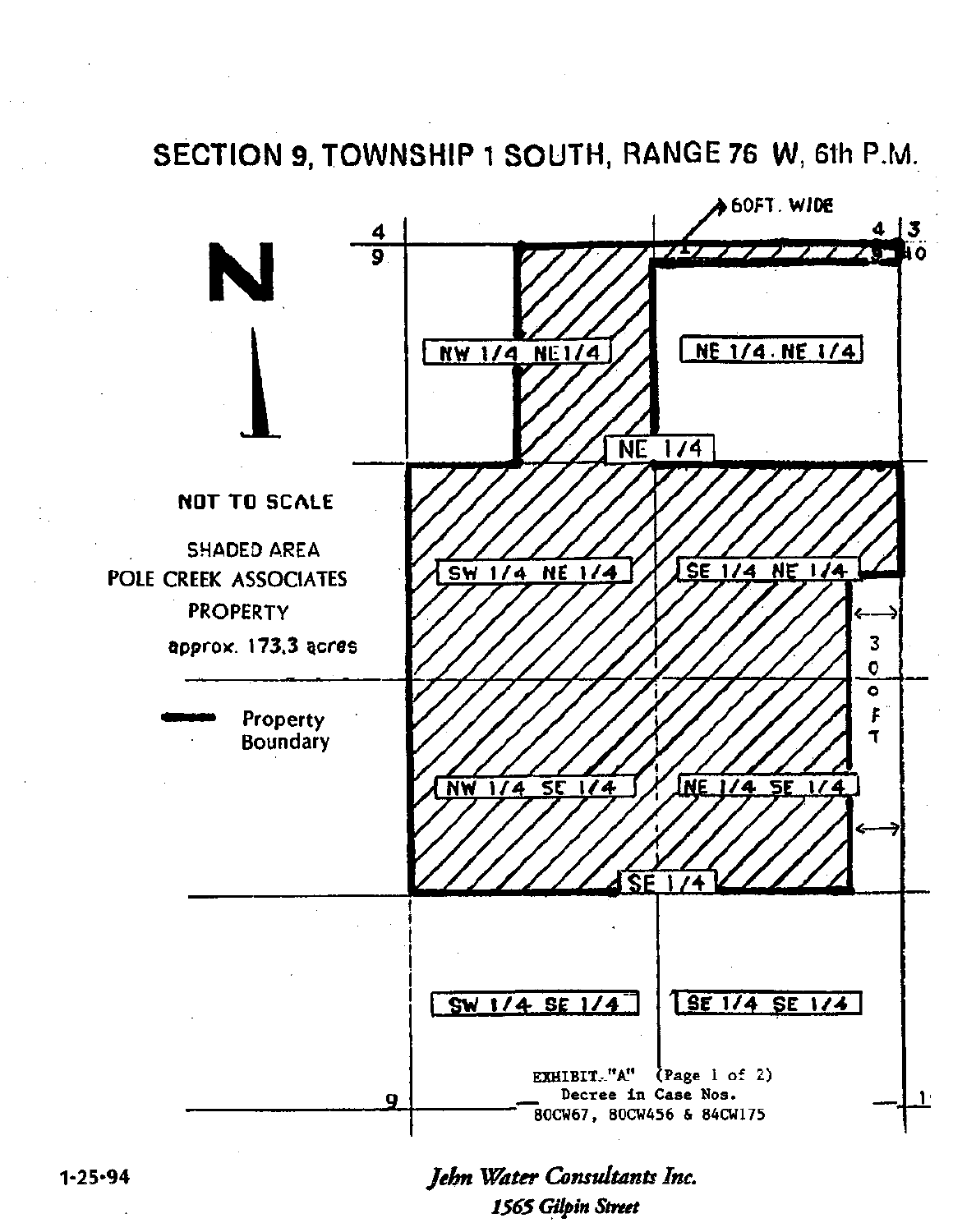## PROPERTY LEGAL DESCRIPTION

SECTION 9, TOWNSHIP <sup>1</sup> SOUTH, RANGE <sup>76</sup> WEST 6TH P.M.

GRAND COUNTY

| <b>EAST 1/2 N.W. 1/4 N.E. 1/4</b>         |  |  |  |  |                                                                   |  | $--- 20.0$ ACRES |  |
|-------------------------------------------|--|--|--|--|-------------------------------------------------------------------|--|------------------|--|
|                                           |  |  |  |  | EAST 1/2 E. 1/2 W. 1/2 N.W. 1/4 N.E. 1/4 --- 5.0 ACRES            |  |                  |  |
| NORTH 1/2 S.W. 1/4 N.E. 1/4               |  |  |  |  |                                                                   |  | $--- 20.0$ ACRES |  |
| NORTH 1/2 S.E. 1/4 N.E. 1/4               |  |  |  |  |                                                                   |  | $--- 20.0$ ACRES |  |
| SOUTH 1/2 S.W. 1/4 N.E. 1/4               |  |  |  |  |                                                                   |  | $--- 20.0$ ACRES |  |
|                                           |  |  |  |  | SOUTH 1/2 S.E. 1/4 N.E. 1/4 EXCEPT THE EAST 300ft. --- 15.5 ACRES |  |                  |  |
| NORTH 1/2 S.E. 1/4 EXCEPT THE EAST 300ft. |  |  |  |  | $--- 71.0$ ACRES                                                  |  |                  |  |
| NORTH 60ft. OF THE N.E. 1/4 N.E. 1/4      |  |  |  |  | $- - 1.8$ ACRES                                                   |  |                  |  |

TOTAL ACREAGE IS APPROXDIATELY 173.3 ACRES.

EXHIBIT "A" (Page 2 of 2) — Decree in Case Nos. 80CW67, 80CW456 & 84CW174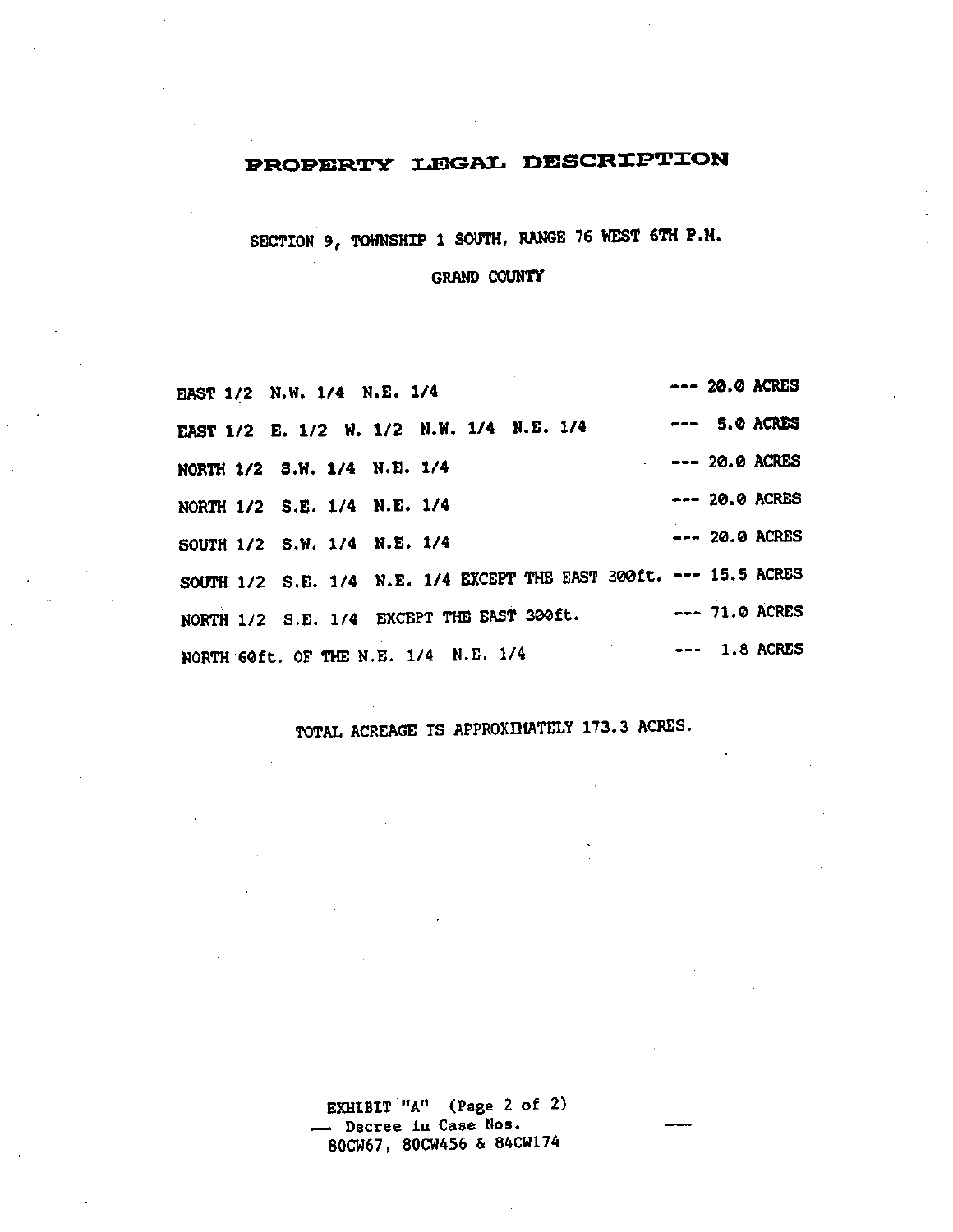![](_page_40_Figure_0.jpeg)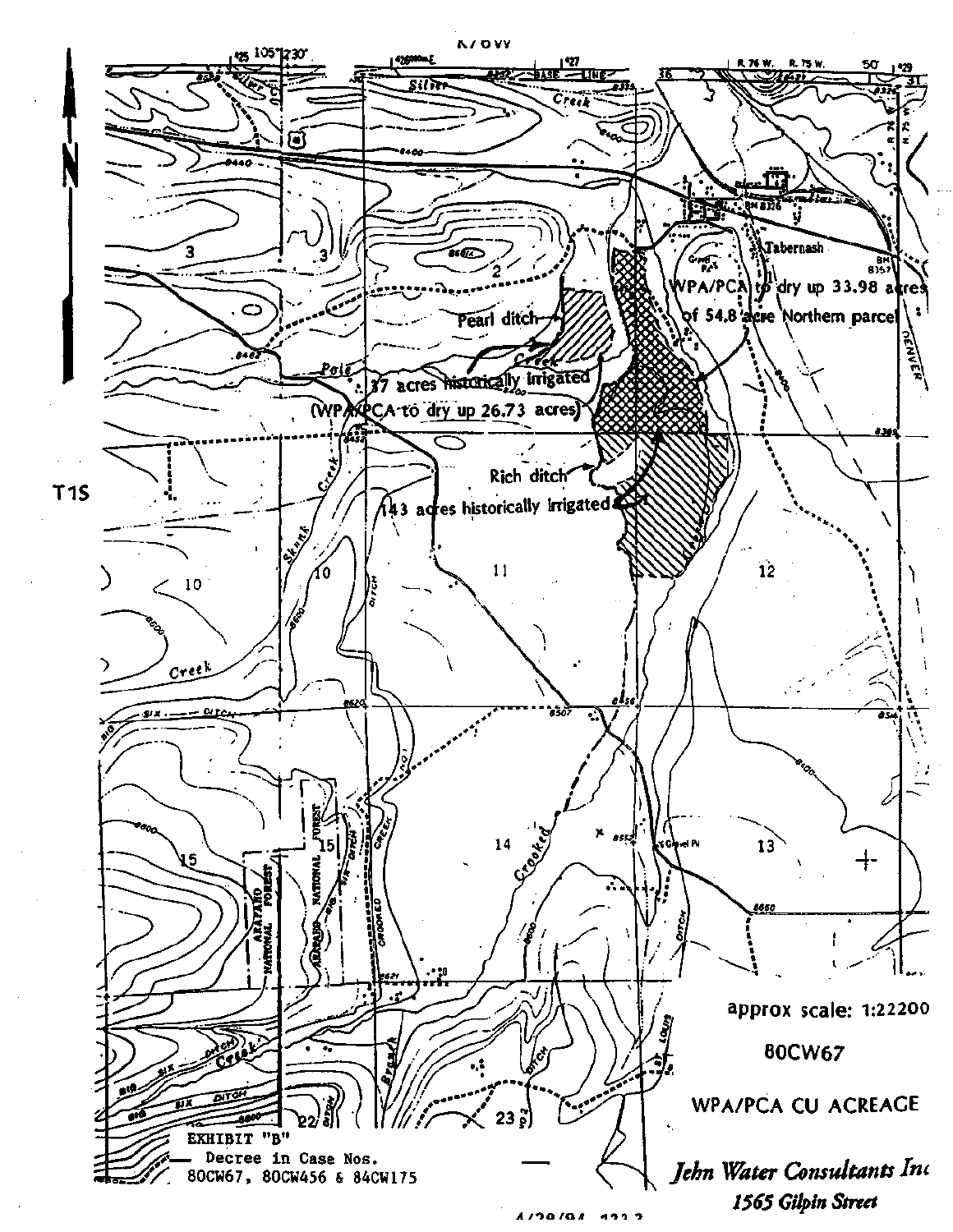### DISTRICT COURT, WATER DIVISION 5,COLORADO

Case No. 95CW178

### FINDINGS OF FACT, CONCLUSIONS OF LAW, JUDGMENT AND DECREE

### CONCERNING THE APPLICATION OF WATER RIGHTS OF WINTER PARK ASSOCIATES,

### IN GRAND COUNTY.

This claim for water rights from <sup>a</sup> spring, having been filed In the District Court, Water Division 5, on September 1, 1995, all matters contained in the application having been reviewed, and testimony having been taken where such testimony is necessary, and such corrections made as are indicated by the evidence presented herein, it is hereby the Decree of the Water Court:

### FINDINGS OF FACT

1. Name, address, and telephone number of Applicant:

Winter Park Associates 1660 South Corona Denver, Colorado 80210 (303) 744-0688

2. Background: No statements of opposition have been filed to this application and the time for filing of such statements of opposition has expired. The Water Referee entered <sup>a</sup> ruling regarding this application on April 25, 1997. The State and Division Engineers for Water Division 5, State of Colorado, protested this ruling on May 12, 1997, on the basis that the water application appeared speculative and sought an underground water right. The Applicant and the State and Division Engineers reached <sup>a</sup> resolution and <sup>a</sup> Stipulation to that effect is filed herewith.

Subject Matter Jurisdiction: Timely and adequate notice of the application was published as required by statute, and the Court has jurisdiction over the subject matter of this proceeding and over the parties affected hereby, whether they have appeared or not. 3.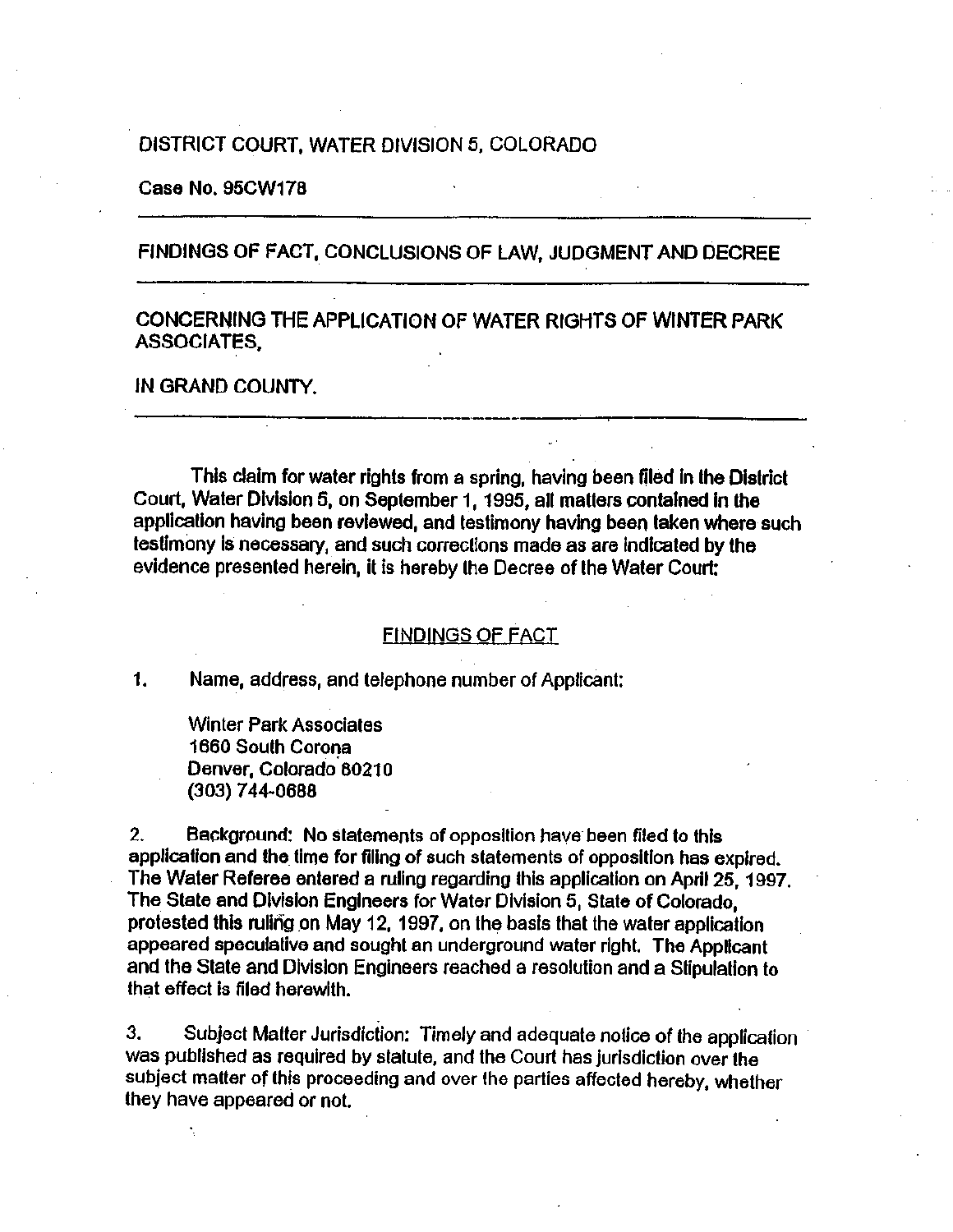4. Name and Location of structure: Winter Park Spring No. 1: Located in the SE1/4NE1/4 of Section 9, Township 1 South, Range 76 West of the 6th P.M., at <sup>a</sup> point approximately <sup>1780</sup> feet from the north and <sup>400</sup> feet from the east section lines of said Section 9, as shown of Attachment A.

5. Appropriation date: August <sup>1</sup> , <sup>1</sup> 995 by location of the spring on the property, measurement of flow and intent to appropriate the water for the specified uses.

6. Amount: 0.2 cfs (conditional).

Source: The source of the spring is <sup>a</sup> tributary of Skunk Creek, <sup>a</sup> tributary of the Fraser River. 7.

8. Uses: Irrigation of <sup>a</sup> golf course on approximately 208.3 acres of land In the E1/2 of Section 9 Township 1 South, Range 76 West of the 6th P.M., as shown on Attachment A hereto.

9. The application in this case was filed in the Water Court for Water Division <sup>5</sup> in the year 1995, and the priority awarded herein shall be administered as having been filed in that year, and shall be junior to all priorities awarded in earlier years for water derived from the same source. As between water rights awarded in the same calendar year, priorities shall be determined by the date of appropriations as decreed and shall not be affected by the date of this Decree.

### CONCLUSIONS OF LAW

10. The Court has jurisdiction as stated above and notice has been given to all parties of the subject of this matter.

### JUDGMENT AND DECREE

 $11.$ The foregoing Findings of Fact and Conclusions of Law are approved and incorporated herein by reference.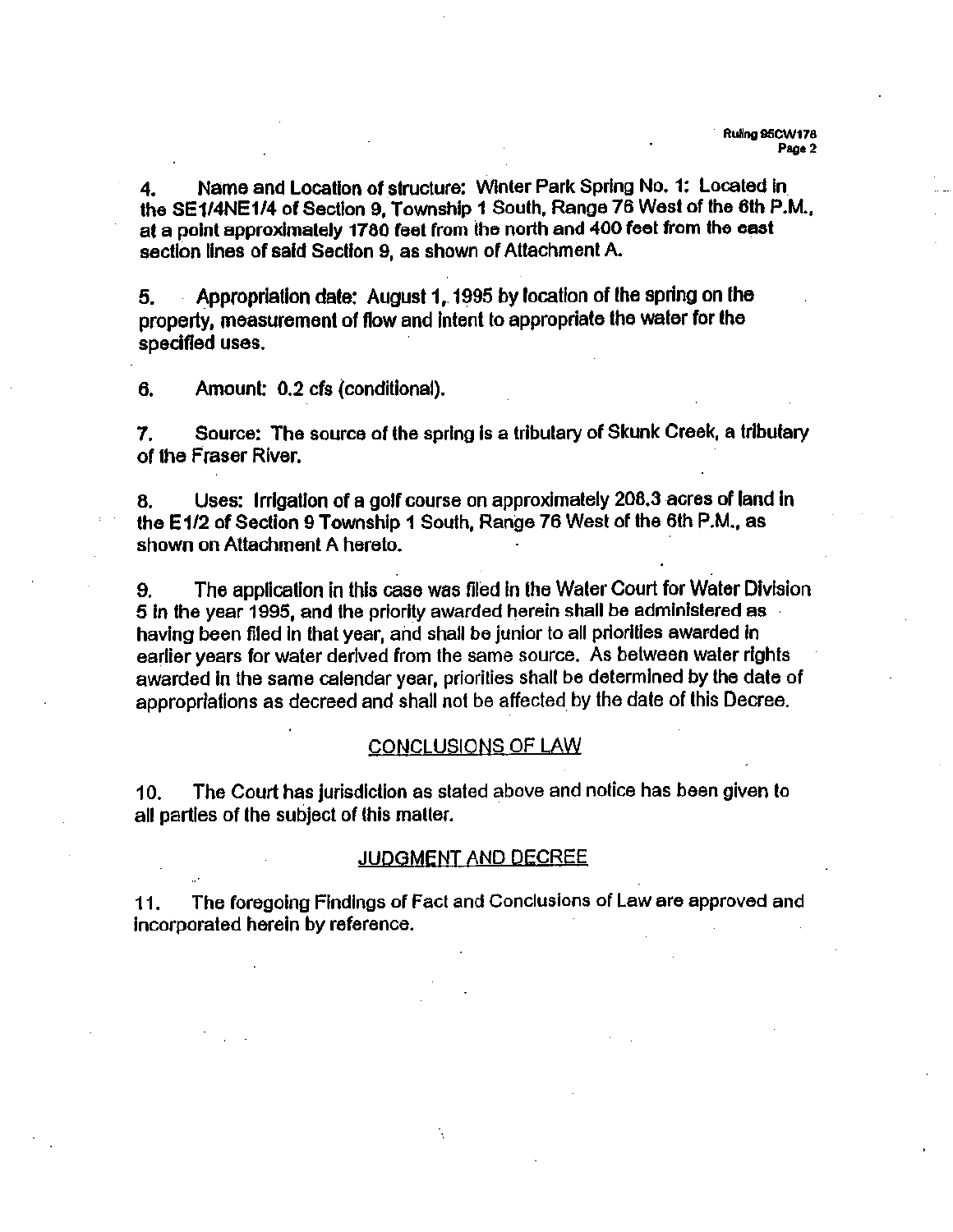Ruiling 95CW178 Pear<sub>3</sub>

AfL

12. If Applicant desires to maintain such conditional right, an application for a finding of reasonable diligence shall be filed on or before  $\mathscr{M}$ <sub>27</sub>. 2003 or a showing made on or before such date that the conditional water right has become an absolute water right by reason of the completion of the appropriation.<br>Dated: 2000. Thomas W. Ossola

Dated: *Mary 11,1776*<br>Thomas W. Ossola

Water Judge Water Division 5

Cop" 0» t'n ferrrcirfl moiled u» all Copy of the foregoing mail<br>Daw (fatres ://www.you 7>- ».!—->\*!.•. <sup>a</sup> State O^ ' <sup>l</sup> <sup>I</sup> <sup>5</sup>

 $\frac{11.1}{11.11}$  ... Holder<br>Sembet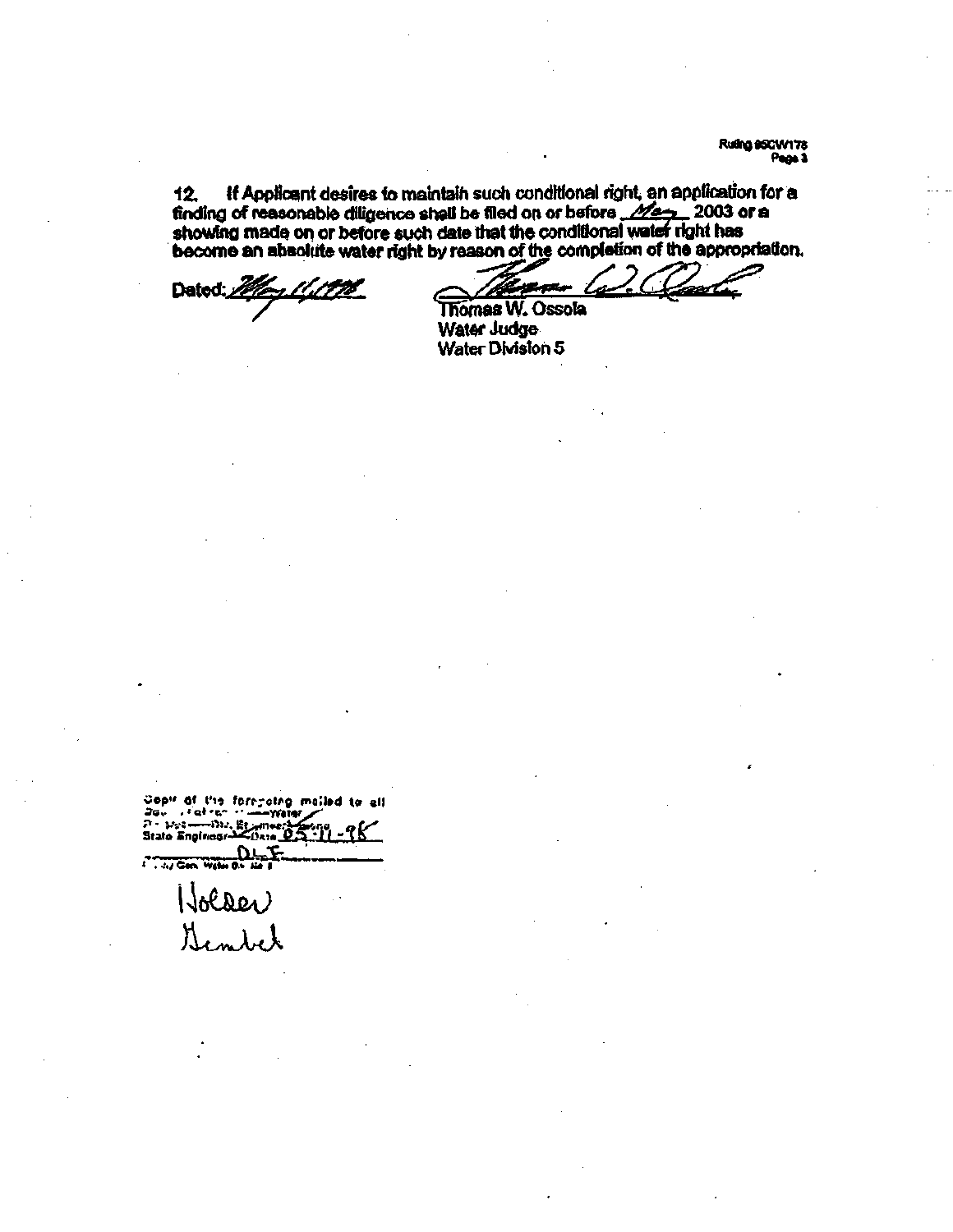SECTION 9, TOWNSHIP 1 SOUTH, RANGE 76 W, 61h P.M.

![](_page_44_Figure_1.jpeg)

Water Consultants Inc. 1565 Gilpin Street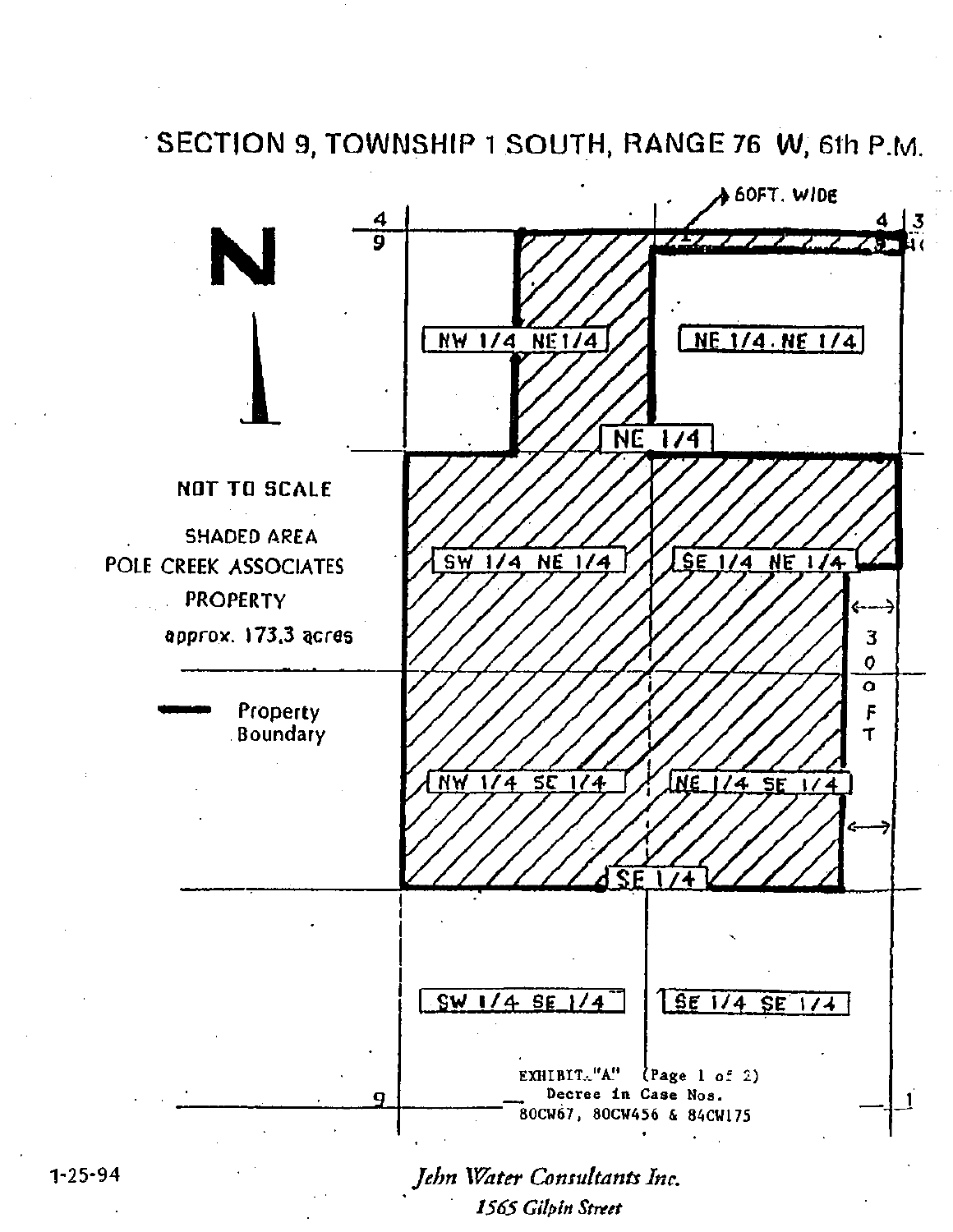## PROPERTY LEGAL DESCRIPTION

SECTION 9, TOWNSHIP <sup>1</sup> SOUTH, RANGE <sup>76</sup> WEST 6TH P.M.

GRAND COUNTY

| EAST 1/2 N.W. 1/4 N.E. 1/4                                        | --- 20.0 ACRES   |  |
|-------------------------------------------------------------------|------------------|--|
| EAST 1/2 E. 1/2 W. 1/2 N.W. 1/4 N.E. 1/4                          | $--- 5.0$ ACRES  |  |
| NORTH 1/2 S.W. 1/4 N.E. 1/4                                       | $--- 20.0$ ACRES |  |
| NORTH 1/2 S.E. 1/4 N.E. 1/4                                       | $--- 20.0$ ACRES |  |
| SOUTH 1/2 S.W. 1/4 N.E. 1/4                                       | $--- 20.0$ ACRES |  |
| SOUTH 1/2 S.E. 1/4 N.E. 1/4 EXCEPT THE EAST 300ft. --- 15.5 ACRES |                  |  |
| NORTH 1/2 S.E. 1/4 EXCEPT THE EAST 300ft.                         | $--- 71.0$ ACRES |  |
| NORTH GOft. OF THE N.E. 1/4 N.E. 1/4                              | $-$ - 1.8 ACRES  |  |

TOTAL ACREAGE IS APPROXIMATELY 173.3 ACRES.

EXHIBIT "A" (Page <sup>2</sup> of 2) - Decree in Case Nos. 8QCW67 , 80CW456 & 84CW174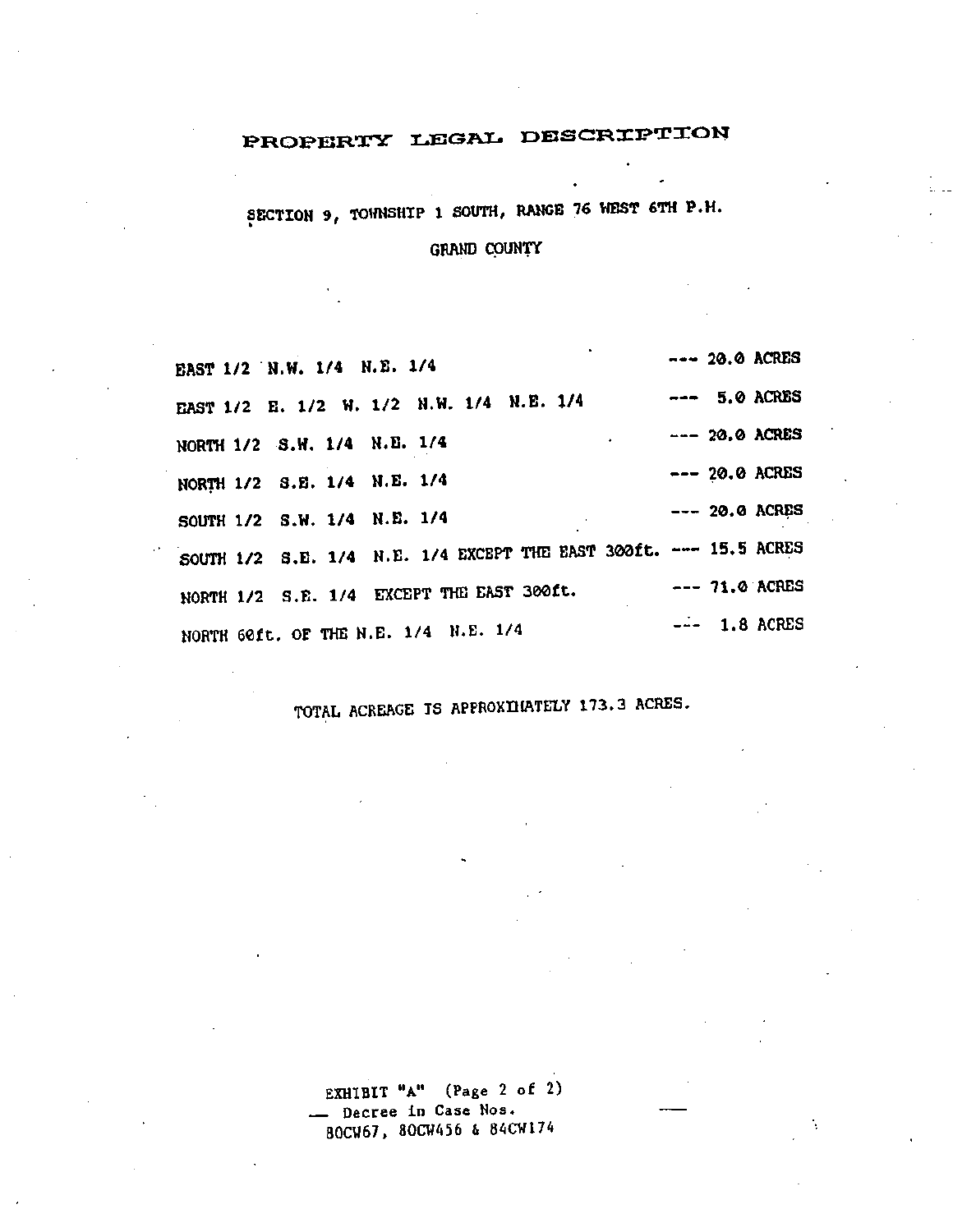![](_page_46_Figure_0.jpeg)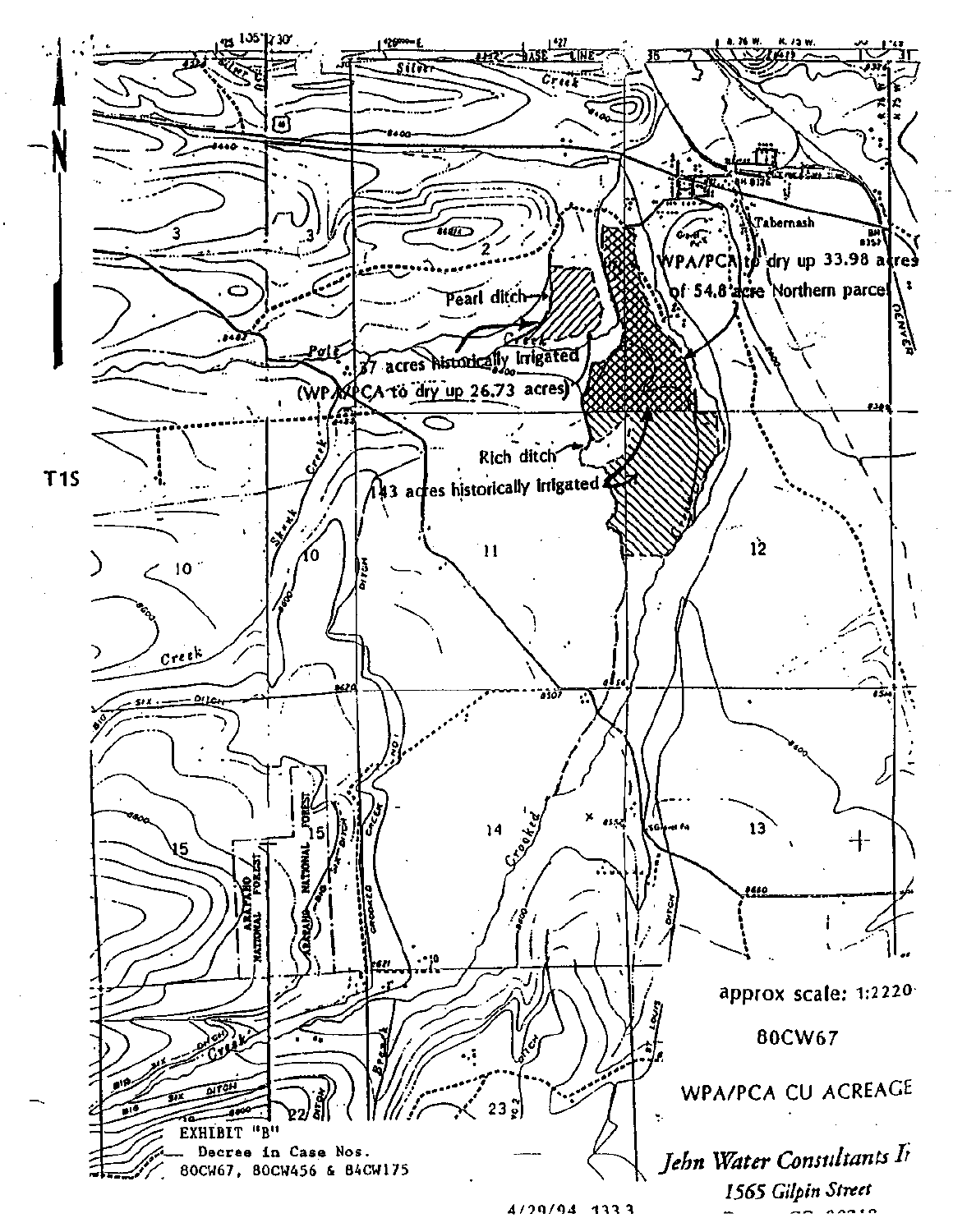## exhibit f .

## THE VALLEY AT WINTER PARK WATER SYSTEM PRELIMINARY COST ESTIMATE

## WATER DISTRIBUTION SYSTEM

|             |                                           |                           |                             | <b>UNIT</b>            |   | <b>TOTAL</b> |
|-------------|-------------------------------------------|---------------------------|-----------------------------|------------------------|---|--------------|
| <b>ITEM</b> | <b>DESCRIPTION</b>                        | <b>UNIT</b>               | <b>QUANTITY</b>             | <b>COST</b>            |   | <b>COST</b>  |
|             | 3" dia. Pipe, well to Storage             | L.F.                      | 1,850                       | $\overline{15}$<br>- 5 |   | 27,750       |
| 2           | 3" dia. Pipe, well to Pond 1              | $\overline{\mathsf{F}}$ . | 900                         | 15<br>Б                |   | 13,500       |
| 3           | 4" Dia. Class 150 (DR18) PVC Pipe         | LF.                       | 14,830                      | 18                     |   | 266,940      |
| 4           | 8" Dia. Class 150 (DR18) PVC Pipe         | L.F.                      | 600                         | 25                     |   | 15,000       |
| Ŝ           | <b>Fire Hydrant Assembly</b>              | Ea.                       | 3                           | ,500                   | 5 | 4,500        |
| 6           | Service Line (excluding meter)            | Ea.                       | 25                          | 150                    |   | 3,750        |
|             | Service Line (excluding meter)            | Ea,                       | $\overline{25}$             | 225<br>Б               | S | 5,625        |
| 8           | <b>Well House</b>                         |                           |                             |                        |   |              |
|             | <b>Motor Control Center</b>               | Ea.                       |                             | 3,000                  | s | 3,000        |
|             | <b>Tank Level Control System</b>          | Ea.                       |                             | 3,000                  |   | 3,000        |
|             | <b>Hypochlorinator</b>                    | Ea.                       |                             | 2,500                  | S | 2,500        |
|             | Structure - 10' X 20' Well/Treatment      | Ea.                       |                             | 15,000                 | s | 15,000       |
|             | <b>Security Fence</b>                     | LF.                       | 600                         | 10                     |   | 6,000        |
|             | Alarm System                              | Ea.                       |                             | 2,000<br>S             | s | 2,000        |
| 9           | Storage Tank - 30,000 gallon (fiberglass) | Ea.                       |                             | \$40,000               |   | 40,000       |
|             |                                           |                           |                             | <b>Sub Total</b>       |   | 408,565      |
|             |                                           | 20% Contingency           |                             |                        |   | 81,713       |
|             |                                           |                           | <b>TOTAL ESTIMATED COST</b> |                        |   | \$490,278    |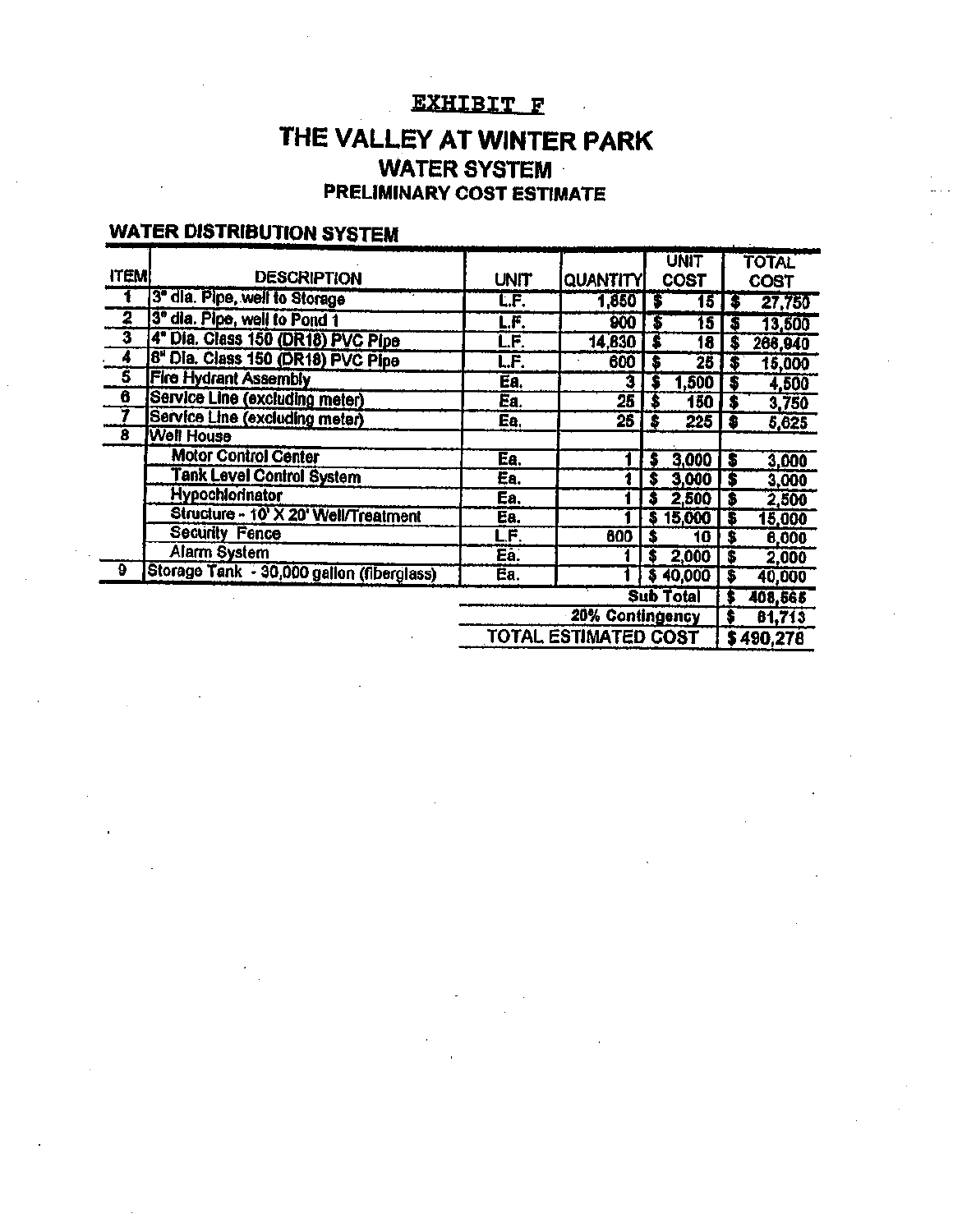## WELL & EQUIPMENT COST

### WELL DRILLING AND DEVELOPMENT  $\sim 10^{-1}$

| <b>ITEM NO</b> | <b>DESCRIPTION</b>       | <b>QUANTITY</b> | UNIT                    | UNIT COST                      | <b>TOTAL COST</b>  |
|----------------|--------------------------|-----------------|-------------------------|--------------------------------|--------------------|
|                | <b>MOBILIZATION</b>      | .00             | <b>EACH</b>             | \$15,000.00                    | \$16,000.00        |
| 2              | DRILL 18" HOLE           | 40.00           | IVF                     | \$150.00                       | \$6,000.00         |
| 3              | <b>DRILL 12" HOLE</b>    | 760.00          | VF                      | I\$25.00                       |                    |
|                | <b>WELL LOG</b>          | .00             | <b>IEACH</b>            | \$3,000.00                     | 519,000.00         |
| 5              | <b>STEEL CASING</b>      | 550.00          | VF                      | \$15.00                        | \$3,000.00         |
| 8              | <b>WELL SCREEN</b>       | 250.00          | $\overline{\mathsf{V}}$ | 580.00                         | \$0,250.00         |
|                | <b>GRAVEL PACK</b>       | 270.00          | 正                       | 512.00                         | <b>320,000.00</b>  |
| 5              | <b>GROUT WELL CASING</b> | 530.00          | VF                      | 510.00                         | \$3,240.00         |
| 9              | <b>WELL DEVELOPMENT</b>  | <u>46.00</u>    | $HOL$ RS                |                                | 1\$5,300.00        |
| 10             | <b>24 HOUR STEP TEST</b> | <u>.00</u>      | <b>EACH</b>             | <u> \$200.00</u><br>186,000.00 | 169.000.00         |
| l 1            | WELL CAP AND COHE REGD.  | .00             | EACH                    |                                | <u>  50,000.00</u> |
| Ï2             | <b>CHLORINATE WELL</b>   | 1.00            | <b>FACH</b>             | [\$1,200.00                    | \$1,200.00         |
|                | <b><i>BUBTOTAL</i></b>   |                 |                         | \$500.00                       | \$500.00           |
|                | <b>15 % CONTINGENCY</b>  |                 |                         |                                | \$97,000.00        |
|                |                          |                 |                         |                                | \$14,563.50        |
|                | TOTAL ESTIMATED COST     |                 |                         |                                | 1\$111,653 50      |

### '/ELL EQUIPMENT

| <b>TEM NO</b>   | <b>DESCRIPTIC J</b>           | QUANTITY | <b>UNIT</b> | UNIT COST  | <b>TOTAL COST</b> |     |
|-----------------|-------------------------------|----------|-------------|------------|-------------------|-----|
|                 | <b>MOBILIZATION</b>           | 00.1     | <b>EACI</b> | \$2,000.00 | \$2,000.00        |     |
|                 | 50 G.P.M. PLIMP               | 1.00     | <b>EACH</b> | \$1,500.00 | \$1,500.00        |     |
|                 | <b>PUMP MOTOR</b>             | 1.00     | EACH        | \$1,500.00 | \$1,600.00        |     |
|                 | <b>MOTOR CONTROL</b>          | 1.00     | <b>EXCH</b> | \$1,000.00 | \$1,000.00        |     |
|                 | 2" DROP PIPE                  | 515.00   | VF          | 53.50      | \$1,802.50        |     |
| σ               | <b>POWER WIRE</b>             | 548.00   | VF          | \$1.50     | \$822.00          | دەە |
|                 | <b>AIRLINE</b>                | 1,030.00 | VF          | \$0.50     | \$515.00          |     |
| õ               | <b>SET PUMP AT REC. DEPTH</b> | .00      | <b>EACH</b> | \$2,000.00 | \$2,000.00        |     |
| 9               | <b>START PUMP</b>             | .00      | <b>EACH</b> | \$500.00   | \$500.00          |     |
| 10              | <b>CHLORINATE WELL</b>        | .00      | EACH        | \$500.00   | 1\$500.00         |     |
|                 | <b>M SCOPE TUBE</b>           | 515.00   | <b>EACH</b> | \$1.00     | \$515.00          |     |
| $\overline{12}$ | <b>STATE REQUIRED TESTING</b> | f.00     | <b>EACH</b> | \$5,109.00 | \$5,109.00        |     |
|                 | <b>BUBTOTAL</b>               |          |             |            | \$17.763.50       |     |
|                 | <b>15 % CONTINGENCY</b>       |          |             |            | \$2,004.53        |     |
|                 | <b>TOTAL ESTIMATED COST</b>   |          |             |            | \$20,420.03       |     |

**\*\*\*\* REVISED DUE TO MULTIPLICATION ERROR**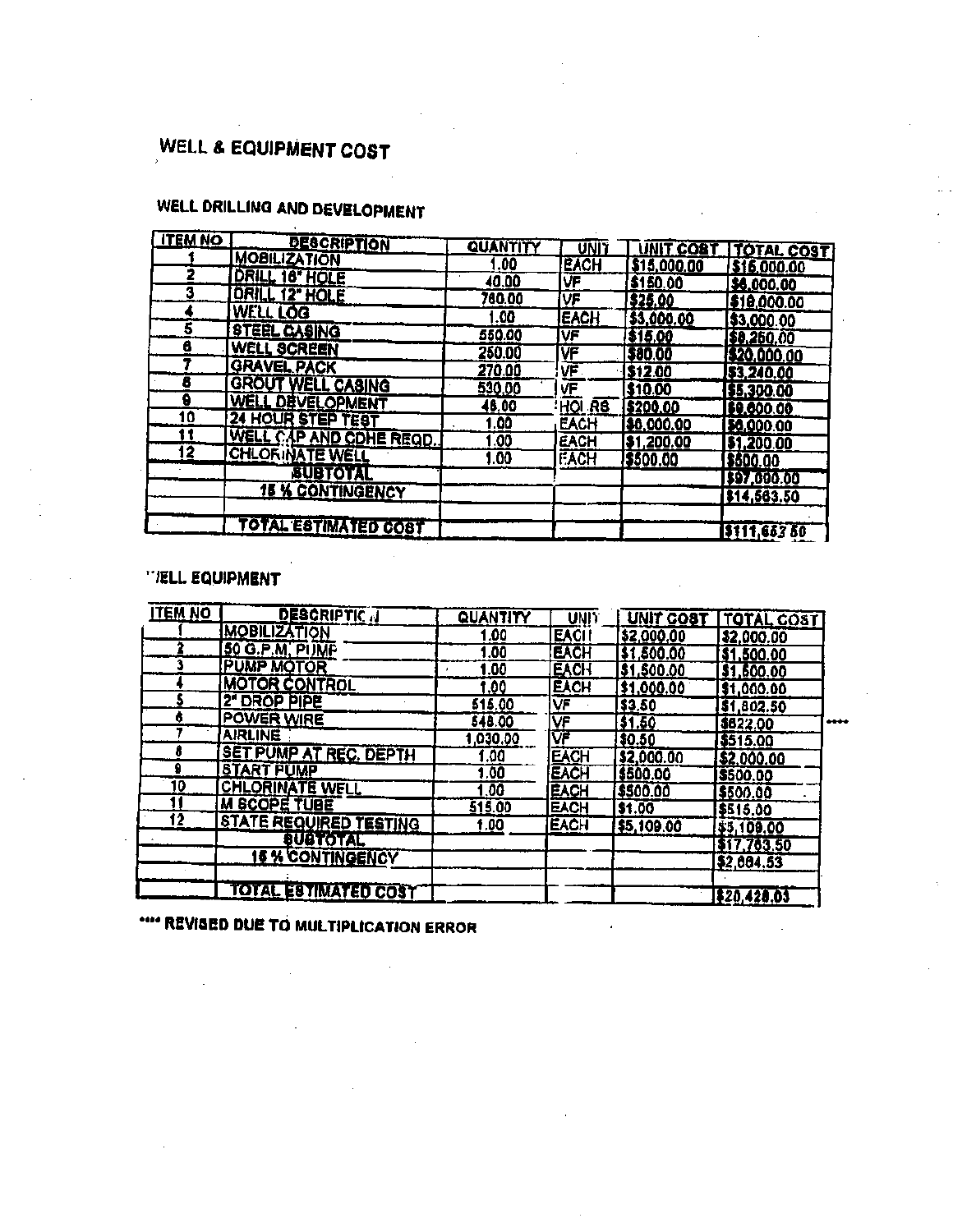1041 Pro Forma April 23, 1998

# ITEM NO.  $|$  DESCRIPTION TOTAL COST 1 Water Distribution **8490,278.00** 2 | Well Drilling & Development | \$111,653.50 3 Well Equipment \$20,428.03 Total Estimated Capital Cost **\$622,359.53**

### TOTAL CAPITAL COST

CAPITAL CONSTRUCTION COST TO BE RECOVERED BY TAP FEES OF \$6,500 PER TAP (HOME) BASED ON CONSTRUCTION SCHEDULE OF <sup>5</sup> HOMES PER YEAR STARTING IN <sup>1999</sup> UNTIL BUILD OUT. SEE CAPITAL RECOVERY. THE DEVELOPERS WILL CONTRIBUTE THE BALANCE ESTIMATED TO BE \$6,500 PER SITE.